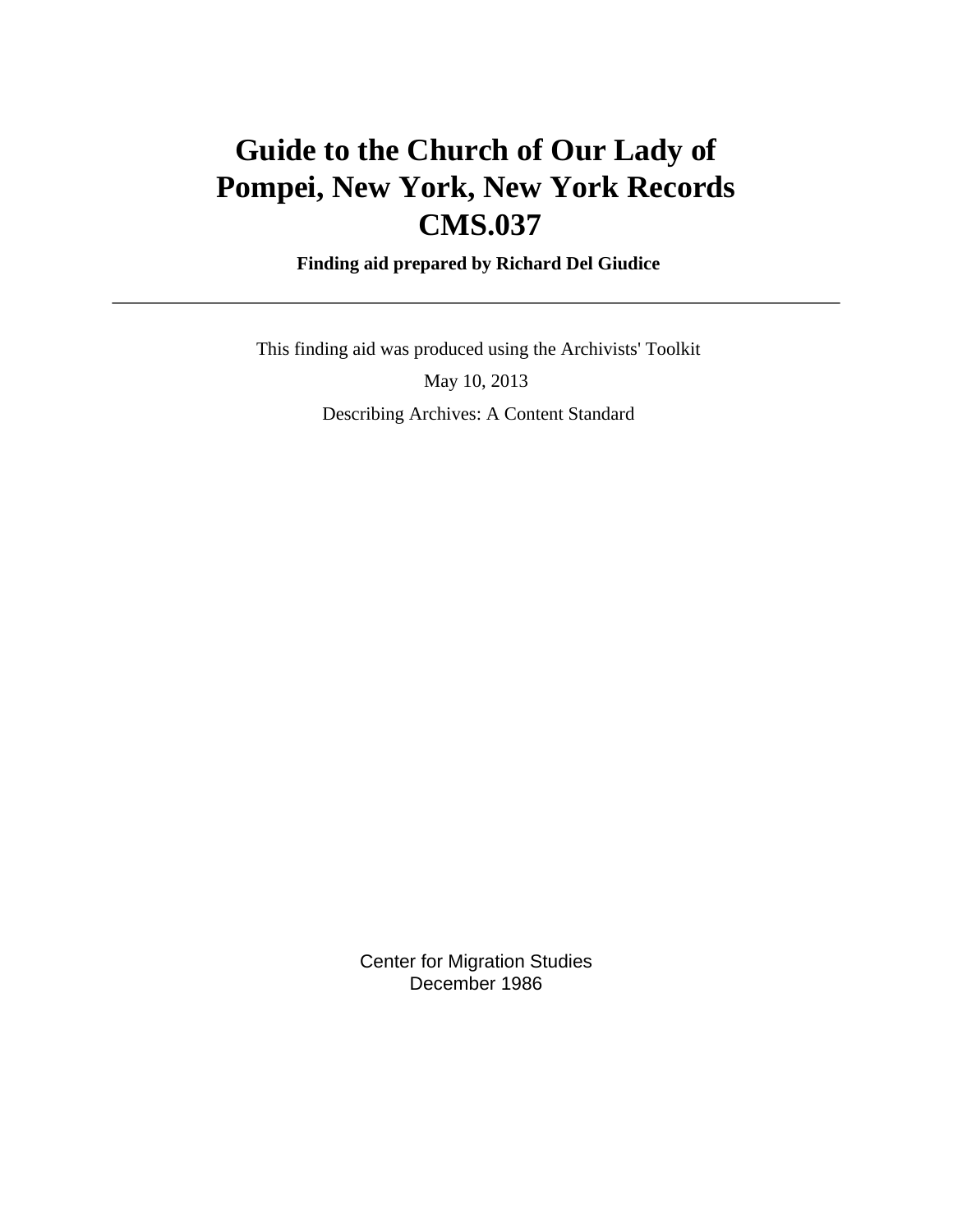# **Table of Contents**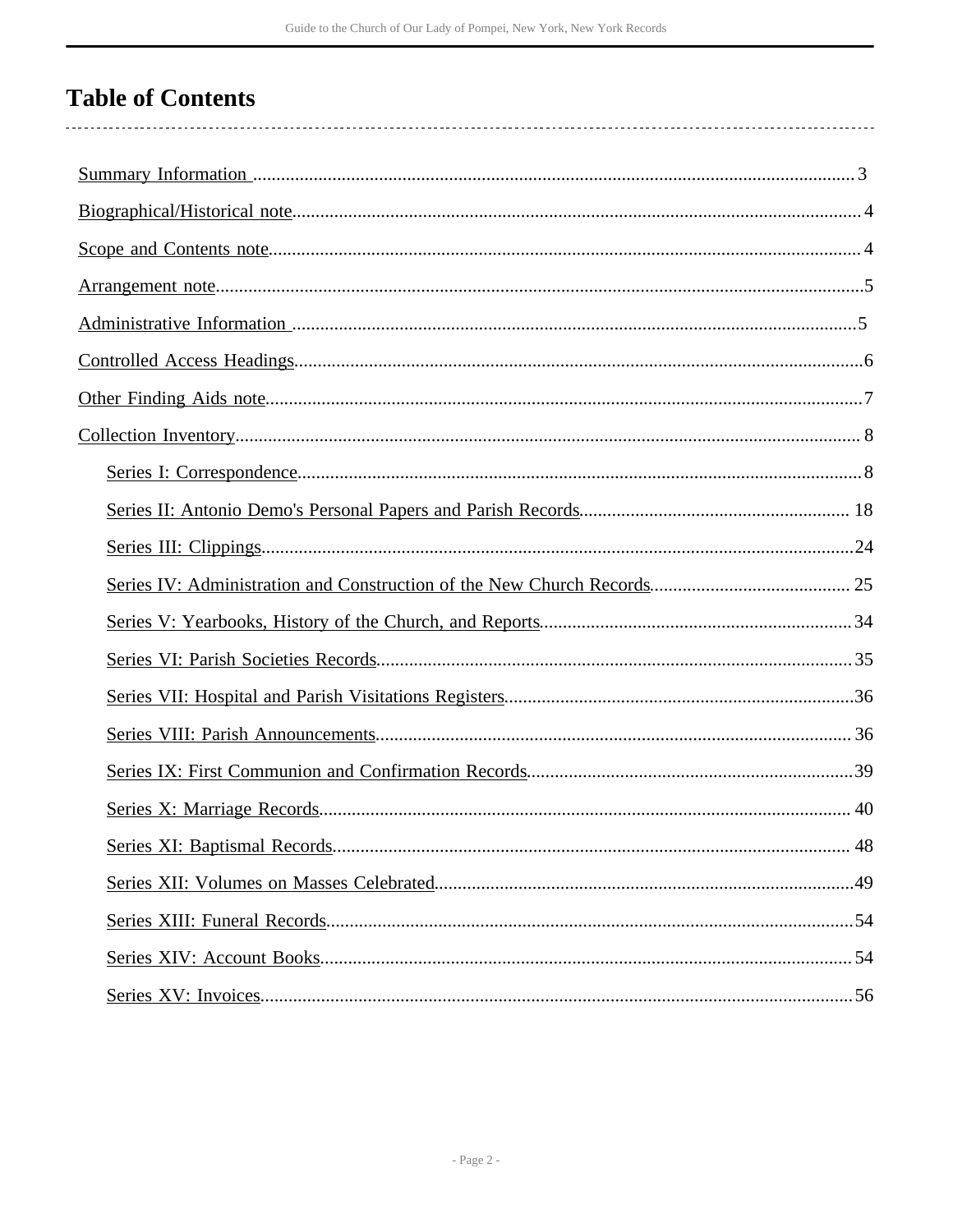# <span id="page-2-0"></span>**Summary Information**

 $\overline{a}$ 

| <b>Repository</b>                                              | <b>Center for Migration Studies</b>                                                                                                                                                                                                                                                                                                                                                                                                                                                                                                                                |
|----------------------------------------------------------------|--------------------------------------------------------------------------------------------------------------------------------------------------------------------------------------------------------------------------------------------------------------------------------------------------------------------------------------------------------------------------------------------------------------------------------------------------------------------------------------------------------------------------------------------------------------------|
| <b>Creator</b>                                                 | Our Lady of Pompei (Parish: New York, N.Y.).                                                                                                                                                                                                                                                                                                                                                                                                                                                                                                                       |
| <b>Title</b>                                                   | The Church of Our Lady of Pompei, New York, New York Records                                                                                                                                                                                                                                                                                                                                                                                                                                                                                                       |
| Date [bulk]                                                    | Bulk, 1892-1935                                                                                                                                                                                                                                                                                                                                                                                                                                                                                                                                                    |
| Date [inclusive]                                               | 1892-1967                                                                                                                                                                                                                                                                                                                                                                                                                                                                                                                                                          |
| <b>Extent</b>                                                  | 44.0 Linear feet in 61 boxes.                                                                                                                                                                                                                                                                                                                                                                                                                                                                                                                                      |
| Language                                                       | English                                                                                                                                                                                                                                                                                                                                                                                                                                                                                                                                                            |
| Language of Materials note Material is in Italian and English. |                                                                                                                                                                                                                                                                                                                                                                                                                                                                                                                                                                    |
| <b>Abstract</b>                                                | The Church of Our Lady of Pompei, New York, founded in 1892, is<br>an Italian-Catholic parish, located in Greenwich Village. The records<br>contain materials related to the day-to-day maintenance of the church, its<br>programming, and vital records of the church and its congregants. The<br>collection is richest in material from 1900-1932, during Antonio Demo's<br>tenure as pastor. A huge portion of the material is related to the building<br>of the church at its present location at 25 Carmine Street as well as the<br>paper's of Antonio Demo. |

## **Preferred Citation note**

Center for Migration Studies of New York; Church of Our Lady of Pompei, New York, New York Records (CMS 037); Box; Folder.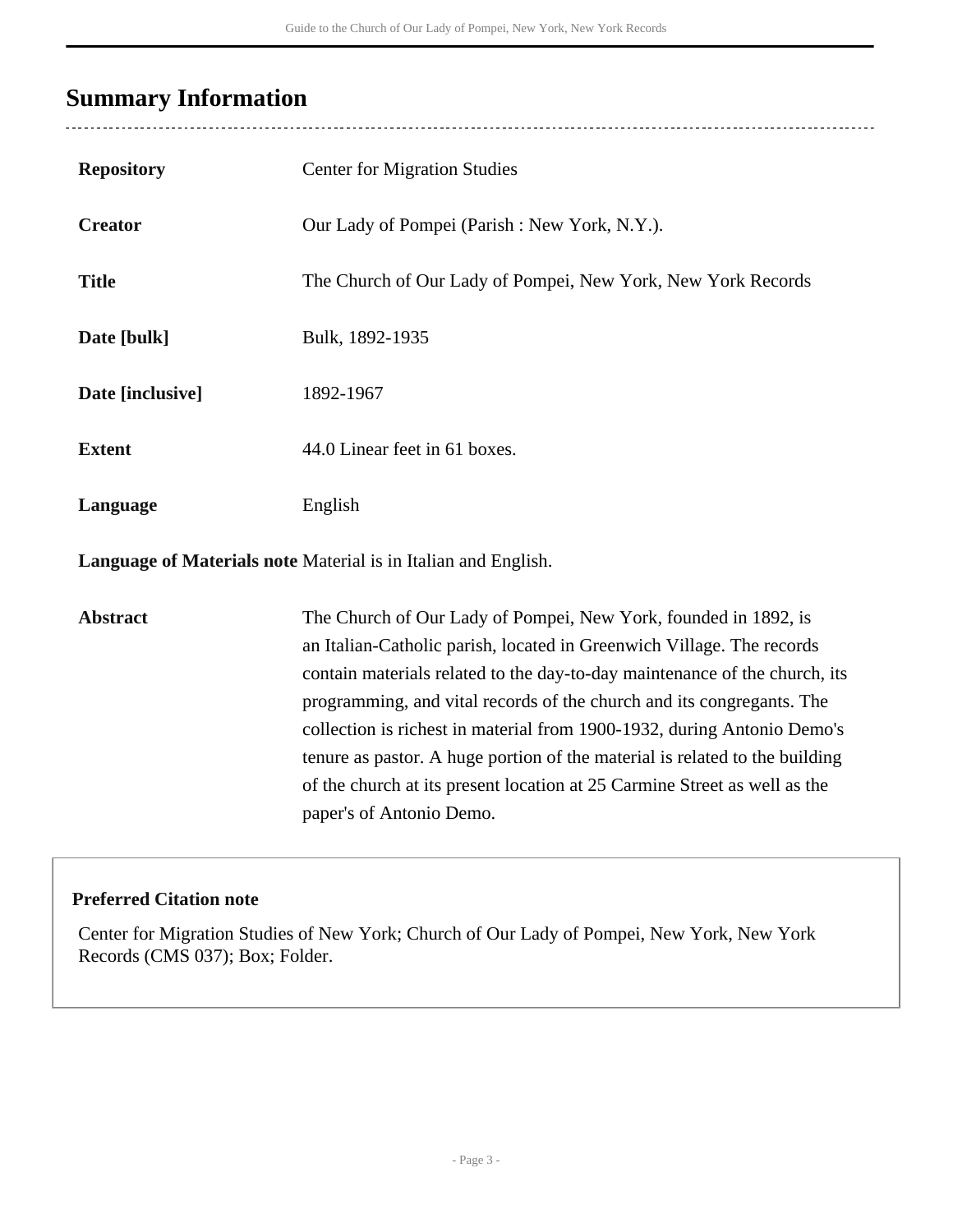## <span id="page-3-0"></span>**Biographical/Historical note**

Our Lady of Pompei, currently located at 25 Carmine Street in Greenwich Village, was founded as a small chapel at 113 Waverly Place for the New York Branch of the Saint Raphael Society for the Protection of Italian Immigrants by Father Pietro Bandini. The first mass was said on May 8, 1892 and in 1895, Archbishop Michael Augustine Corrigan dedicated the first parish church at 214 Sullivan Street, which was originally erected in 1810 for an African-American Baptist congregation and later home to the Bethel Methodist Colored Church. In 1895, Bandini was replaced by Francesco Zaboglio. In 1896, a gas explosion killed two men who worked at the parish and the Saint Raphael Society, injured the pastor, and damaged the building. This event, and the rising Italian population in the area to almost 15,000, Our Lady of Pompei transferred to a larger building at 210-224 Bleecker Street in 1899. The building was a Greek Rival building which had been erected in 1836 for the third Universalist Church and had since 1883 been occupied by the African-American Roman Catholic Congregation of Saint Benedict the Moor. After the church was acquired Zaboglio, because of ill health, returned to Italy and was replaced by Dather Antonio Demo, who remained at the church was thirty-five years.

By 1917, the congregation had grown to over 20,000. Pompei stayed at this address until 1927, when the extension of Sixth Avenue forced another move. The trustees purchased a block of lots between Carmine, Bleecker, and Leroy Streets, and erected a complete parish plant. The rectory and church opened in 1928, the school in 1930, and the convent in the 1950s. The building was part of a historic district designation in 2010.

In 1933, Demo was called to Rome and during his absence, Reverend John Marchegiani acted as pastor and later procurator. Demo died in 1936. In 1937-1938, Marchegiani was called to Rome and succeeded by Ugo Cavicchi. During his tenure, Cavicchi achieved progress with the parochial school, proceeded with the decoration of church, and introduced the St. Vincent de Paul Society to help the poor and provided adult American citizenship classes for hundreds. In 1946, he was replaced with Joseph Bernardi, who served until 1952. From 1952-1964, Father Mario Albanesi was pastorm who organized the Fathers Club which gave scholarships to the parochial students and purchased houses on Carmine and Leroy Streets for further expansion. From 1964-1967, Anthony Del Bacon was pastor then replaced by Guido Caverzan (1967-1970), James Abbarno (1970-1975), Edward Marino (1975-1980), Charles Zanoni (1980-1989), Tarcisius Bagatin (1989-1993), Ralph Bove (1993-?), and John Massari.

## <span id="page-3-1"></span>**Scope and Contents note**

This collection contains the records of the Church of Our Lady of Pompei, located at 25 Carmine Street. The collection spans from the 1890s to the 1980s, the bulk of which come from 1892 to 1935. The collection sheds light on the life of the parish and the activities of one of its pastors, Antonio Demo,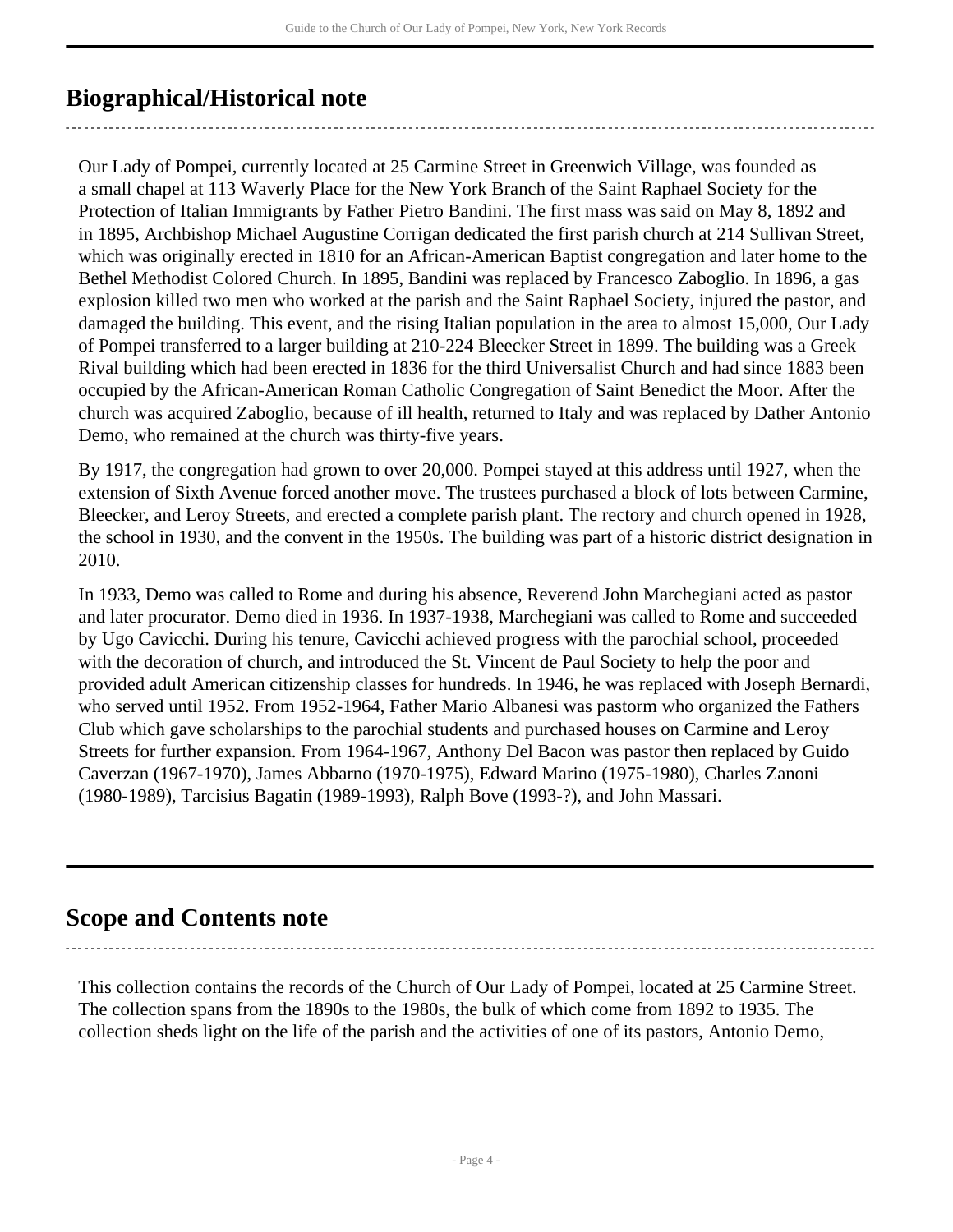who administered the church from 1900 to 1932. Father Demo preserved actively many letters, papers, and other documents during his tenure at the church and up until his death. The collection contains correspondence, registers, vital records of the church's members, annual reports and publications of the church, financial records, clippings, and a significant amount of material related to the building and fundraising of the present day church. The collection is rich in data about the Italian Catholic population in the Greenwich Village area, containing a significant amount of information about members and their activities in the church in the early 20th century. The collection demonstrates the wide range of activities and services provided to its members, including educational services, welfare services, parish societies, and other activities. The records also show how the church functioned and raised money for its services and community. These records not only reflect the parish, but the changing landscape of Greenwich Village.

## <span id="page-4-0"></span>**Arrangement note**

This collection is arranged into fifteen series:

Series I: Correspondence Series II: Antonio Demo's Personal Papers and Parish Records Subseries I: Antonio Demo's Personal Papers Subseries II: Antonio Demo's Parish Materials Series III: Clippings Series IV: Administration and Construction of the New Church Records Subseries I: Parish Records Subseries II: New Church Records Series V: Yearbooks, History of the Church Series VI: Parish Societies Records Series VII: Hospital and Parish Visitations Series VIII: Parish Announcements Series IX: First Communion and Confirmation Records Series X: Marriage Records Series XI: Baptismal Records Series XII: Volumes on Masses Celebrated Series XIII: Funeral Records Series XIV: Account Books Series XV: Invoices

## <span id="page-4-1"></span>**Administrative Information**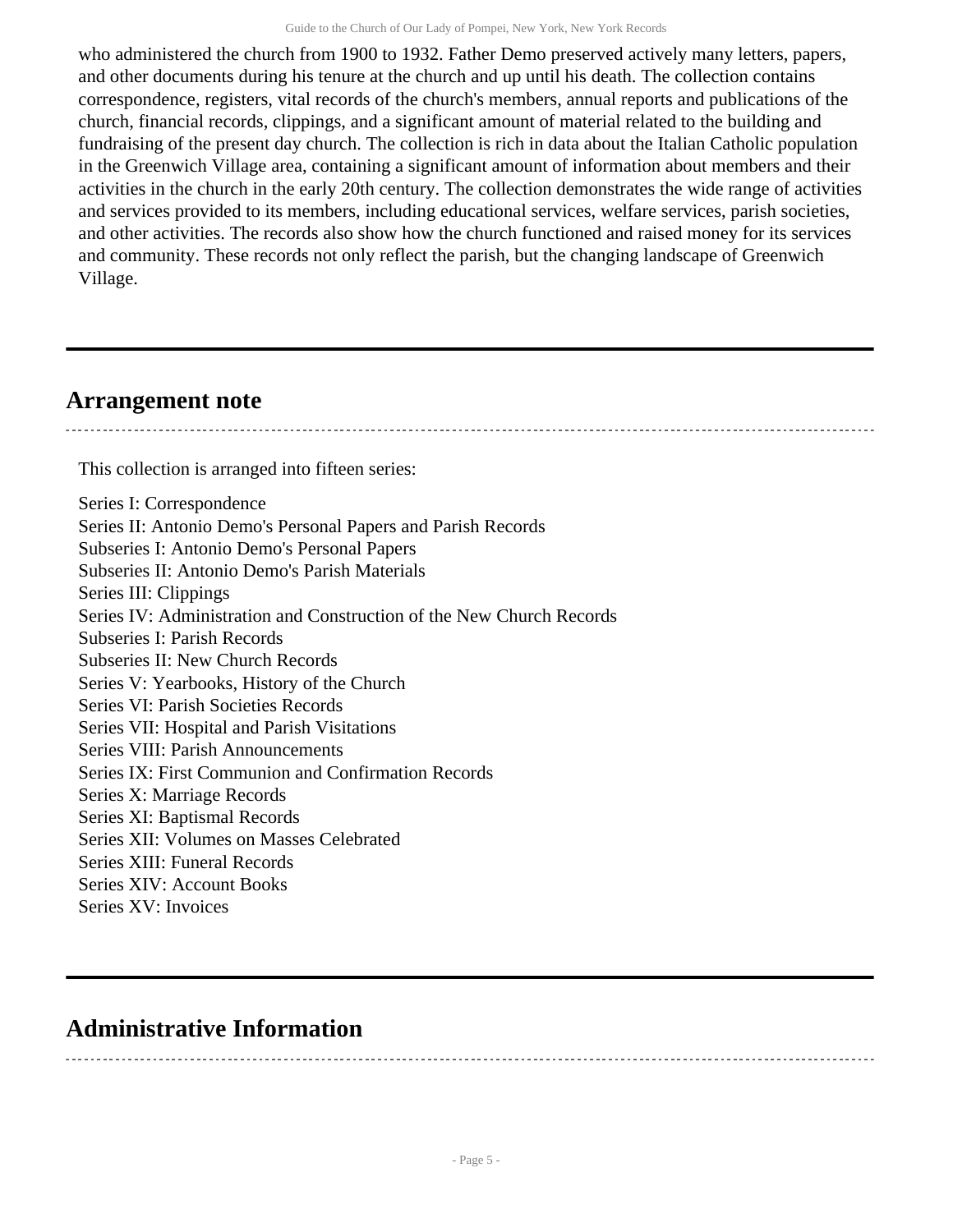### **Publication Information**

Center for Migration Studies December 1986

#### **Revision Description**

Edited by Nicole Greenhouse in compliance with DACS April 2013

#### **Conditions Governing Access note**

Open to researchers by appointment.

#### **Conditions Governing Use note**

Copyright is owned by Saint Charles Province of the Society of Saint Charles/Scalabrinians. Permission to publish materials must be requested before use. Names in the records cannot be published.

#### **Immediate Source of Acquisition note**

The records came directly from the Church of Our Lady of Pompei, 25 Carmine Street, New York, New York, 10014, in 1967.

#### **Processing Information note**

In 2013, this collection was entered into the Archivists' Toolkit in compliance with DACS and folder descriptions were simplified from the original print finding aid. (The original finding aid is available in print upon request). Folder titles in the container list online may vary from the the physical folder titles.

## <span id="page-5-0"></span>**Controlled Access Headings**

**Geographic Name(s)**

• Greenwich Village (New York, N.Y.) |x Church history.

#### **Personal Name(s)**

• Demo, Antonio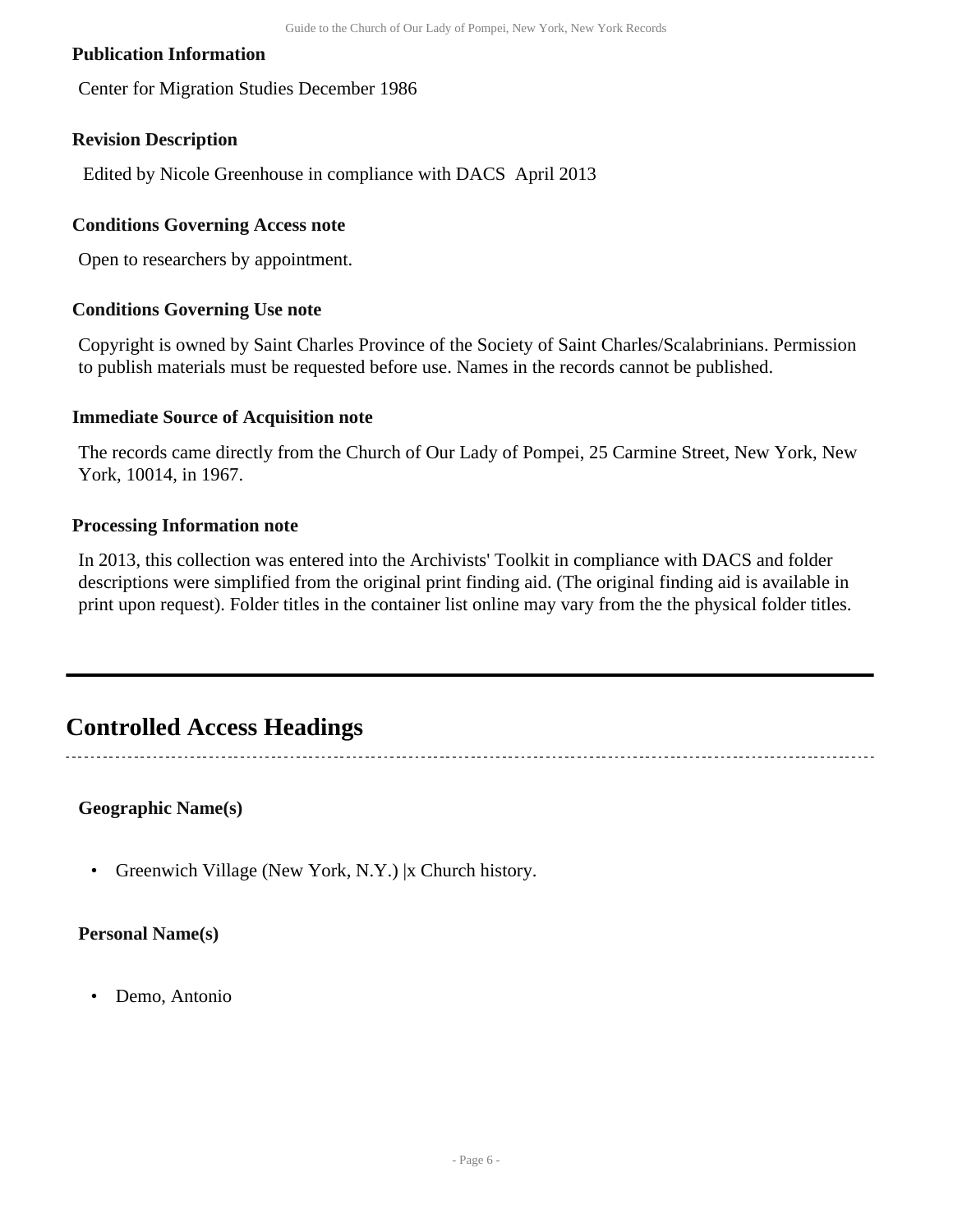## **Subject(s)**

- Baptismal records |z New York (State) |z New York.
- Church records and registers |z New York (State) |z New York.
- Italian Americans |x Religion.
- Marriage records |z New York (State) |z New York.
- World War, 1914-1918.

## <span id="page-6-0"></span>**Other Finding Aids note**

The original inventory is available in print upon request.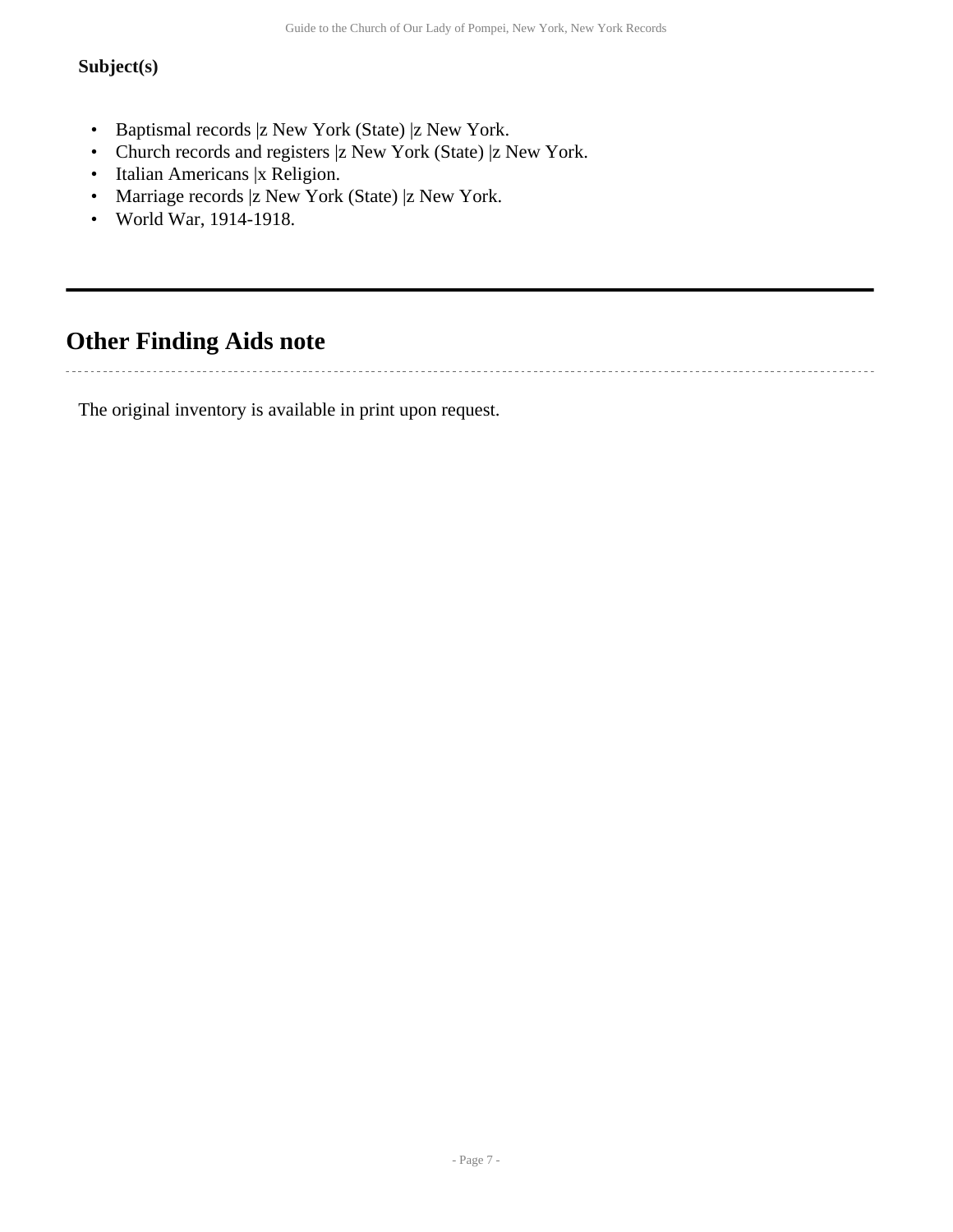## <span id="page-7-0"></span>**Collection Inventory**

#### <span id="page-7-1"></span>**Series I: Correspondence 1891-1938**

#### **Scope and Contents note**

This series contains correspondence, the bulk of which is correspondence to and from Father Antonio Demo, the pastor of the church from 1901 until his death in 1936. Demo's correspondence contains letters ranging from letters to and from priests to casual notes from friends. Most of it is in Italian and originates in Italy. Incoming and outgoing letters of each letter is placed next to each other, with the English letters filed first. Other correspondence is with Domenico Foligno who resided in Italy and left his property in New Jersey in the care of Demo and correspondence with John Perozzo, a funeral director in the vicinity of the church. Demo also corresponded on behalf of Italian immigrant family assisted by charitable organizations and adolescent placed in reformatory institutions. The letters concern his religious and social service activities, his vision for a greater church Pompei, and his lifetime interest for the welfare of the Italian immigrants.

Other correspondence in this series relates to Reverend Zaboglio, Demo's predecessor, which contain letters related to rent paid, the Mutual Life Insurance Company of New York, and letters by a New York company regarding an account against the St. Raphael's House contracted by Friar Bandini, letters from Bartolo Longo, founder of Our Lady of Pompei, Italy. There is a significant amount of correspondence with the Chancery Office of New York, consisting mostly of directives from the Archbishop of New York.

|                                                                              | <b>Box</b> | <b>Folder</b> |
|------------------------------------------------------------------------------|------------|---------------|
| Fr. Francesco Zaboglio's Correspondence 1891, 1896-1898 (Bulk,<br>1891-1896) |            |               |
| Antonio Demo Correspondence 1898-1935                                        |            |               |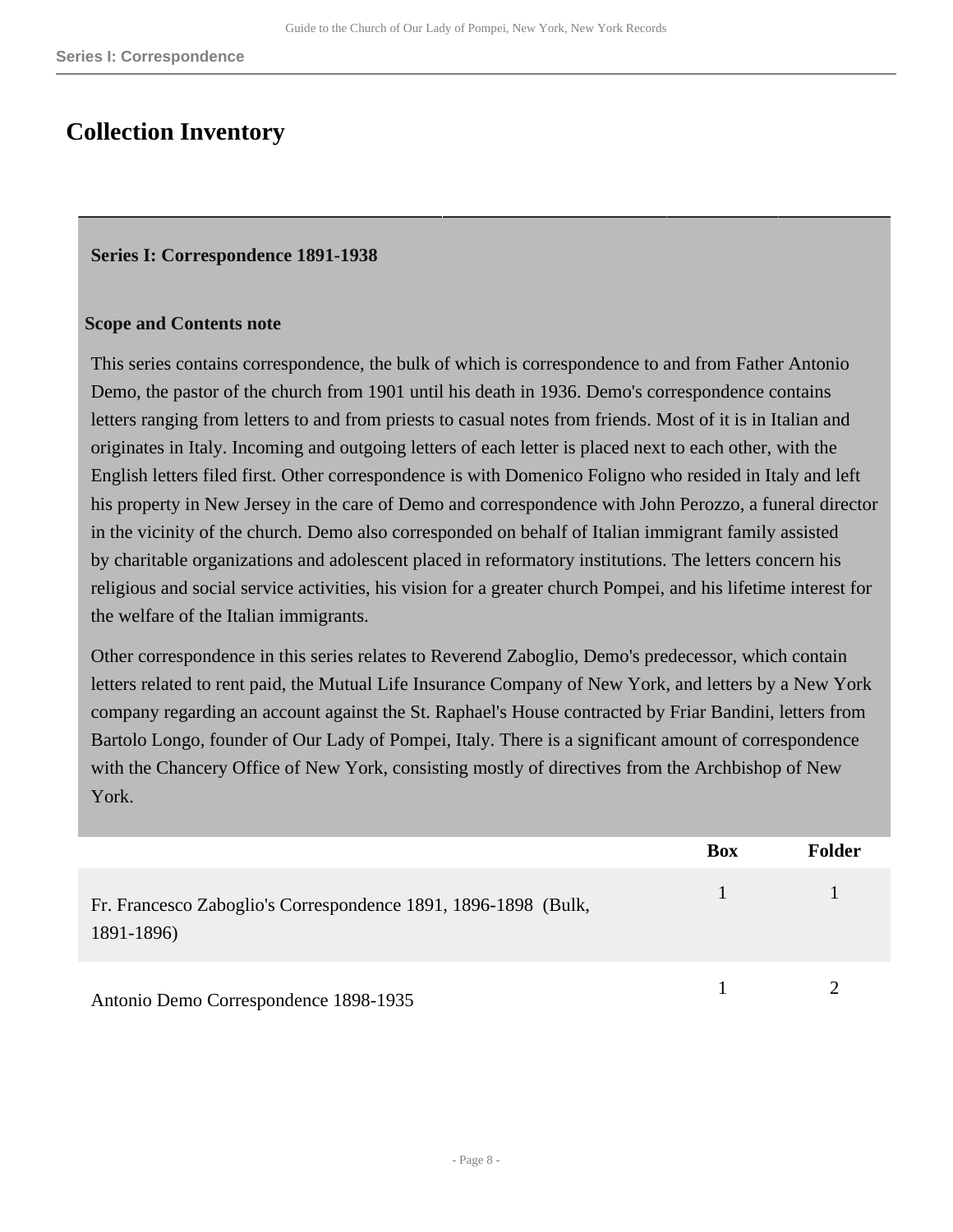| Antonio Demo Correspondence 1900-1902 | $\mathbf{1}$   | 3              |
|---------------------------------------|----------------|----------------|
| Antonio Demo Correspondence 1903      | $\mathbf{1}$   | 4              |
| Antonio Demo Correspondence 1904      | $\mathbf{1}$   | 5              |
| Antonio Demo Correspondence 1905      | $\mathbf{1}$   | 6              |
| Antonio Demo Correspondence 1906      | $\mathbf{1}$   | $\overline{7}$ |
| Antonio Demo Correspondence 1907      | $\mathbf{1}$   | 8              |
| Antonio Demo Correspondence 1908      | $\mathbf{1}$   | 9              |
| Antonio Demo Correspondence 1909      | $\mathbf{1}$   | 10             |
| Antonio Demo Correspondence 1910      | $\mathbf{1}$   | 11             |
| Antonio Demo Correspondence 1911      | $\mathbf{1}$   | 12             |
| Antonio Demo Correspondence 1912      | $\overline{2}$ | 13             |
| Antonio Demo Correspondence 1913      | $\overline{2}$ | 14             |
| Antonio Demo Correspondence 1914      | $\overline{2}$ | 15             |
| Antonio Demo Correspondence 1915      | $\sqrt{2}$     | 16             |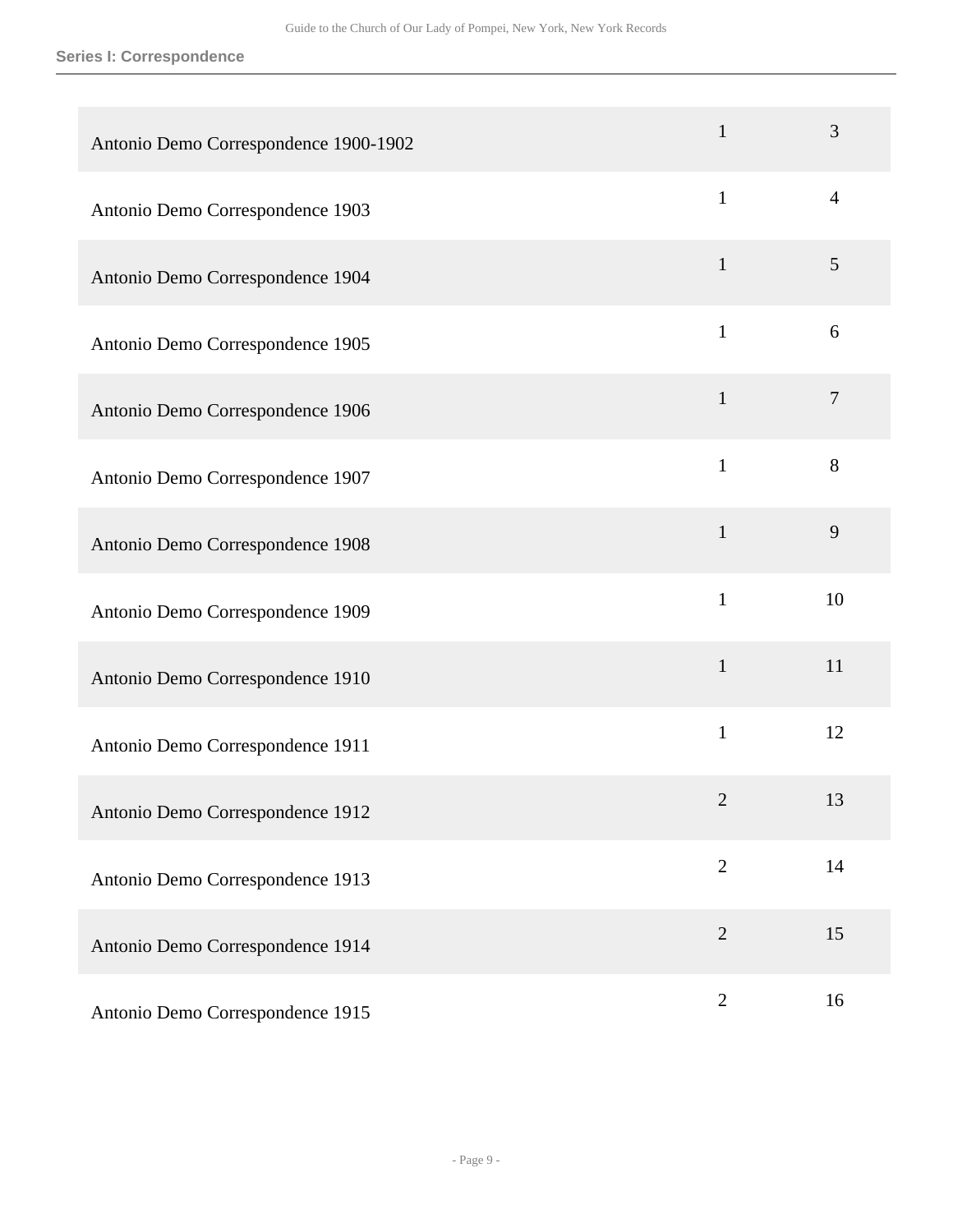| Antonio Demo Correspondence 1916 | $\overline{2}$ | 17 |
|----------------------------------|----------------|----|
| Antonio Demo Correspondence 1916 | $\overline{2}$ | 18 |
| Antonio Demo Correspondence 1917 | 3              | 19 |
| Antonio Demo Correspondence 1917 | 3              | 20 |
| Antonio Demo Correspondence 1918 | 3              | 21 |
| Antonio Demo Correspondence 1918 | 3              | 22 |
| Antonio Demo Correspondence 1919 | 3              | 23 |
| Antonio Demo Correspondence 1920 | 3              | 24 |
| Antonio Demo Correspondence 1920 | 3              | 25 |
| Antonio Demo Correspondence 1921 | 3              | 26 |
| Antonio Demo Correspondence 1922 | $\overline{4}$ | 27 |
| Antonio Demo Correspondence 1922 | $\overline{4}$ | 28 |
| Antonio Demo Correspondence 1923 | $\overline{4}$ | 29 |
| Antonio Demo Correspondence 1923 | $\overline{4}$ | 30 |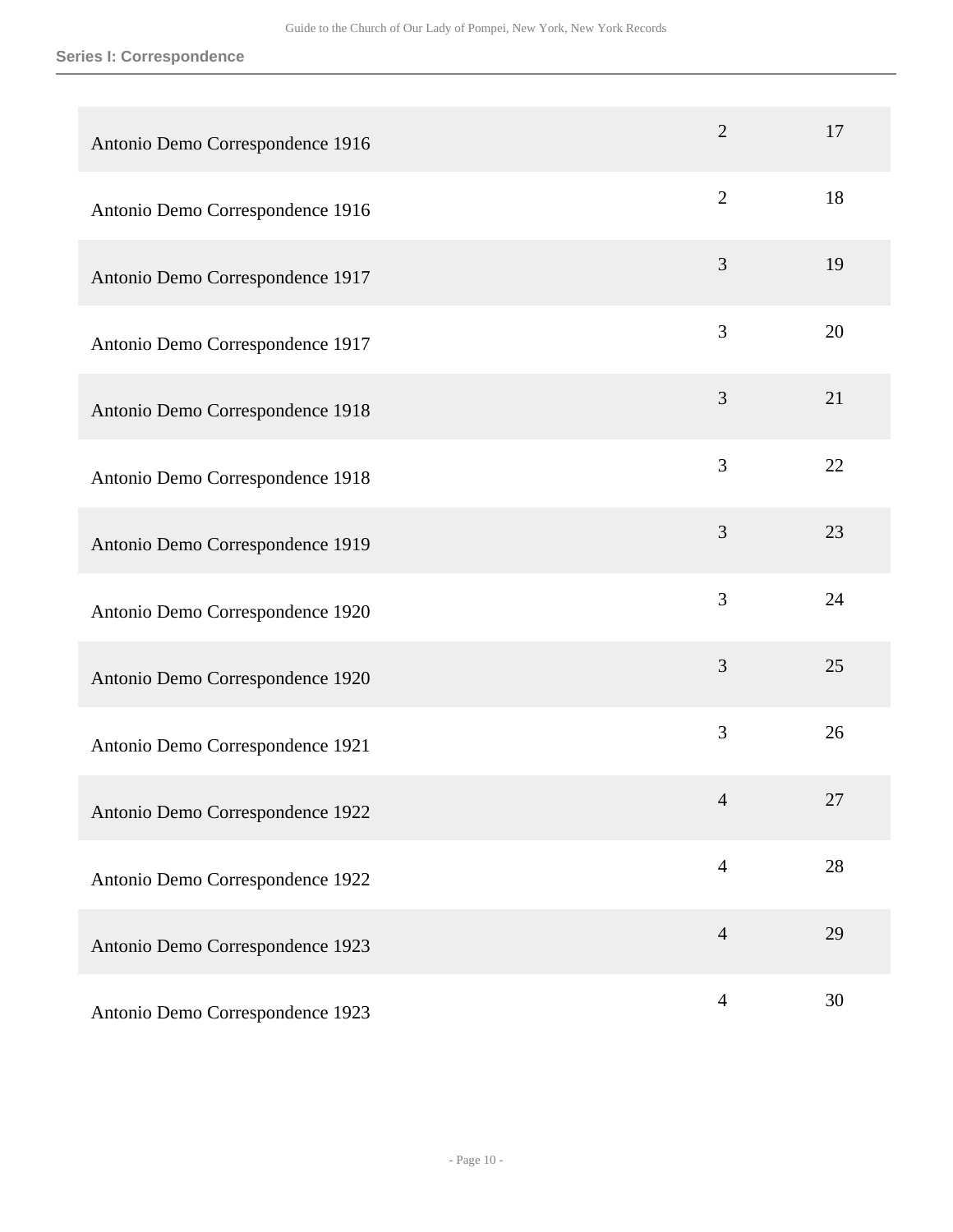| Antonio Demo Correspondence 1924       | 5 | 31 |
|----------------------------------------|---|----|
| Antonio Demo Correspondence 1924       | 5 | 32 |
| Antonio Demo Correspondence 1925       | 5 | 33 |
| Antonio Demo Correspondence 1925       | 5 | 34 |
| Antonio Demo Correspondence 1926       | 5 | 35 |
| Antonio Demo Correspondence 1926       | 5 | 36 |
| Antonio Demo Correspondence 1927       | 5 | 37 |
| Antonio Demo Correspondence 1928       | 5 | 38 |
| Antonio Demo Correspondence 1929       | 6 | 39 |
| Antonio Demo Correspondence 1930       | 6 | 40 |
| Antonio Demo Correspondence 1931       | 6 | 41 |
| Antonio Demo Correspondence 1932       | 6 | 42 |
| Antonio Demo Correspondence 1933, 1935 | 6 | 43 |
| Antonio Demo Correspondence undated    | 6 | 44 |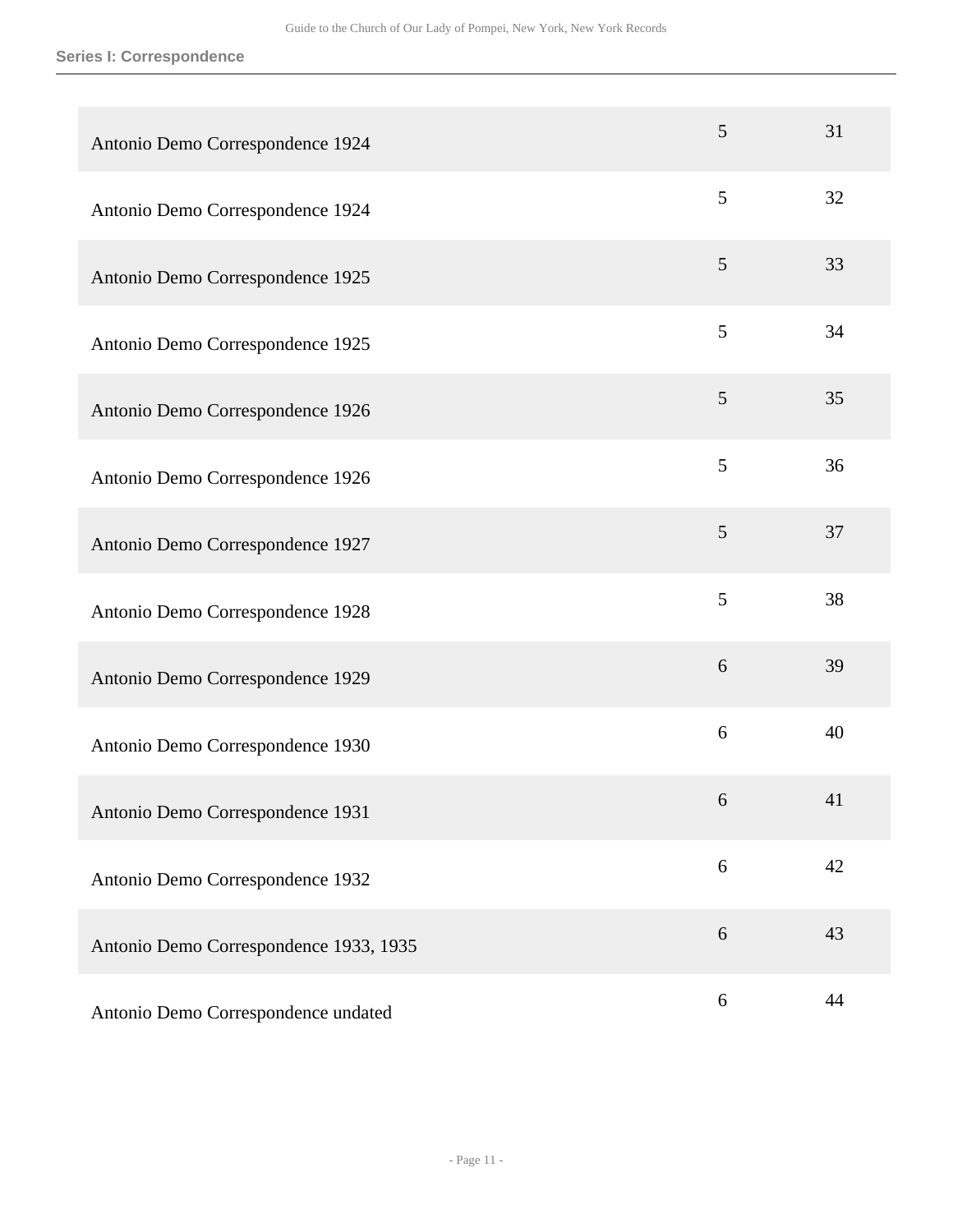| Antonio Demo Correspondence with Domenico Foligno 1891, 1906-1924 | 6              | 45 |
|-------------------------------------------------------------------|----------------|----|
| Business Correspondence with Demo and G.B. Perazzo 1912-1933      | 6              | 46 |
| Apostolic Delegate Correspondence 1906, 1920-1925                 | 6              | 47 |
| Alussi, Oreste 1904, undated                                      | 7              | 48 |
| Anastasi, Emanuele, O.P. 1915, undated                            | $\overline{7}$ | 49 |
| Battaglia, E. 1899-1900                                           | $\overline{7}$ | 50 |
| Biasotti, Robert 1900                                             | $\tau$         | 51 |
| Bonomi, G.F. 1908                                                 | $\overline{7}$ | 52 |
| Bove, Antonio 1905-1906, 1914                                     | $\overline{7}$ | 53 |
| Brancone, Luigi 1930-1932                                         | 7              | 54 |
| Cangiano, Vittorio 1911-1912                                      | 7              | 55 |
| Castellano, Francesco 1911-1922                                   | $\overline{7}$ | 56 |
| Coppo, Ernesto 1904-1907, 1923                                    | $\tau$         | 57 |
| Chennuil, Pacifico 1924-1927                                      | $\overline{7}$ | 58 |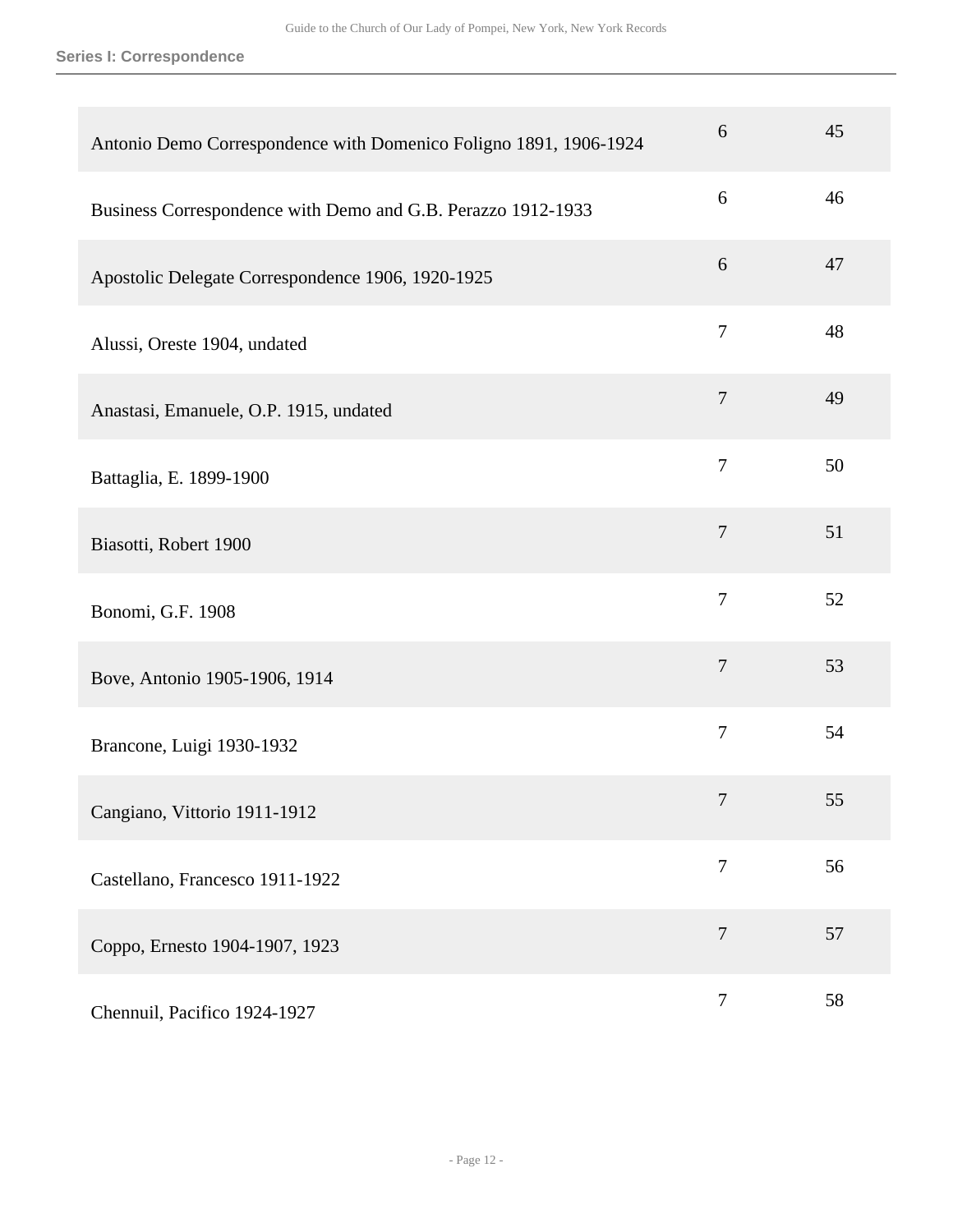| Cimino, Serafino 1923                 | $\overline{7}$   | 59 |
|---------------------------------------|------------------|----|
| De Lai, Cardinal Gaetano 1925-1927    | $\boldsymbol{7}$ | 60 |
| Ferrante, Gherardo 1903-1920          | $\boldsymbol{7}$ | 61 |
| Gamberra, Giacomo 1899-1901           | $\overline{7}$   | 62 |
| Gebelli, A. 1903-1907                 | $\boldsymbol{7}$ | 63 |
| Guarini, Francesco M., O.P. 1924-1926 | $\overline{7}$   | 64 |
| Gregory, P. 1914                      | $\overline{7}$   | 65 |
| Guigonett, L. 1928                    | $\overline{7}$   | 66 |
| Longo, Luigi 1899, 1905-1906, 1909    | $\overline{7}$   | 67 |
| Martini, Giuseppe 1920                | $\boldsymbol{7}$ | 68 |
| Merlo, Lino 1911                      | $\overline{7}$   | 69 |
| Parolin, Pio 1909, 1912, 1925         | $\overline{7}$   | 70 |
| Pernicone, Giuseppe 1923-1932         | $\overline{7}$   | 71 |
| Perniciaro, Giuseppe 1913-1927        | $\overline{7}$   | 72 |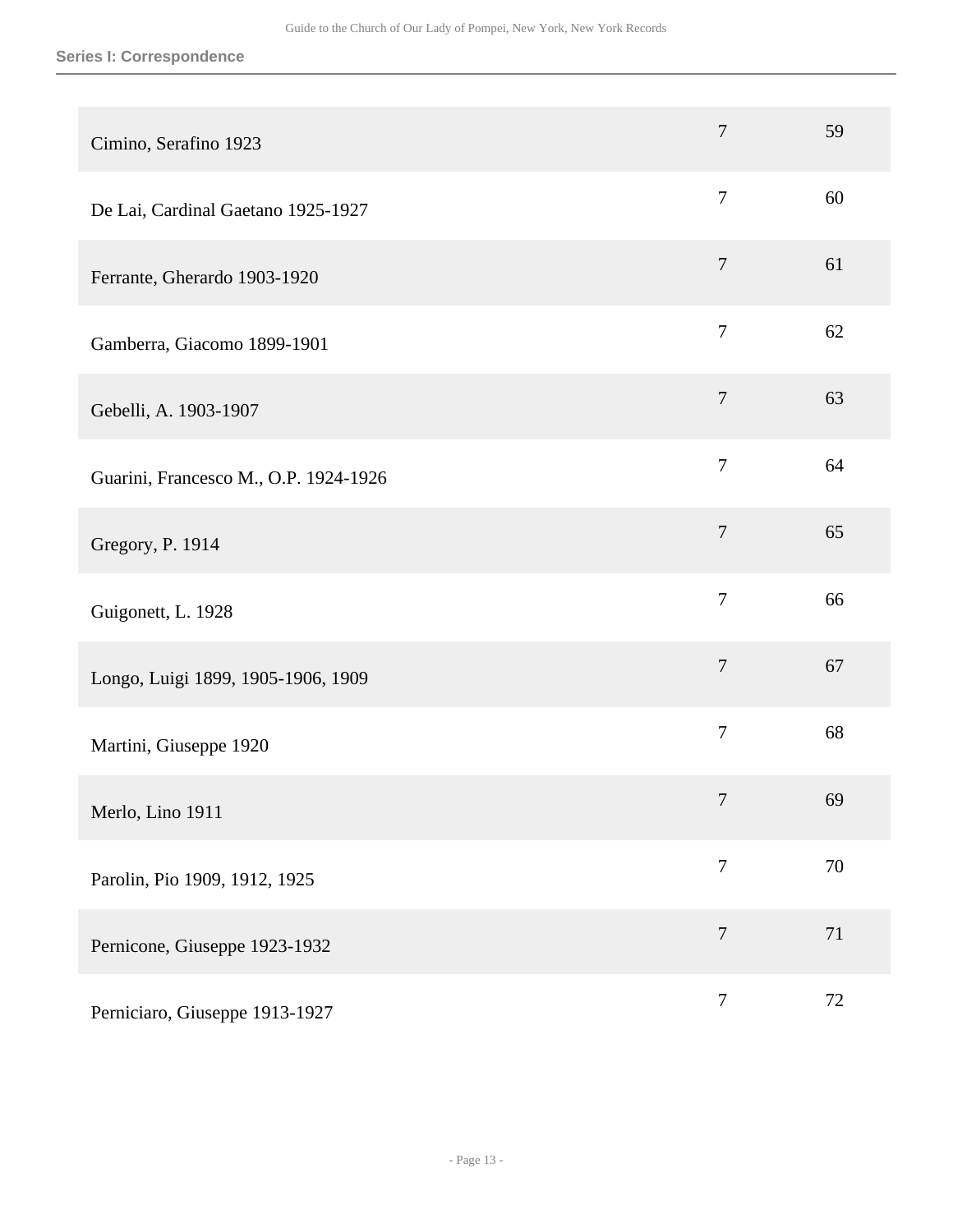| Profilio, A. 1916-1926                               | $\tau$         | 73 |
|------------------------------------------------------|----------------|----|
| Quaglia, L. 1912, 1925-1931                          | $\overline{7}$ | 74 |
| Rabagliati, Silvestro 1909-1912, 1924                | $\tau$         | 75 |
| Righi, Marco 1924-1926                               | $\tau$         | 76 |
| Rinaldi, Massimo 1920-1925                           | $\overline{7}$ | 77 |
| Rossi, Ernesto 1916-1918                             | $\overline{7}$ | 78 |
| Sartori, Luigi 1908-1912                             | $\tau$         | 79 |
| Sorrentino, Giuseppe 1914                            | $\overline{7}$ | 80 |
| Spigardi, Cesare 1907-1915, 1922                     | $\overline{7}$ | 81 |
| Tirondola, Francesco 1924-1925                       | $\overline{7}$ | 82 |
| John Marchegiani Correspondence 1932-1938            | $\tau$         | 83 |
| Chancery Office of New York Correspondence 1895-1908 | $8\,$          | 84 |
| Chancery Office of New York Correspondence 1909-1910 | $8\,$          | 85 |
| Chancery Office of New York Correspondence 1911      | $8\,$          | 86 |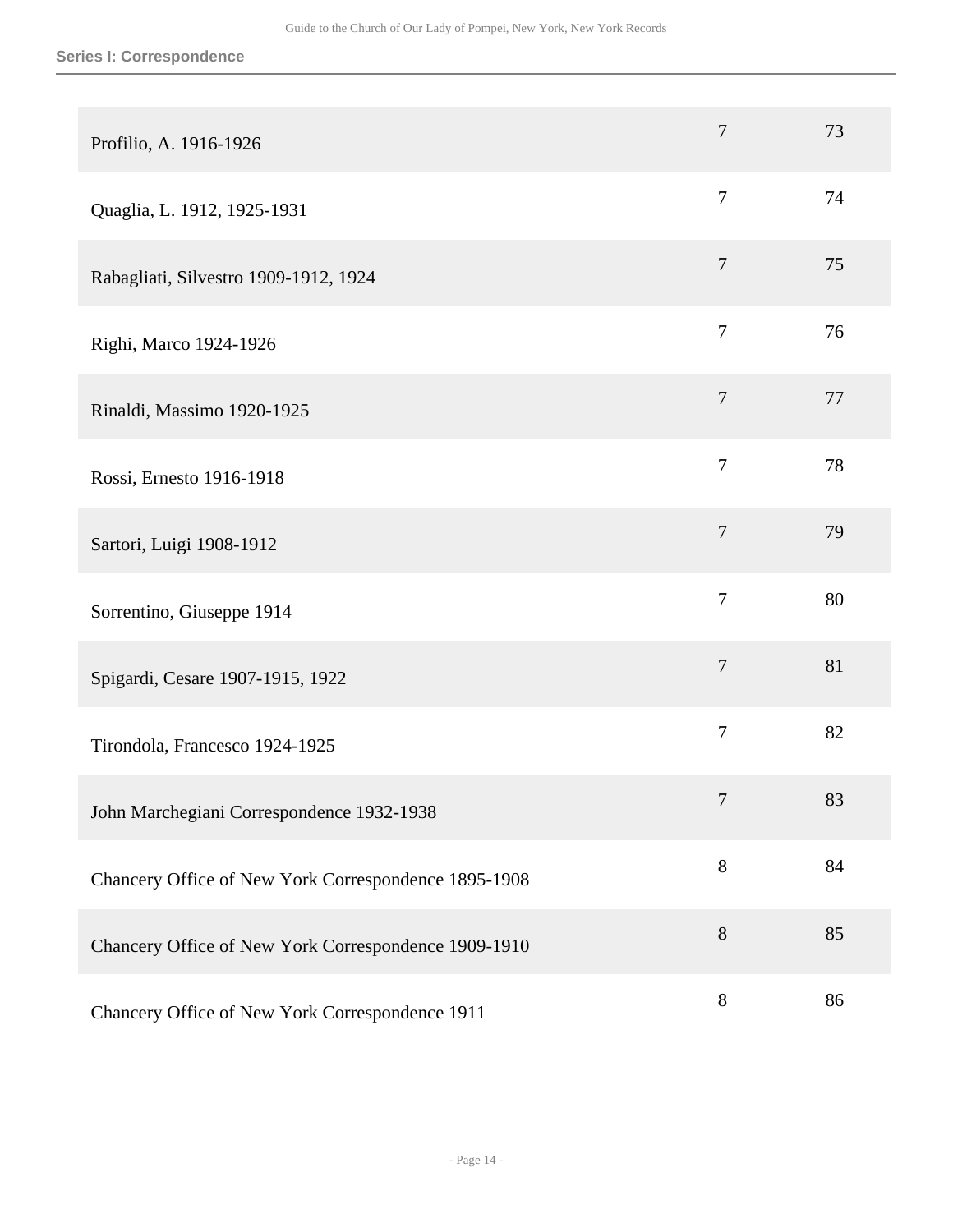| Chancery Office of New York Correspondence 1912 | 8 | 87  |
|-------------------------------------------------|---|-----|
| Chancery Office of New York Correspondence 1913 | 8 | 88  |
| Chancery Office of New York Correspondence 1914 | 8 | 89  |
| Chancery Office of New York Correspondence 1915 | 8 | 90  |
| Chancery Office of New York Correspondence 1916 | 8 | 91  |
| Chancery Office of New York Correspondence 1917 | 8 | 92  |
| Chancery Office of New York Correspondence 1918 | 8 | 93  |
| Chancery Office of New York Correspondence 1919 | 8 | 94  |
| Chancery Office of New York Correspondence 1920 | 8 | 95  |
| Chancery Office of New York Correspondence 1921 | 8 | 96  |
| Chancery Office of New York Correspondence 1922 | 9 | 97  |
| Chancery Office of New York Correspondence 1923 | 9 | 98  |
| Chancery Office of New York Correspondence 1924 | 9 | 99  |
| Chancery Office of New York Correspondence 1925 | 9 | 100 |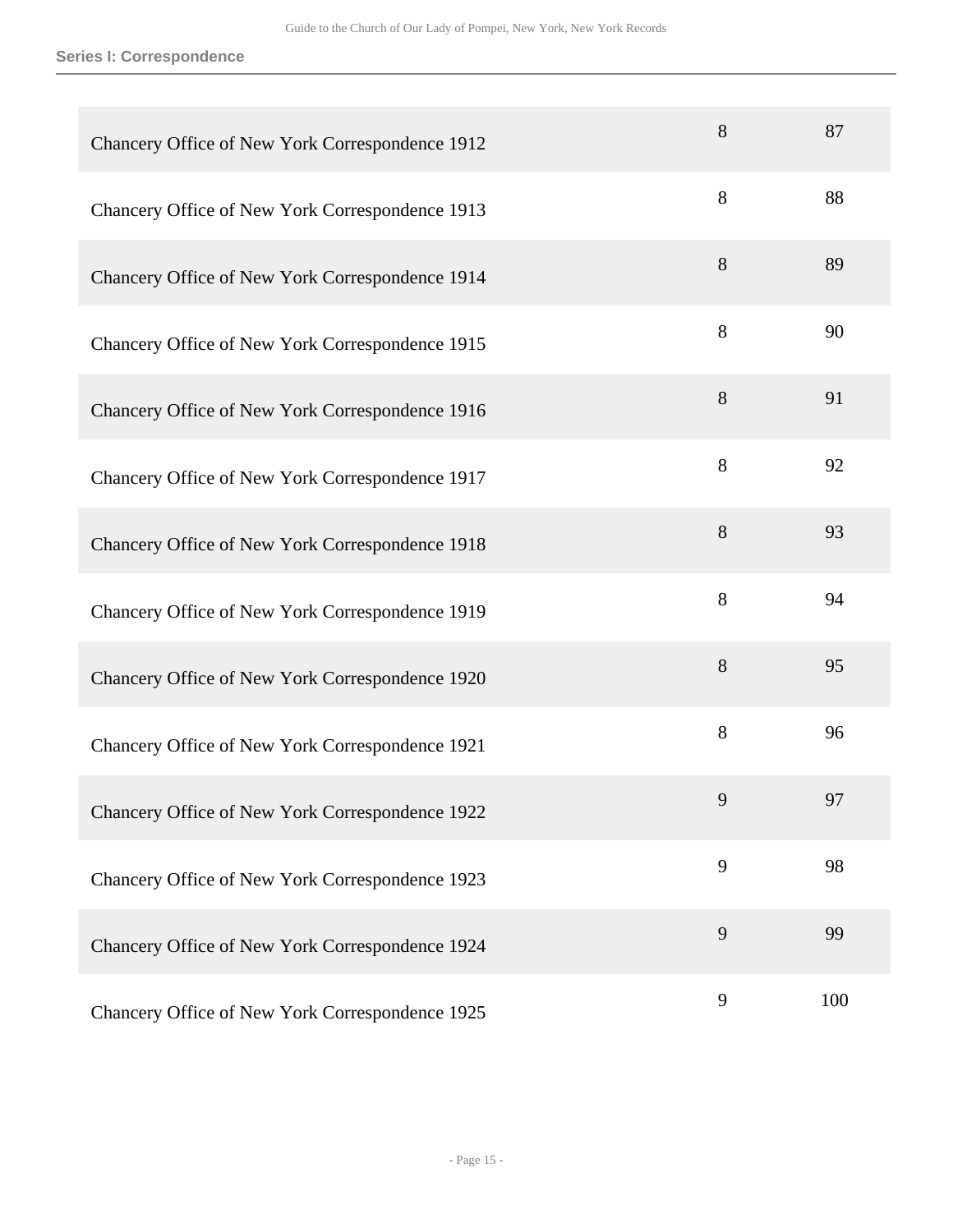| Chancery Office of New York Correspondence 1926                                   | 9  | 101 |
|-----------------------------------------------------------------------------------|----|-----|
| Chancery Office of New York Correspondence 1927-1929                              | 9  | 102 |
| Chancery Office of New York Correspondence 1930-1933                              | 9  | 103 |
| Chancery Office of New York Correspondence 1934                                   | 9  | 104 |
| Chancery Office of New York Correspondence 1935                                   | 9  | 105 |
| Chancery Office of New York Correspondence 1936-1937                              | 9  | 106 |
| Department of Public Charity of the City of New York 1905-1921                    | 10 | 107 |
| The Charity Organization of the City of New York 1907-1922                        | 10 | 108 |
| Registration Bureau 1904-1909                                                     | 10 | 109 |
| Joint Application Bureau 1904-1915                                                | 10 | 110 |
| State of New York Reformatories 1903-1920                                         | 10 | 111 |
| State of New York Hospitals 1911-1912, 1921                                       | 10 | 112 |
| The New York Society for the Prevention on Cruelty to<br>Children 1907-1909, 1922 | 10 | 113 |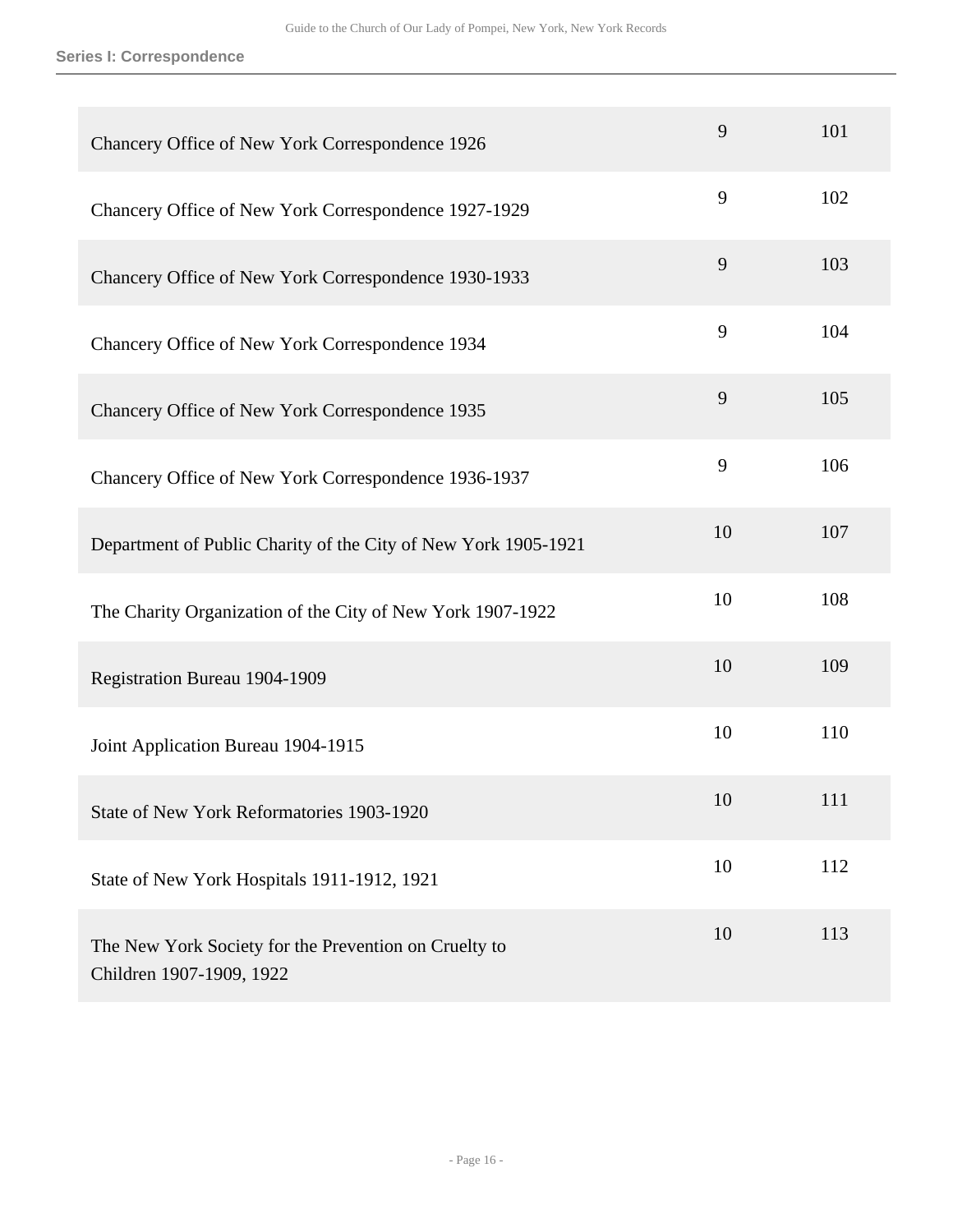| New York Association for Improving the Condition of the Poor 1907,<br>1912-1915           | 10 | 114 |
|-------------------------------------------------------------------------------------------|----|-----|
| The Society of Italian Immigrants 1909, 1917                                              | 10 | 115 |
| The American Red Cross 1918                                                               | 10 | 116 |
| Varied Corresponded from Other Charitable States and Municipal<br>Organizations 1906-1923 | 10 | 117 |
| New York Catholic Protectory 1902-1912                                                    | 10 | 118 |
| New York Catholic Protectory 1913-1923                                                    | 10 | 119 |
| Catholic Protective Society of the Archdiocese of New York 1912-1914,<br>1917             | 10 | 120 |
| Catholic Protective Society Children's Court 1913-1923                                    | 10 | 121 |
| Catholic Protective Society Children's Court 1912-1914                                    | 10 | 122 |
| Catholic Orphanages 1900                                                                  | 10 | 123 |
| The Catholic Home Bureau for Dependent Children 1905-1921                                 | 10 | 124 |
| Roman Catholic Orphan Asylum in the City of New York 1911-1922                            | 10 | 125 |
| The Catholic Charities of the Archdiocese of New York 1903-1909, 1921                     | 10 | 126 |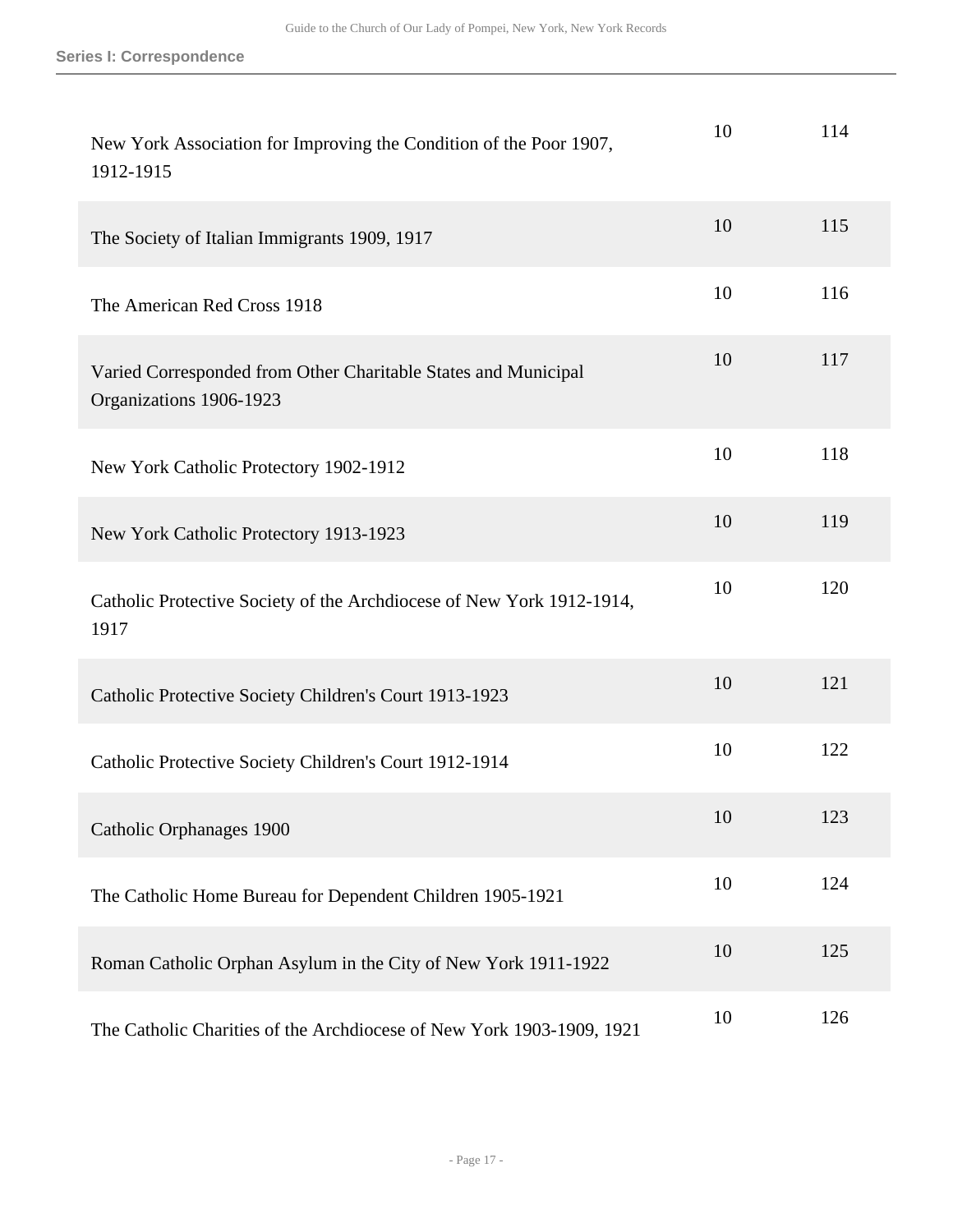#### **Series II: Antonio Demo's Personal Papers and Parish Records**

| Mission of the Immaculate Virgin for Homeless Children 1911-1921  | 10 | 127 |
|-------------------------------------------------------------------|----|-----|
| Society of St. Vincent de Paul 1904-1910                          | 10 | 128 |
| Correspondence on Children and Hardship Cases (English) 1905-1924 | 10 | 129 |
| Correspondence on Children and Hardship Cases (Italian) 1911-1918 | 10 | 130 |
| Demo's Notes Related to Parishioners with Problems 1906-1933      | 11 | 131 |

<span id="page-17-0"></span>**Series II: Antonio Demo's Personal Papers and Parish Records 1892-1940** 

#### **Scope and Contents note**

This series contains both personal documents related to Father Demo and parish records created during Demo's pastorate. Most of this material is related to programming and services provided by the church and fundraising efforts.

#### **Arrangement note**

This series is arranged into two subseries:

Subseries I: Antonio Demo's Personal Papers Subseries II: Antonio Demo's Parish Materials

**Subseries I: Antonio Demo's Personal Papers 1892-1933** 

**Scope and Contents note**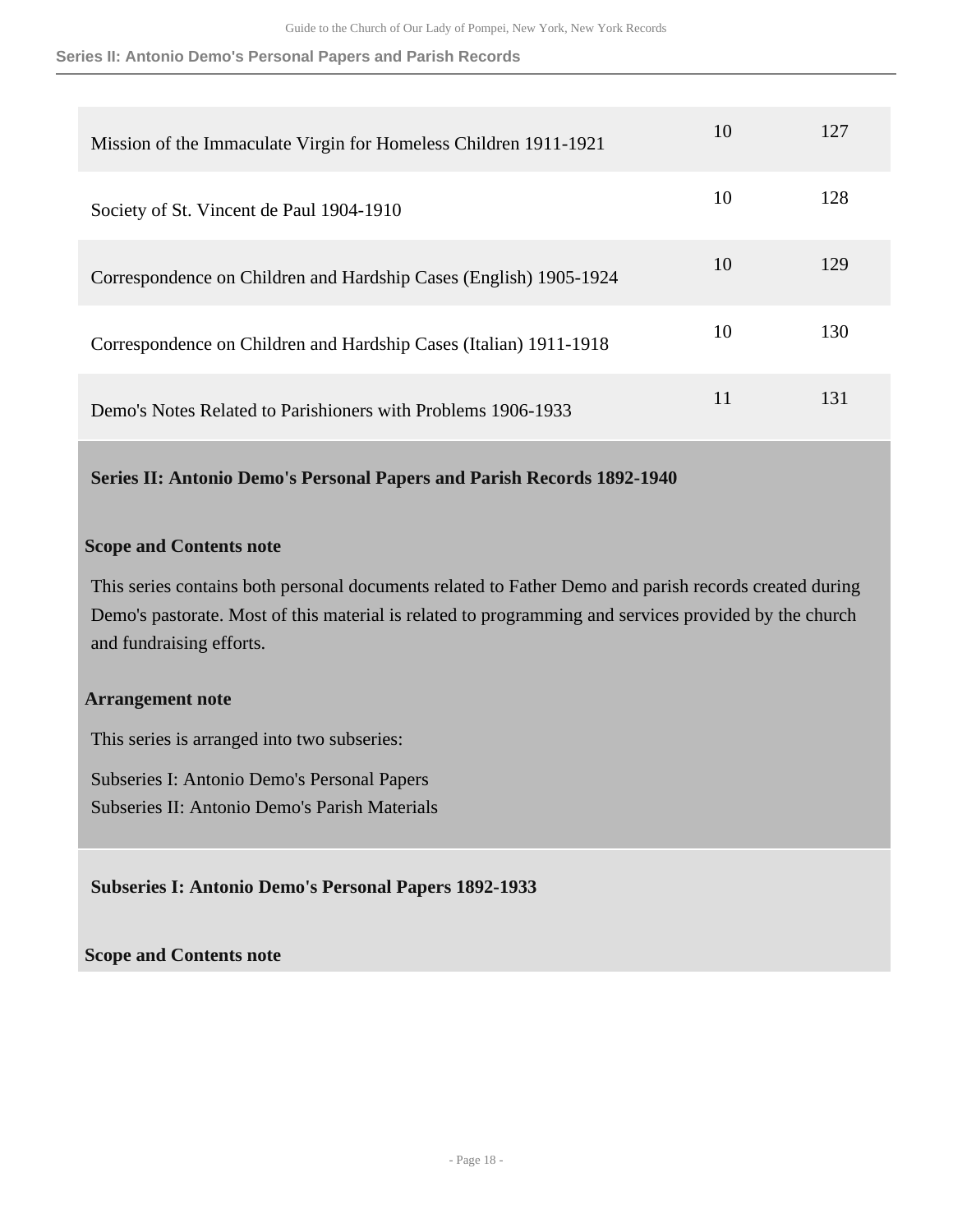This subseries contains Demo's personal documents, including his military discharge in 1892, faculties, honors, speeches, photographs, jubilee programs, and travel documents.

|                                                                                       | <b>Box</b> | Folder |
|---------------------------------------------------------------------------------------|------------|--------|
| Personal Documents 1892-1919                                                          | 11         | 132    |
| Cavaliere della Corona d'Italia 1924                                                  | 11         | 133    |
| Speeches 1912                                                                         | 11         | 134    |
| Poetry 1907-1930                                                                      | 11         | 135    |
| Silver Jubilee of Ordination 1921                                                     | 11         | 136    |
| Two Booklets with Discourse by Friar Francesco Castellano in Honor of<br>Demo undated | 11         | 137    |
| Photographs undated                                                                   | 11         | 138    |
| Photographs and Memorial Cards undated                                                | 11         | 139    |
| Demo and Parish Building Committee Photograph 1920s                                   | 11         | 140    |
| Travel Material 1909-1931                                                             | 11         | 141    |
| Memorandum 1920-1933                                                                  | 11         | 142    |
| <b>Subseries II: Antonio Demo's Parish Materials 1896-1940</b>                        |            |        |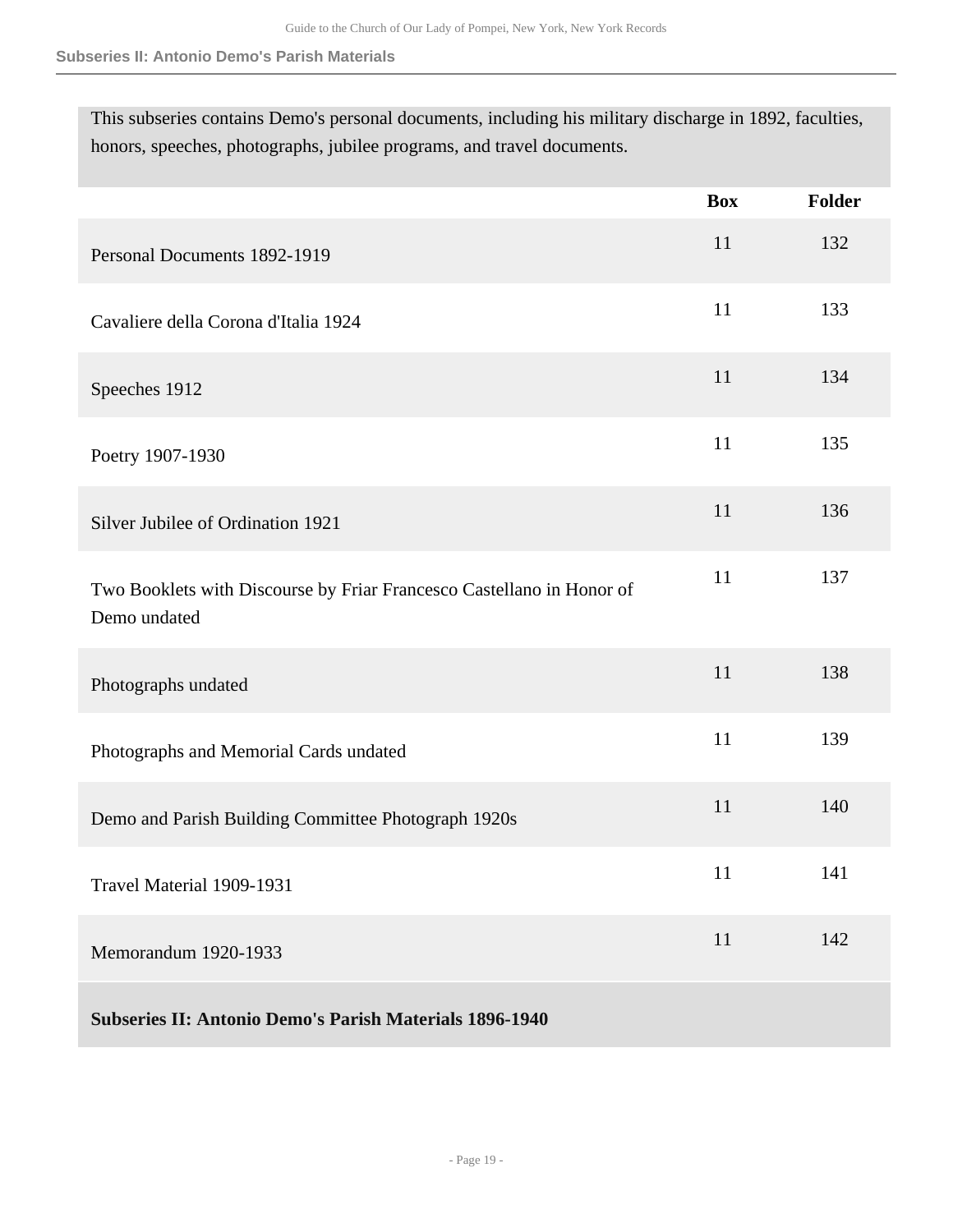#### **Scope and Contents note**

This subseries contains a varied amount of materials related to the parish, including materials on religious dramas, musical compositions, and theatrical programs performed at the Church of Our Lady of Pompei; letters granting permission to marry, baptize, and hold funerals in churches including Our Lady of Pompei; death certificates requested or sent to Our Lady of Pompei from churches and state agencies; and notes on masses, baptisms, and marriages, including lists of parishioners requesting celebration of masses. The subseries also includes materials on church societies, including booklets with constitution and rules, material on the Holy Name Society, material on the St. Joseph Society, and other societies. Catechisms, wills and testaments, and youth vacations organized by the church are also included. There is some material related to World War I, including fundraising related to the New York Catholic War Fund (earmarked for the Knights of Columbus Camps and overseas services which provided religious and social services for the army and navy) and pamphlets, bulletins, and letters and war relief and food conservation. The subseries also has some annual reports of several parishes in New York City.

|                                                                                                                        | <b>Box</b> | <b>Folder</b> |
|------------------------------------------------------------------------------------------------------------------------|------------|---------------|
| Passion Plays 1923-1933                                                                                                | 12         | 143           |
| Theatrical Programs Given at Our Lady of Pompei 1909-1933                                                              | 12         | 144           |
| Programs, Feasts and Concerts (Italian) 1904-1927                                                                      | 12         | 145           |
| Graduation Exercises and Programs at Non-Catholic<br>Institutions 1913-1926                                            | 12         | 146           |
| Graduation Exercises and Programs at Non-Catholic<br>Institutions 1913-1926                                            | 12         | 147           |
| Letters Granting Permission to Marry, Baptize, and Hold Funerals at<br>Churches including Our Lady of Pompei 1907-1933 | 12         | 148           |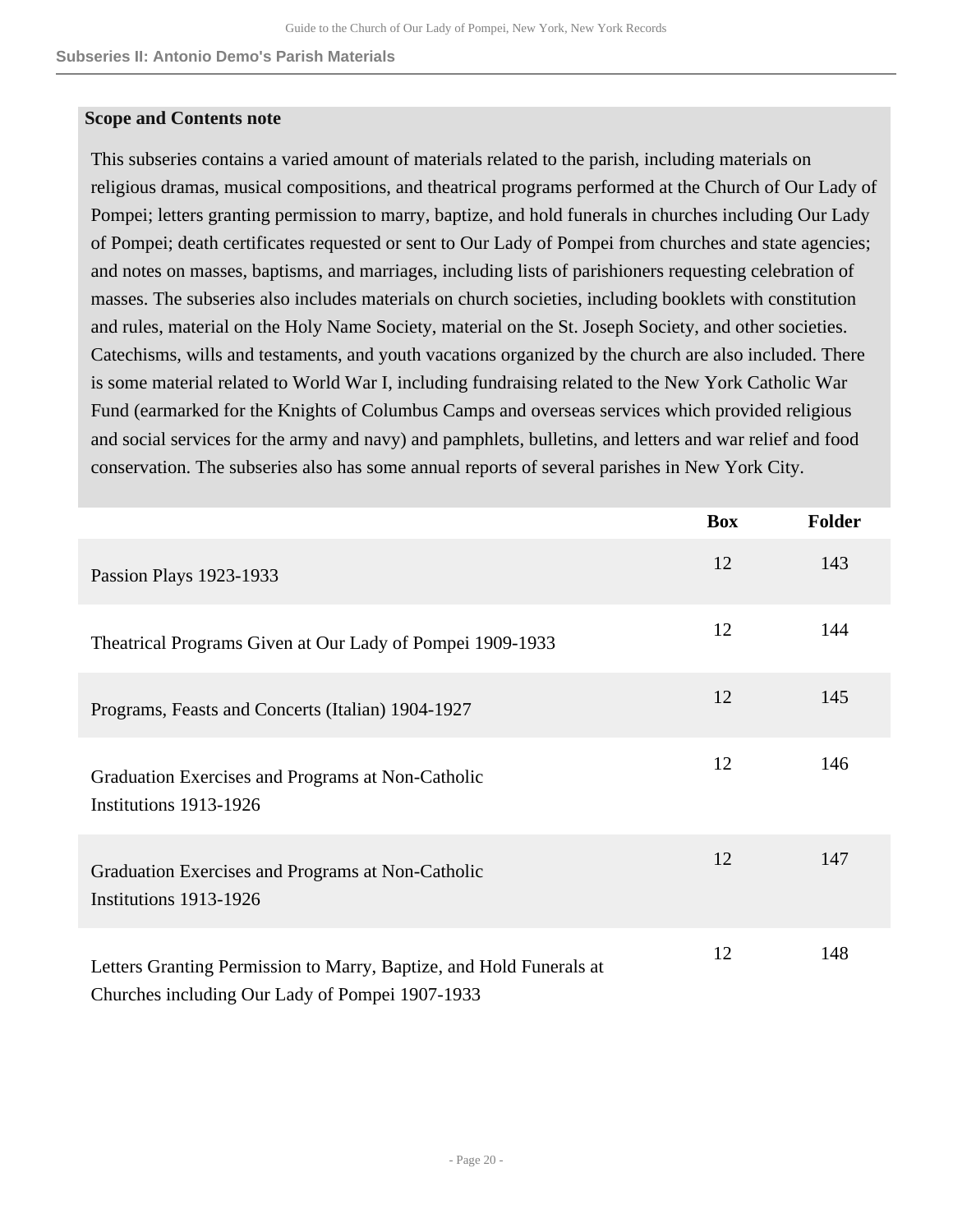| Death Certificates 1903-1931                                                                         | 12 | 149 |
|------------------------------------------------------------------------------------------------------|----|-----|
| Notes on Masses, Baptisms, and Marriages 1921-1923                                                   | 12 | 150 |
| Notes on Masses, Baptisms, and Marriages 1924                                                        | 12 | 151 |
| Notes on Masses, Baptisms, and Marriages 1925                                                        | 13 | 152 |
| Notes on Masses, Baptisms, and Marriages 1926                                                        | 13 | 153 |
| Notes on Masses, Baptisms, and Marriages 1927                                                        | 13 | 154 |
| Notes on Masses, Baptisms, and Marriages 1928                                                        | 13 | 155 |
| Notes on Masses, Baptisms, and Marriages 1929                                                        | 13 | 156 |
| Notes on Masses, Baptisms, and Marriages 1930                                                        | 13 | 157 |
| Notes on Masses, Baptisms, and Marriages 1931                                                        | 13 | 158 |
| Notes on Masses, Baptisms, and Marriages 1932                                                        | 13 | 159 |
| Notes on Masses, Baptisms, and Marriages 1933                                                        | 13 | 160 |
| Booklets in English and Italian with Rules and By-Laws for Our Lady of<br>Pompei's Societies undated | 13 | 161 |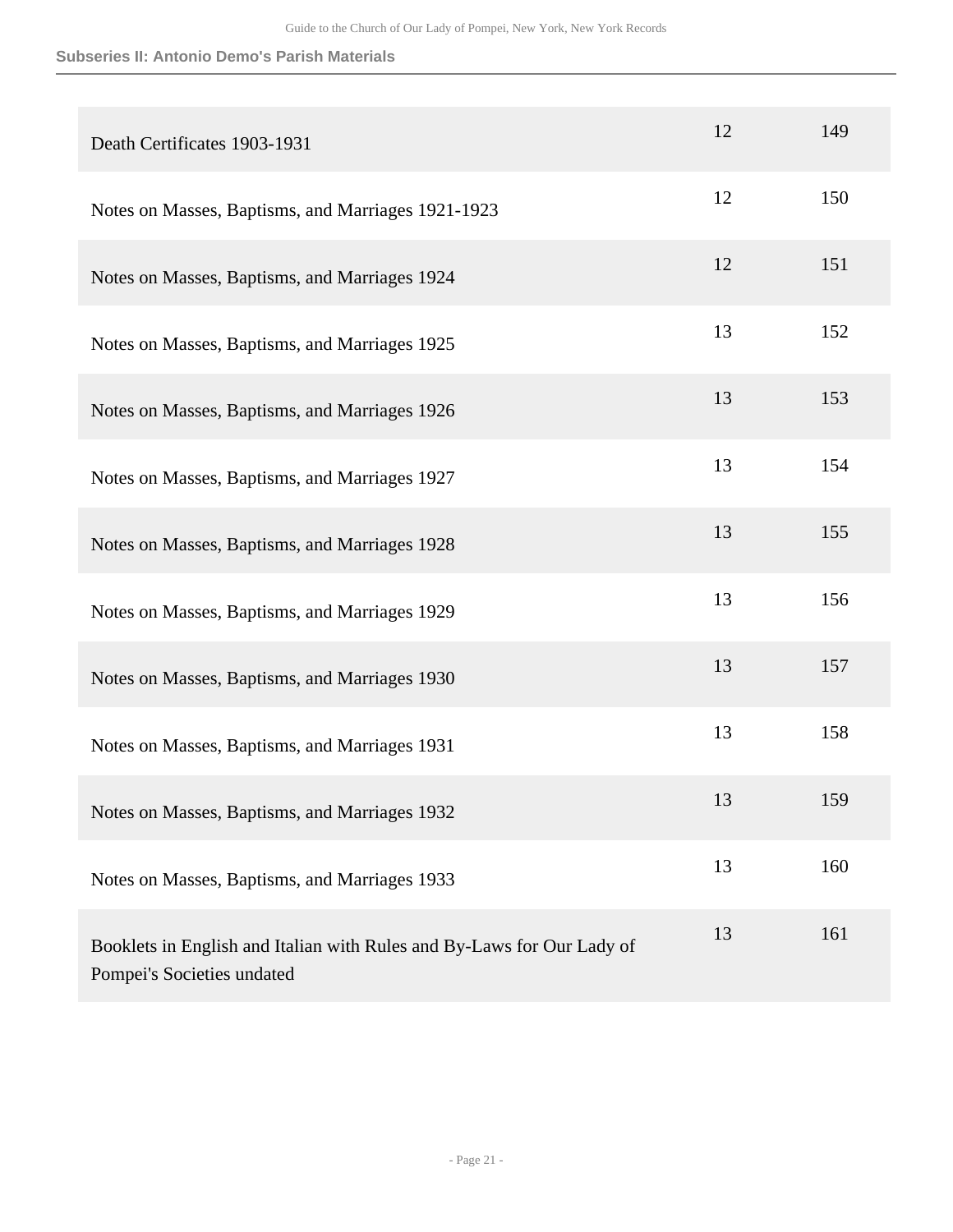| Holy Name Society 1921-1935                                                                           | 13 | 162 |
|-------------------------------------------------------------------------------------------------------|----|-----|
| <b>Church Societies undated</b>                                                                       | 13 | 163 |
| Catechisms Used at Our Lady of Pompei undated                                                         | 14 | 164 |
| Catechisms Used at Our Lady of Pompei undated                                                         | 14 | 165 |
| Wills and Testaments undated                                                                          | 14 | 166 |
| Summer Vacation 1924-1925                                                                             | 14 | 167 |
| New York Catholic War Fund: Fundraising events, correspondence,<br>bulletin from Cardinal Farley 1918 | 14 | 168 |
| New York Catholic War Fund: Bulletins, Pamphlets, and Clippings 1918                                  | 14 | 169 |
| New York Catholic War Fund: Contributors 1918                                                         | 14 | 170 |
| World War I: United States Food Administration Bulletins on Food<br>Conservation 1914-1917            | 15 | 171 |
| World War I: War Relief Letters and Bulletins 1914-1917                                               | 15 | 172 |
| World War I: National Catholic War Council 1914-1917                                                  | 15 | 173 |
| World War I: Enlistment Letters and Pamphlets 1914-1917                                               | 15 | 174 |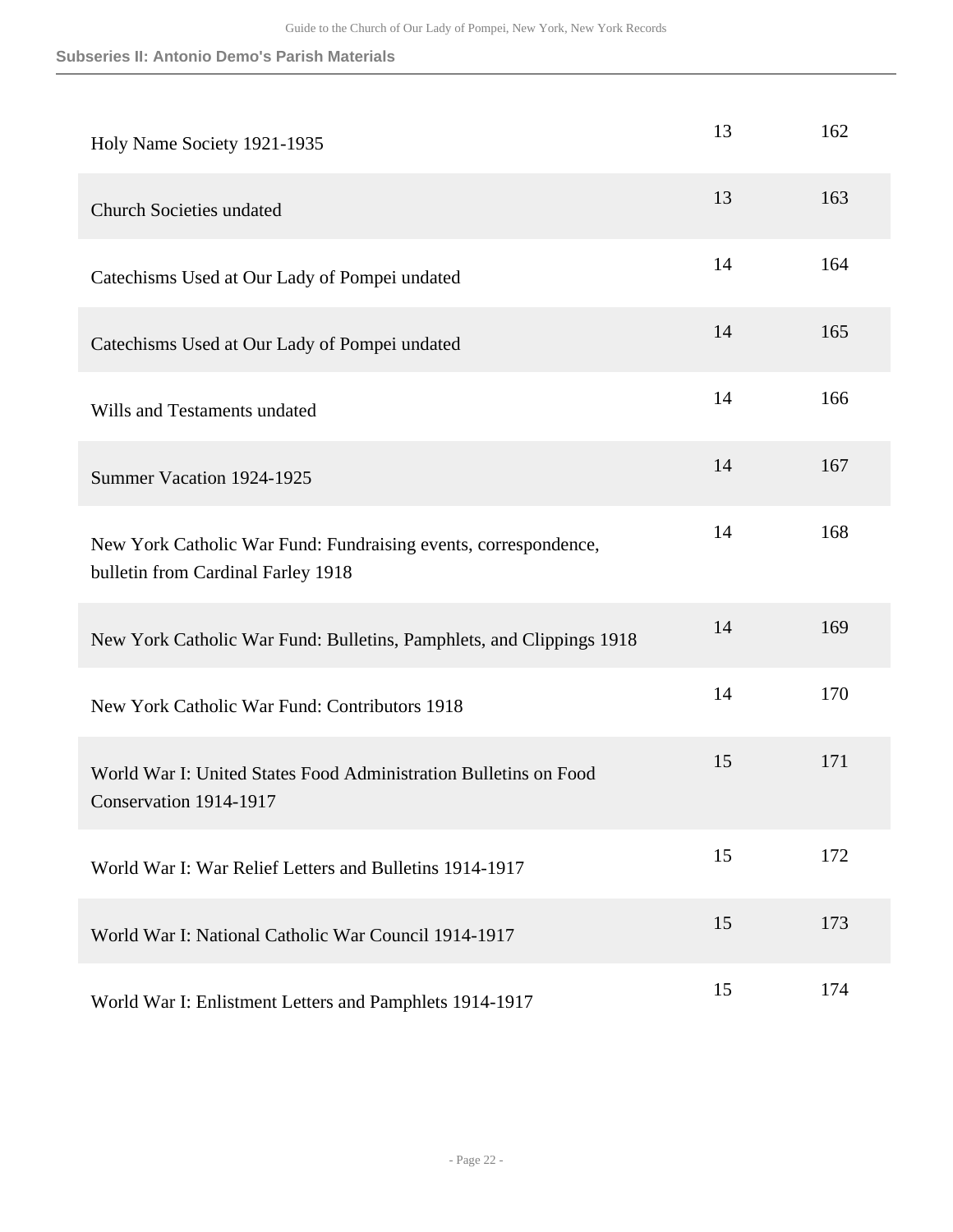| World War I: Liberty Loan Bonds 1914-1917                                                                                                    | 15 | 175 |
|----------------------------------------------------------------------------------------------------------------------------------------------|----|-----|
| <b>Catholic Charities 1920</b>                                                                                                               | 15 | 176 |
| <b>Catholic Charities 1921</b>                                                                                                               | 15 | 177 |
| <b>Catholic Charities 1922</b>                                                                                                               | 15 | 178 |
| <b>Catholic Charities 1923</b>                                                                                                               | 15 | 179 |
| <b>Catholic Charities 1924</b>                                                                                                               | 15 | 180 |
| <b>Catholic Charities 1925</b>                                                                                                               | 15 | 181 |
| <b>Catholic Charities 1926</b>                                                                                                               | 15 | 182 |
| <b>Catholic Charities 1927</b>                                                                                                               | 15 | 183 |
| Musical Compositions by Pio Parolin undated                                                                                                  | 15 | 184 |
| Annual Financial Reports and Good Friday Collections for the Holy<br>Land 1901-1925                                                          | 15 | 185 |
| Guardian Angel's School, Chicago, Illinois: Letters from Italian Consul of<br>Chicago to Pastor Secchia on the teaching of Italian 1930-1940 | 15 | 186 |
| Guardian Angel's School, Chicago, Illinois: Questionnaire 1930-1940                                                                          | 15 | 187 |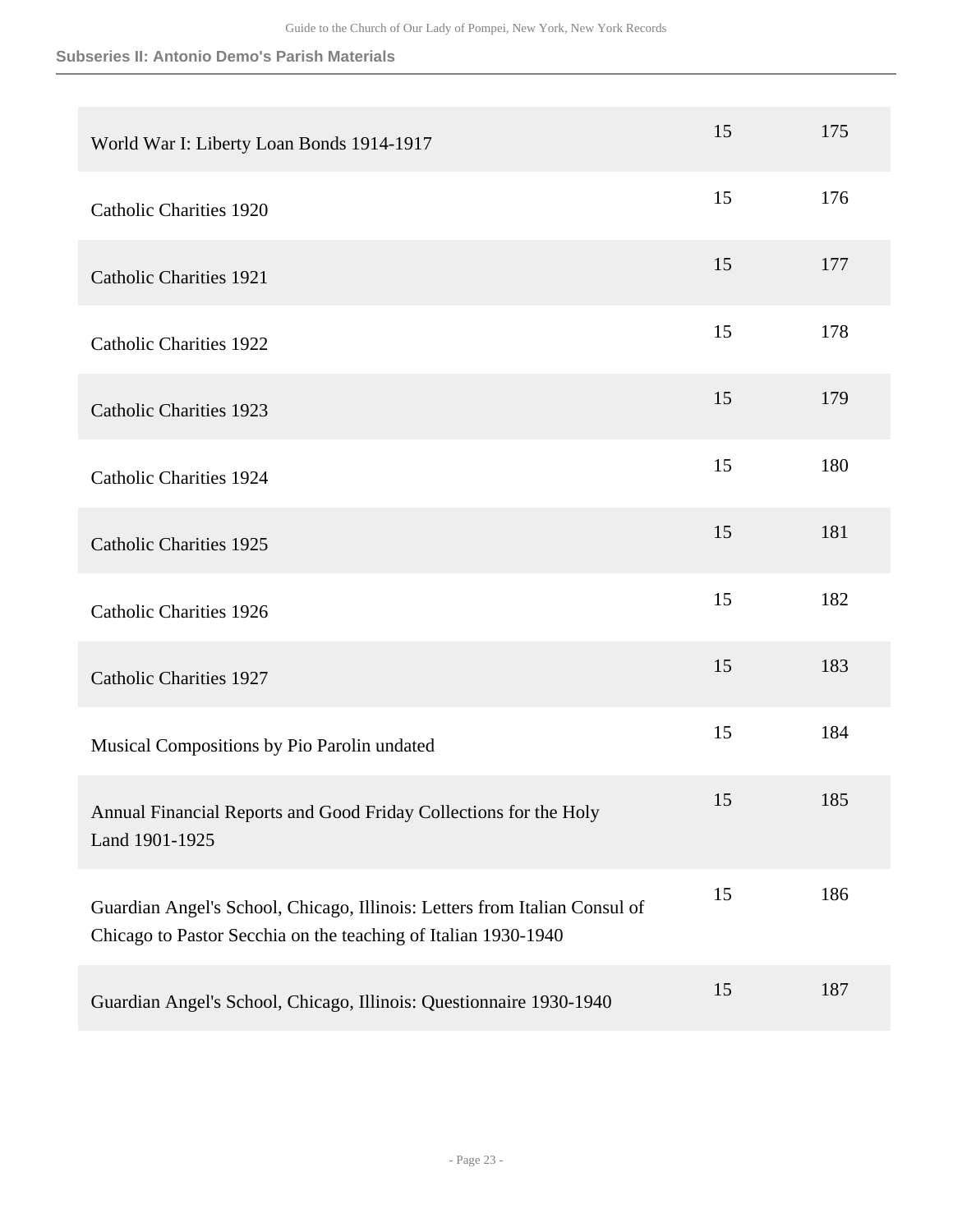<span id="page-23-0"></span>

| Publications: Catholic (English) undated                                                    | 16 | 188 |
|---------------------------------------------------------------------------------------------|----|-----|
| Publications, General (English and Italian) undated                                         | 16 | 189 |
| Publications (English) undated                                                              | 16 | 190 |
| Publications: Maps of Italy undated                                                         | 16 | 191 |
| Publications: Maps of the United States and Other Countries undated                         | 16 | 192 |
| Passports of Italians who Returned to Italy                                                 | 16 | 193 |
| Letters from Protestants Dealing with Catholic Faith 1920-1923                              | 16 | 194 |
| Lists of Men from Our Lady of Pompei Drafted in the US Army during<br>World War I 1918-1920 | 16 | 195 |
| Documents dealing with Marriages and Adoptions undated                                      | 16 | 196 |
| Ordine Figli d'Italia undated                                                               | 16 | 197 |
| List of Masses 1896-1899                                                                    | 16 | 198 |
| Series III: Clippings 1867-1931                                                             |    |     |
| <b>Scope and Contents note</b>                                                              |    |     |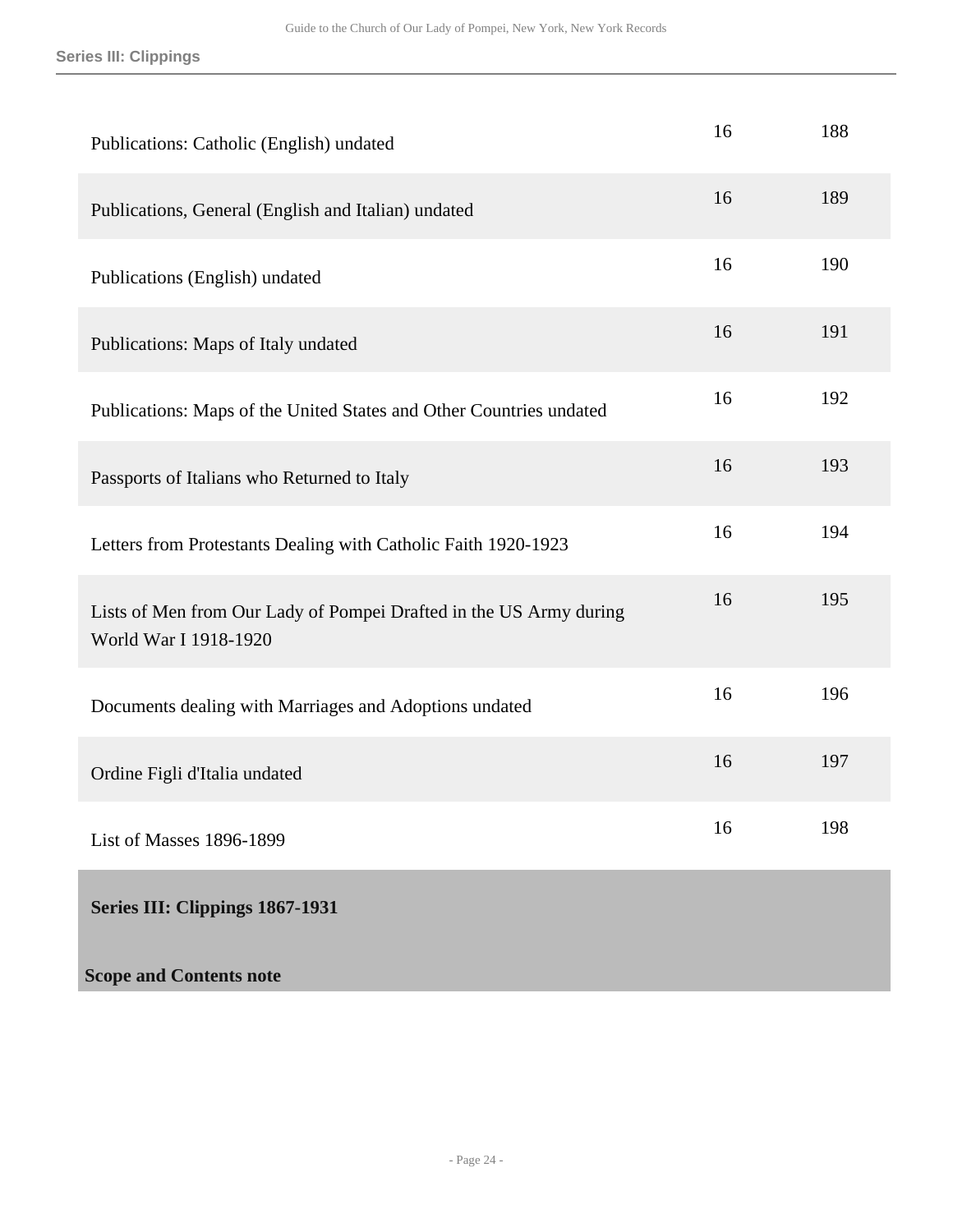#### **Series IV: Administration and Construction of the New Church Records**

THis series contains clippings and several copies of Italian-American newspapers collected by Demo. The material pertains to the Church of Our Lady of Pompei, Italian-American parishes, and Italian-Americans and clippings of general interest.

|                                                                                                                              | <b>Box</b> | <b>Folder</b> |
|------------------------------------------------------------------------------------------------------------------------------|------------|---------------|
| Clippings undated                                                                                                            | 17         | 199           |
| <b>Clippings 1903-1918</b>                                                                                                   | 17         | 200           |
| <b>Clippings 1919-1923</b>                                                                                                   | 17         | 201           |
| Clippings 1924-1925                                                                                                          | 17         | 202           |
| Clippings 1926-1931                                                                                                          | 17         | 203           |
| Clippings: Il Diavoletto, L'Itaniano in America, L'Operaia, La Trebbia, Il<br>Corriere della Domenica, La Riscossa 1867-1927 | 17         | 204           |

#### <span id="page-24-0"></span>**Series IV: Administration and Construction of the New Church Records 1898-1937**

#### **Scope and Contents note**

This series contains material of the administration of the property of the Church of Our Lady of Pompei. Much of the material relates to generating funds to purchase property for the church, including meeting minutes, leases, agreements, indentures, insurance policies, and correspondence. The first subseries relates to property purchased and rented from 1915-1925 before the church on 240 Bleecker Street was built. The second subseries deals with the building and funding of the new church, which was built in part due to the extension of Sixth Avenue and the demolition of the former church. This material includes fundraising materials, correspondence, annual reports, building reports.

#### **Arrangement note**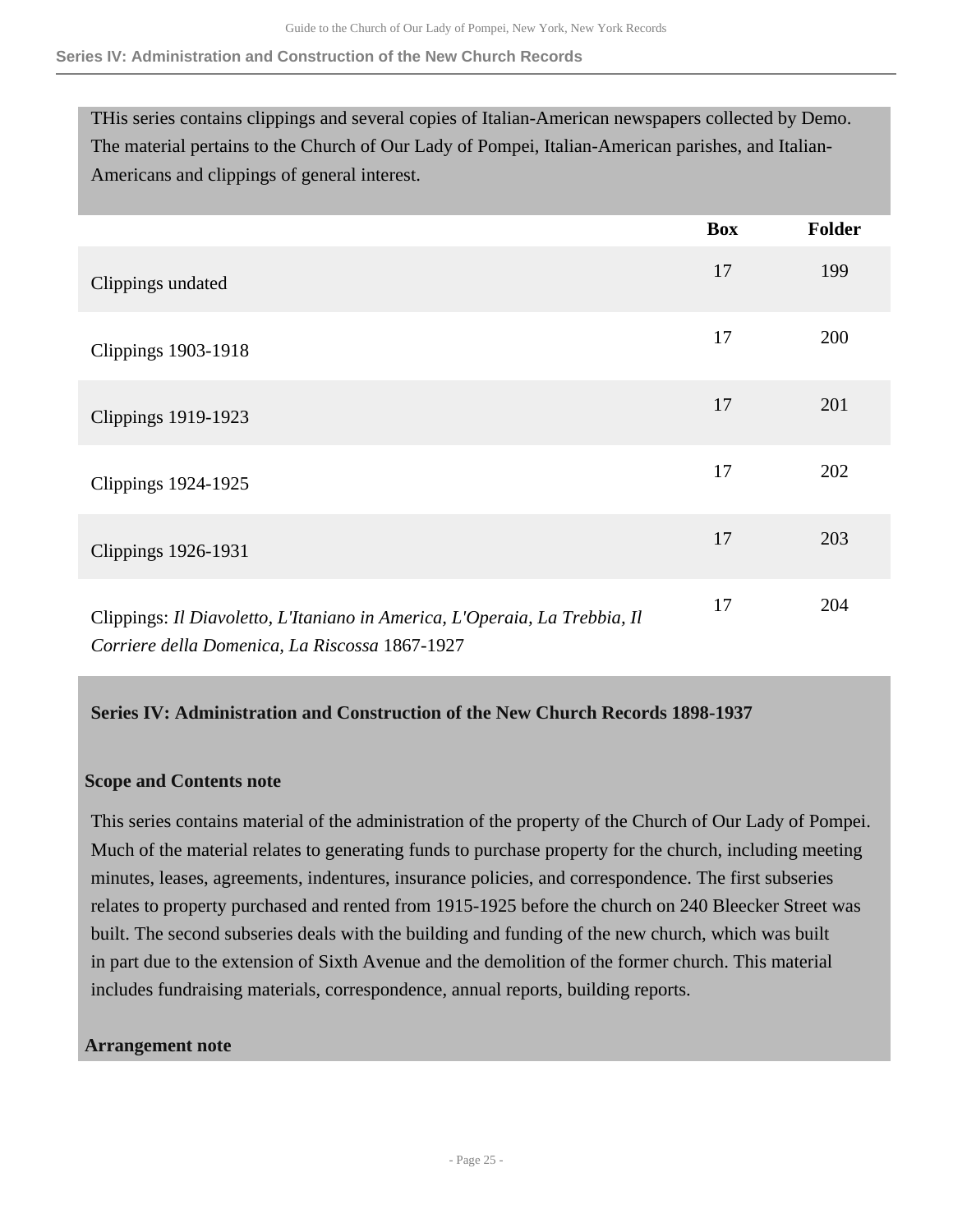This series is arranged into two subseries:

Subseries I: Parish Records Subseries II: New Church Records

#### **Subseries I: Parish Records 1898-1925**

#### **Scope and Contents note**

The records include four handwritten volumes, containing the inchoate records of the first nine meetings of the Board of Trustees of Our Lady of Pompei, Zaboglio presiding. They are dated from January 20, 1898 to December 1, 1898 and were held in order to generate funds from the Italian community of Greenwich Village to buy the local church of St. Benedict. Continuing with the minutes of the Board of Trustees, there are fourteen other meetings, the last on April 26, 1928. Included with the minutes of meetings are records about church fairs, financial statements, resolutions, and statements concerning the purchase of several pieces of property by the church. The other three volumes deal with lists of contributors and statements of rental income from property owned by the church.

The records also include several invoices for work done to the church in 1895, 1897, and 1899; leases, agreements, and indentures relative to property rented and property owned by the church, correspondence to and from Zaboglio and Demo regarding real estate transactions. The correspondence continues with letters from several division in the Department of Housing of New York City and correspondence with the Diocesan Council of the Archdiocese of New York. The material includes the records of the erection of the new parish house, 1906-1907; the records relative to the Asilo-Scalabrini and rental property owned by the church. Finally, there are records related to insurance policies, the Mission of the Immaculate Virgin for Homeless Children, the Mutual Life Insurance Company of New York, the Emigrant Industrial Savings Bank, and the New York Saving Bank. These companies held bonds and mortgages made by the church.

|                                                                                                                                                                               | Box | Folder |
|-------------------------------------------------------------------------------------------------------------------------------------------------------------------------------|-----|--------|
| Meeting Minutes of the Board of Trustees of Our Lady of Pompei and<br>Statement of Closing Titles to the Property at Bleecker, Carmine, and<br>Leroy Streets 1898, 1911, 1928 | 18  | 205    |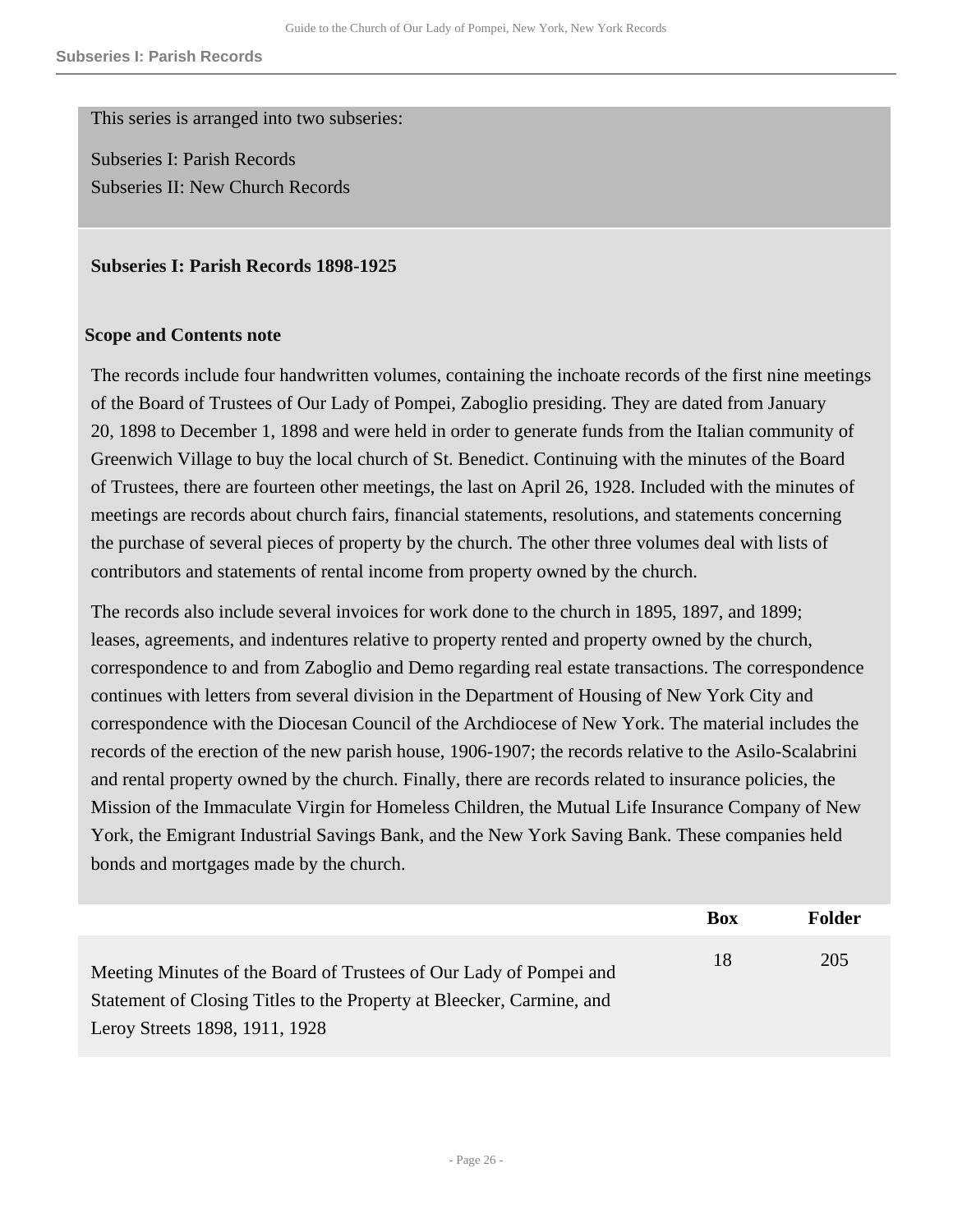| List of Contributors and Donations to Purchase the Church of St. Benedict<br>and Offerings 1898, 1910-1929                                                      | 18 | 206 |
|-----------------------------------------------------------------------------------------------------------------------------------------------------------------|----|-----|
| List of Contributors and Donations to Purchase the Church of St. Benedict<br>and Statements of Rental Income of Property at 8 Downing Street 1898,<br>1913-1917 | 18 | 207 |
| Contractor's Specifications of work on Church of Pompei 1895-1898                                                                                               | 18 | 208 |
| Construction of Parish House: Specifications, Application to Bureau of<br>Building, and Agreements 1906-1907                                                    | 18 | 209 |
| Construction of Parish House: Correspondence between Demo and<br>Architect and Builder 1906-1907                                                                | 18 | 210 |
| Construction of Parish House: Correspondence from Charles Zerbarini,<br><b>Attorney 1906-1907</b>                                                               | 18 | 211 |
| Asilo Scalabrini-Day Nursery: Donation form Letters and Inauguration<br>Materials 1911                                                                          | 18 | 212 |
| Asilo Scalabrini-Day Nursery: Architectural Drawings for Alterations of<br>House at Downing Street 1911-1944                                                    | 18 | 213 |
| Asilo Scalabrini-Day Nursery: Builder's Statements 1915                                                                                                         | 19 | 214 |
| Asilo Scalabrini-Day Nursery: Income and Expenses 1926-1944                                                                                                     | 19 | 215 |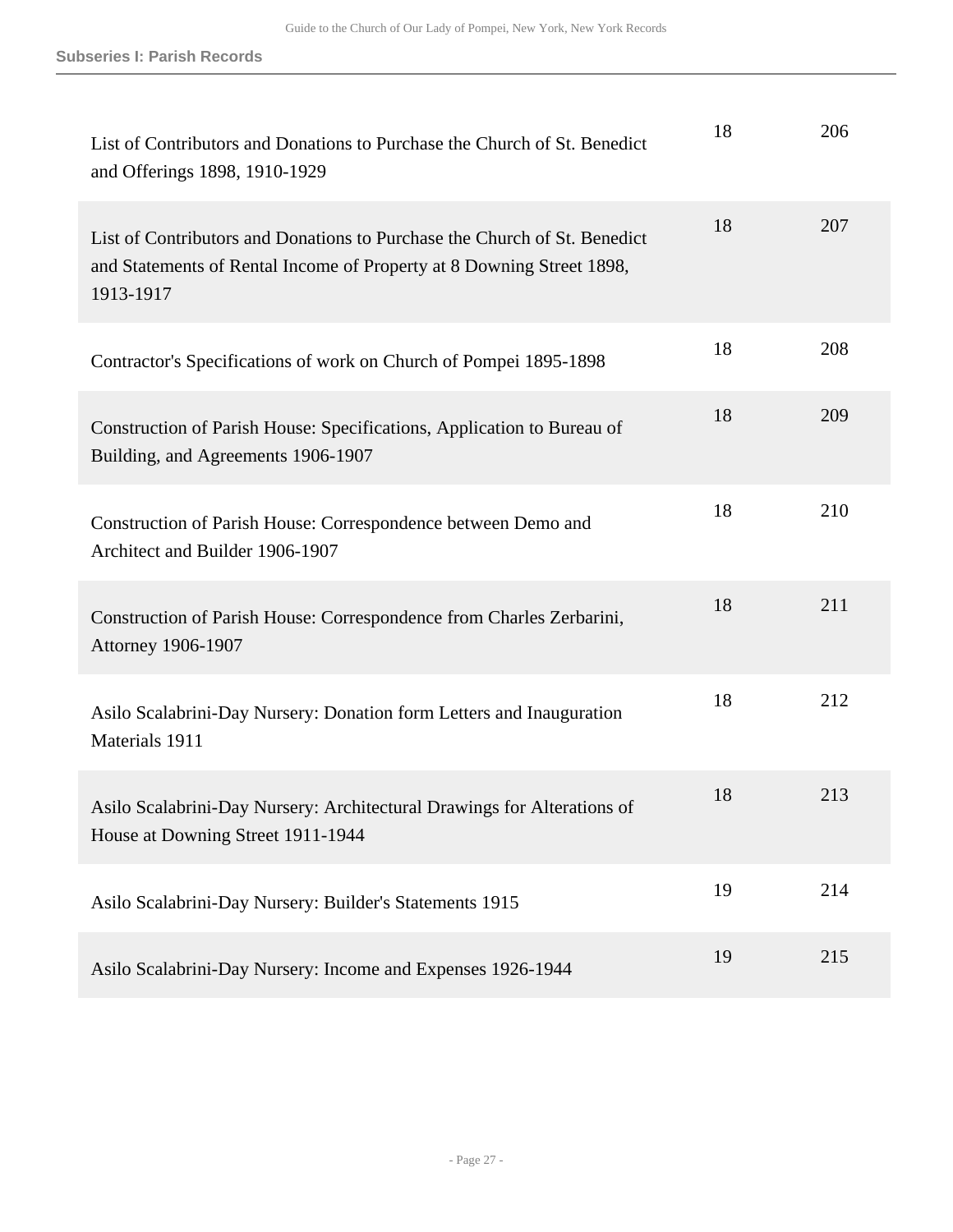| Catholic Charities of the Archdiocese of New York Correspondence to<br>Asilo-Day Nursery 1921-1927                                    | 19 | 216 |
|---------------------------------------------------------------------------------------------------------------------------------------|----|-----|
| Pamphlets and Bulletins Concerning the Health of Children and Inspection<br>Reports made by the Department of Health 1916-1924        | 19 | 217 |
| Correspondence to the Apostolic Zelatrices Sisters to the Sacred<br>Heart 1898-1925                                                   | 19 | 218 |
| Rental Property: Receipts of Rent and Monthly Collection for Property at<br>Carmine, Bleecker, and Leroy Streets 1902-1906, 1925-1926 | 19 | 219 |
| <b>Church Ornaments 1897</b>                                                                                                          | 19 | 220 |
| Leases and Indentures for Properties at Sullivan and Bleecker<br>Streets 1895-1925                                                    | 19 | 221 |
| Correspondence: Property Bought by Church 1900-1924                                                                                   | 19 | 222 |
| Correspondence: From Department of Taxes and Assessments, Bureau of<br>Buildings, Tenement House Department 1901-1925                 | 19 | 223 |
| Correspondence: Between Demo and Archbishop of New York and<br>Diocesan Council of New York on Property Purchase 1925                 | 19 | 224 |
| Correspondence: Form Letter to Trustees of Church 1907                                                                                | 19 | 225 |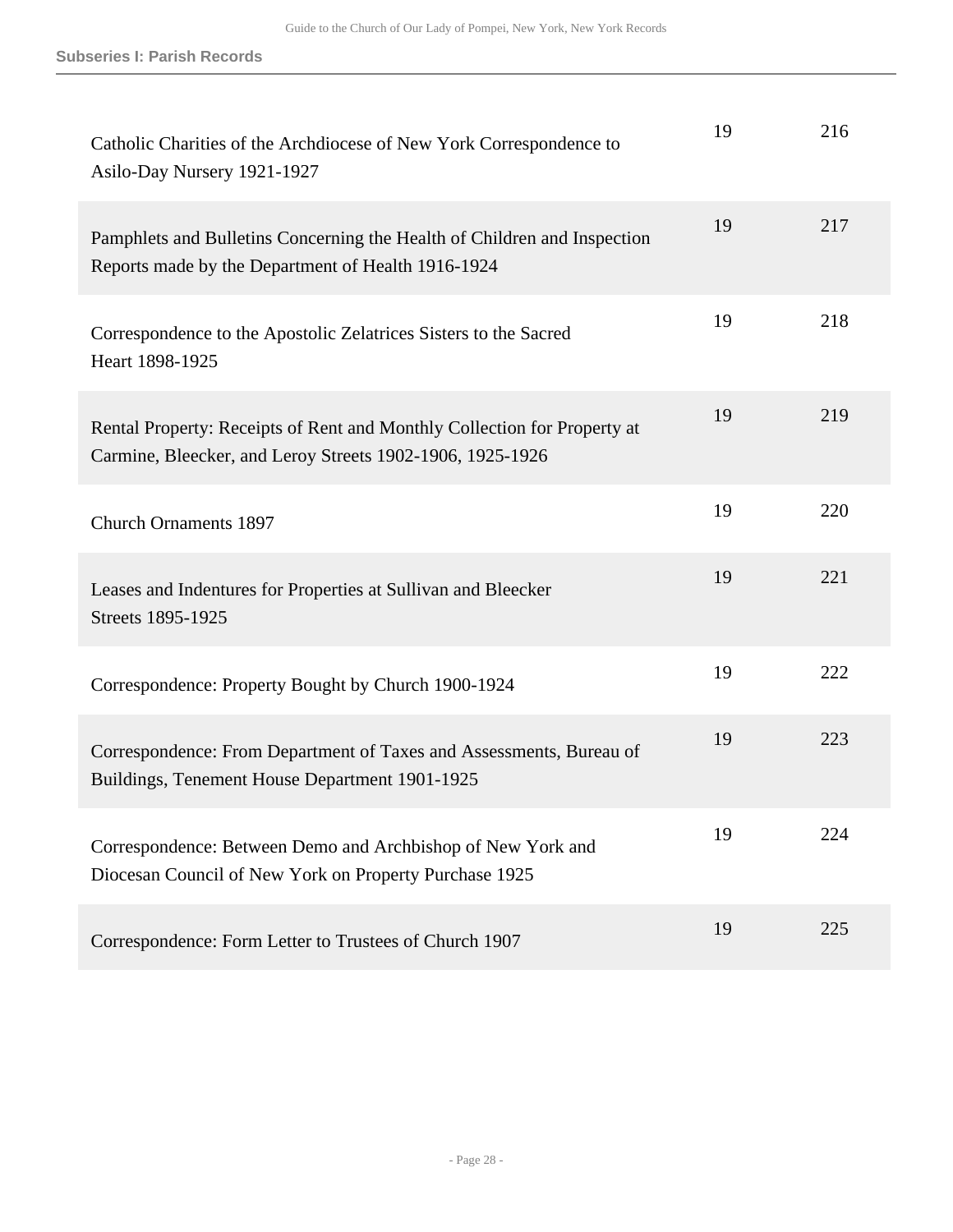| Correspondence: Related to Application of Loan from Mutual Life<br>Insurance Company 1906-1907 | 19 | 226 |
|------------------------------------------------------------------------------------------------|----|-----|
| Correspondence: Mortgage and Financial 1906                                                    | 19 | 227 |

**Subseries II: New Church Records 1901-1937** 

### **Scope and Contents note**

The material consists of the records relative to the extension of Sixth Avenue, Manhattan; the parish census taken in 1926 and 1927; records dealing with the purchase of property in the Greenwich Village area, and the building of the new church. Included are records about the establishment of a Builder's Society to help finance the erection of the church, and the Testimonial Dinner tendered to Demo, where the campaign for funds was launched. Also included is the correspondence with Charles Zerbarini, Attorney at Law for the church; reports from the law offices of Truman H. Baldwin and Sons, retained by the church to obtain the most compensation for the church's property expropriated by the City of New York. November 9, 1925 was the date fixed by the Board of Estimate of New York City as the date upon which title would vest in the City of all premises being acquired from Laight Street to Carmine Street, and additional lands between West Houston and Bleecker Street, including the entire premises of the Church of Our Lady of Pompei. Finally there is correspondence with M.D. Del Gaudio, architect of the chitch; architectural drawings and specifications; agreements with builders; records of mortgage payments; invoices and annual financial reports from 1901 to 1937.

|                                                                                                                       | <b>Box</b> | Folder |
|-----------------------------------------------------------------------------------------------------------------------|------------|--------|
| Letters and Contract from McKeorn System (Organizers of Parish Census,<br>Dinner, and Funds for New Church) 1925-1927 | 20         | 228    |
| Materials Related to Census of Parish 1926-1927                                                                       | 20         | 229    |
| Our Lady of Pompei Builders' Society 1927                                                                             | 20         | 230    |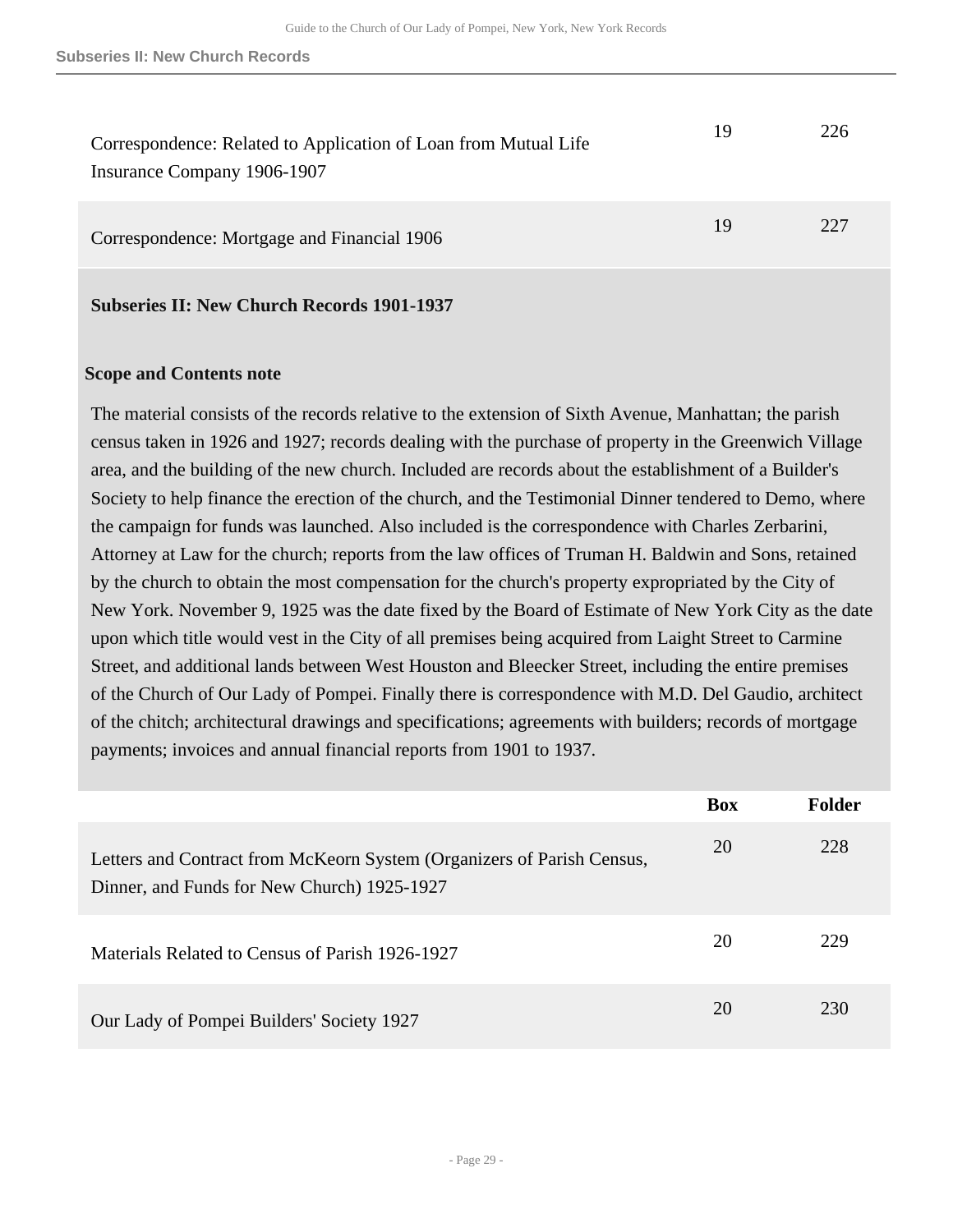#### **Subseries II: New Church Records**

| Correspondence between Demo and Guests to Building Fund Dinner 1927                                               | 20 | 231 |
|-------------------------------------------------------------------------------------------------------------------|----|-----|
| Correspondence: Pasquale Margarella (Chairman, Dinner<br>Committee) 1927                                          | 20 | 232 |
| Correspondence: Dinner Committee, List of Guests 1927                                                             | 20 | 233 |
| Dinner Committee, Seating 1927                                                                                    | 20 | 234 |
| <b>Contribution List 1927</b>                                                                                     | 20 | 235 |
| Invoices undated                                                                                                  | 20 | 236 |
| Builders' Society: List of Captains and Workers 1925-1927                                                         | 20 | 237 |
| District and Captains; Daily Team Reports; Daily Recapitulation; Final<br>Recapitulation; Cash Received 1925-1927 | 20 | 238 |
| Pledges Feb-Mar 1927                                                                                              | 20 | 239 |
| Contributions by the Builders' Society 1927-1931                                                                  | 20 | 240 |
| Contributions undated                                                                                             | 20 | 241 |
| Correspondence Pertaining to the Building the New Church 1925                                                     | 21 | 242 |
| Correspondence Pertaining to the Building the New Church and Delay of<br>Condemnation of Old Church 1925-1926     | 21 | 243 |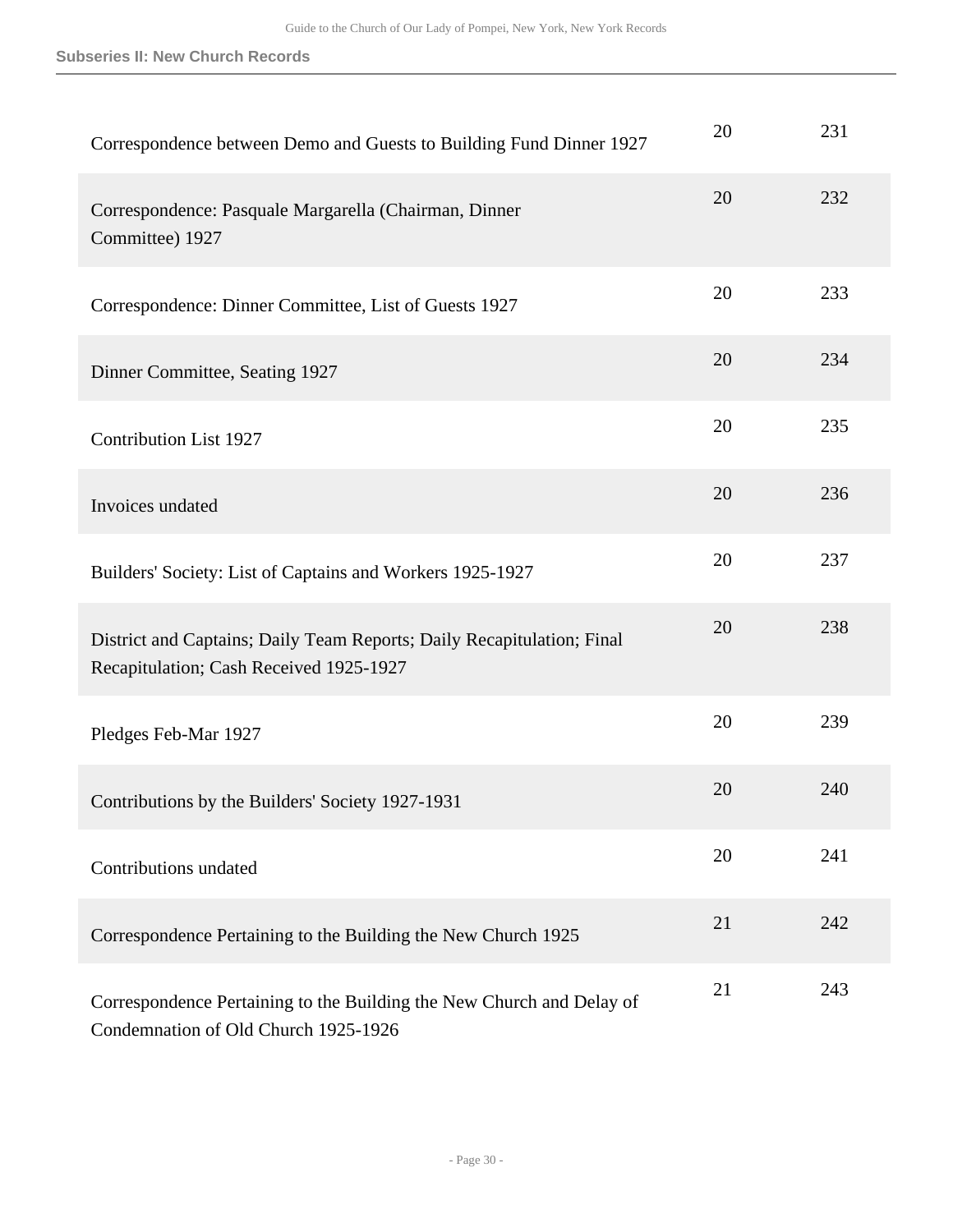#### **Subseries II: New Church Records**

| Correspondence Pertaining to the Building the New Church 1928-1930                                    | 21 | 244 |
|-------------------------------------------------------------------------------------------------------|----|-----|
| Correspondence Pertaining to the Building the New Church 1928-1930                                    | 21 | 245 |
| Correspondence Pertaining to the Building the New Church with Diocesan<br>Council 1925-1926           | 21 | 246 |
| Correspondence Pertaining to the Building the New Church with Truman<br>H. Baldwin and Sons 1925-1928 | 21 | 247 |
| New York Supreme Court Affidavit of Title 1927                                                        | 21 | 248 |
| Meeting of the Board of Directors 1928                                                                | 21 | 249 |
| Acquisition of Property 1925                                                                          | 21 | 250 |
| M.W. Del Gaudio, Architect of the New Church 1920s                                                    | 21 | 251 |
| M.W. Del Gaudio, Architect of the New Church 1920s                                                    | 21 | 252 |
| Specifications 1920s                                                                                  | 21 | 253 |
| <b>Architectural Plans 1920s</b>                                                                      | 22 | 254 |
| <b>Architectural Plans 1920s</b>                                                                      | 22 | 255 |
| <b>Architectural Plans 1920s</b>                                                                      | 22 | 256 |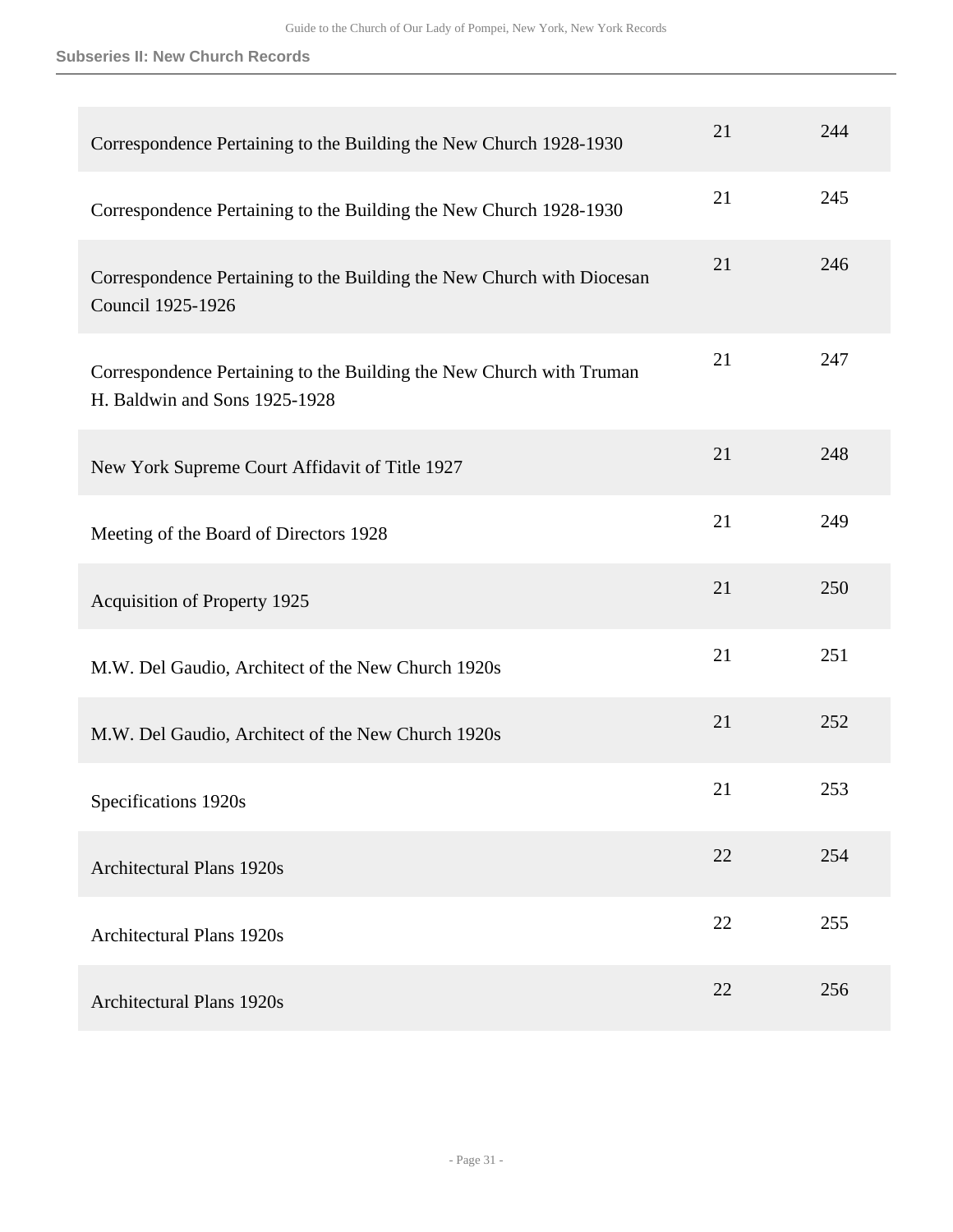| Architect and Builders' Contracts: Agreements 1926-1927                                                             | 22 | 257 |
|---------------------------------------------------------------------------------------------------------------------|----|-----|
| Architect and Builders' Contracts 1926-1931                                                                         | 22 | 258 |
| Architect and Builders' Contracts 1934-1936                                                                         | 22 | 259 |
| Architect and Builders' Contracts, Correspondence, and Payments 1930                                                | 22 | 260 |
| Architect and Builders' Contracts: Church Furniture 1927-1928                                                       | 22 | 261 |
| Architect and Builders' Contracts: Pipe Organ 1926-1930                                                             | 22 | 262 |
| Architect and Builders' Contracts: Proposal to Install Oil Burning Heat<br>Equipment 1926                           | 22 | 263 |
| Donations for Statues and Paintings of Saints 1927-1937                                                             | 22 | 264 |
| Sketches of the Division of the Purchased Property and Prospectus of<br>Division of Church and School Building 1925 | 22 | 265 |
| List of Material Used to Build the Church, Rectory, and Convent and the<br><b>Amounts Paid 1920s</b>                | 22 | 266 |
| Letters from the Bureau of Buildings, Manhattan 1926-1930                                                           | 22 | 267 |
| Volume of Income and Expenses 1925-1926                                                                             | 22 | 268 |
| Volume of Contributors and Amount contributed 1927                                                                  | 22 | 269 |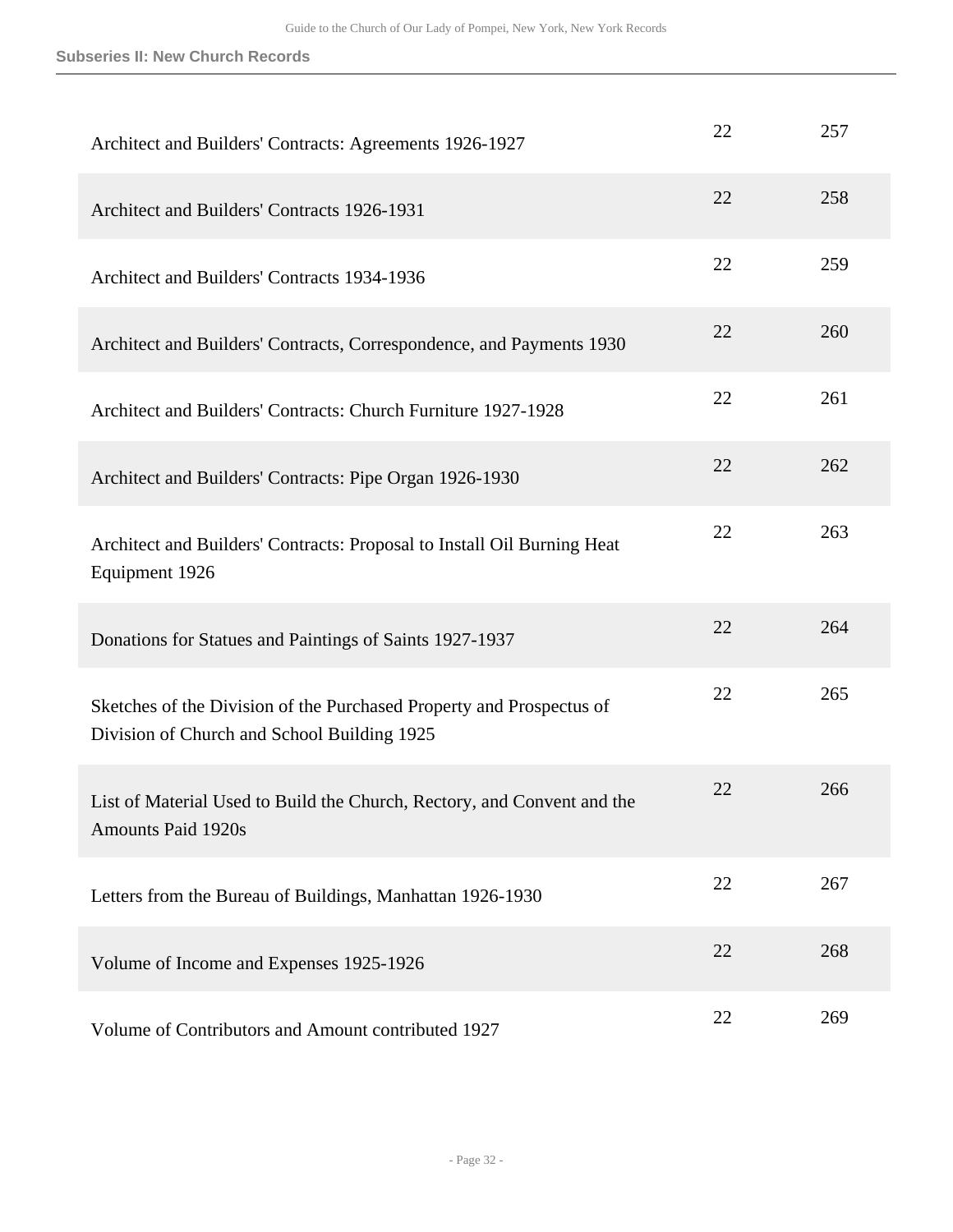#### **Subseries II: New Church Records**

| Unidentified Volume of Names undated                             | 22 | 270 |
|------------------------------------------------------------------|----|-----|
| Bulletins to Support the New Church 1927                         | 23 | 271 |
| <b>Invitation Cards 1926-1929</b>                                | 23 | 272 |
| Photographs 1926                                                 | 23 | 273 |
| <b>Clippings 1926-1927</b>                                       | 23 | 274 |
| <b>Invoices 1925-1926</b>                                        | 23 | 275 |
| Invoices 1927                                                    | 23 | 276 |
| <b>Invoices 1928-1929</b>                                        | 23 | 277 |
| Financial Affairs: Insurance 1898-1941                           | 24 | 278 |
| Financial Affairs: Insurance 1905-1912, 1934-1940                | 24 | 279 |
| Financial Affairs: Insurance 1948-1950                           | 24 | 280 |
| Financial Affairs: Insurance 1951-1955                           | 24 | 281 |
| Mission of the Immaculate Virgin for Homeless Children 1899-1927 | 24 | 282 |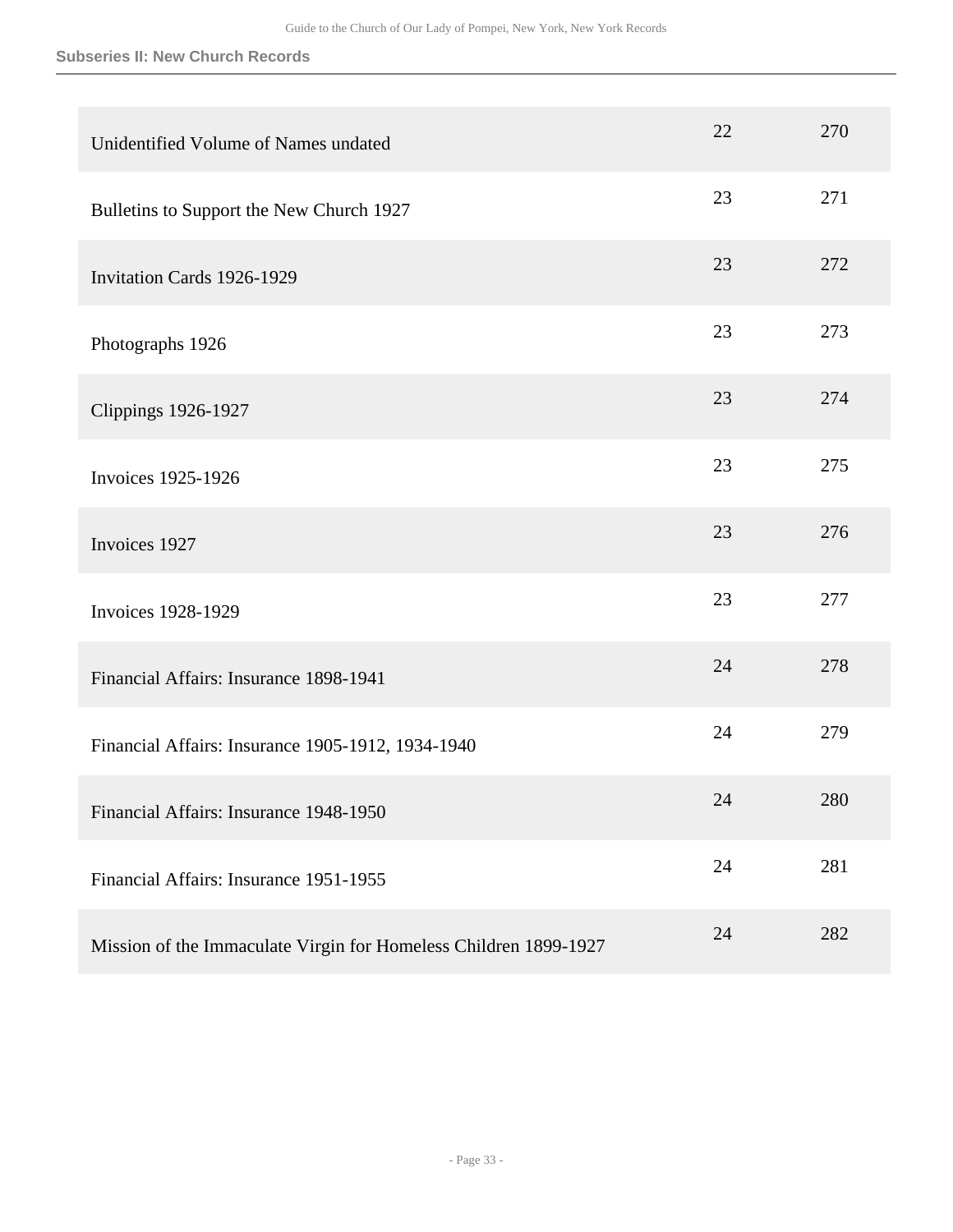**Series V: Yearbooks, History of the Church, and Reports**

| Mutual Life Insurance Company of New York: Bond of the Church of St.<br>Benedict the Moor and Bond of the Church of Pompei 1894-1912                          | 24 | 283 |
|---------------------------------------------------------------------------------------------------------------------------------------------------------------|----|-----|
| Emigrant Industrial Savings Bank 1912-1938                                                                                                                    | 24 | 284 |
| New York Savings Bank 1924-1925                                                                                                                               | 24 | 285 |
| Estate of Aaron Cohen 1925-1926                                                                                                                               | 24 | 286 |
| Letters and Receipts Concerning Interest on the Mortgage and Loan made<br>by the Church and two Mechanic's Lieu's against the Church 1898, 1907,<br>1925-1935 | 24 | 287 |
| List of Mortgage Papers and Insurance Policies Held at the Bank 1898,<br>1907, 1925-1935                                                                      | 24 | 288 |
| Financial Reports 1901-1932                                                                                                                                   | 24 | 289 |

### <span id="page-33-0"></span>**Series V: Yearbooks, History of the Church, and Reports 1926-1976**

### **Scope and Contents note**

This series contains the history of the church in English and Italian, souvenir journals of the Golden Anniversary and 75th Anniversary, and souvenir journals of the other events. Included is a technical report on the structure and other features of the church.

|                                                                                  | <b>Box</b> | <b>Folder</b> |
|----------------------------------------------------------------------------------|------------|---------------|
| Sassi, Costantino, "Parrocchia della Madonna di Pompei: 1892-1942" after<br>1942 | 25         | 290           |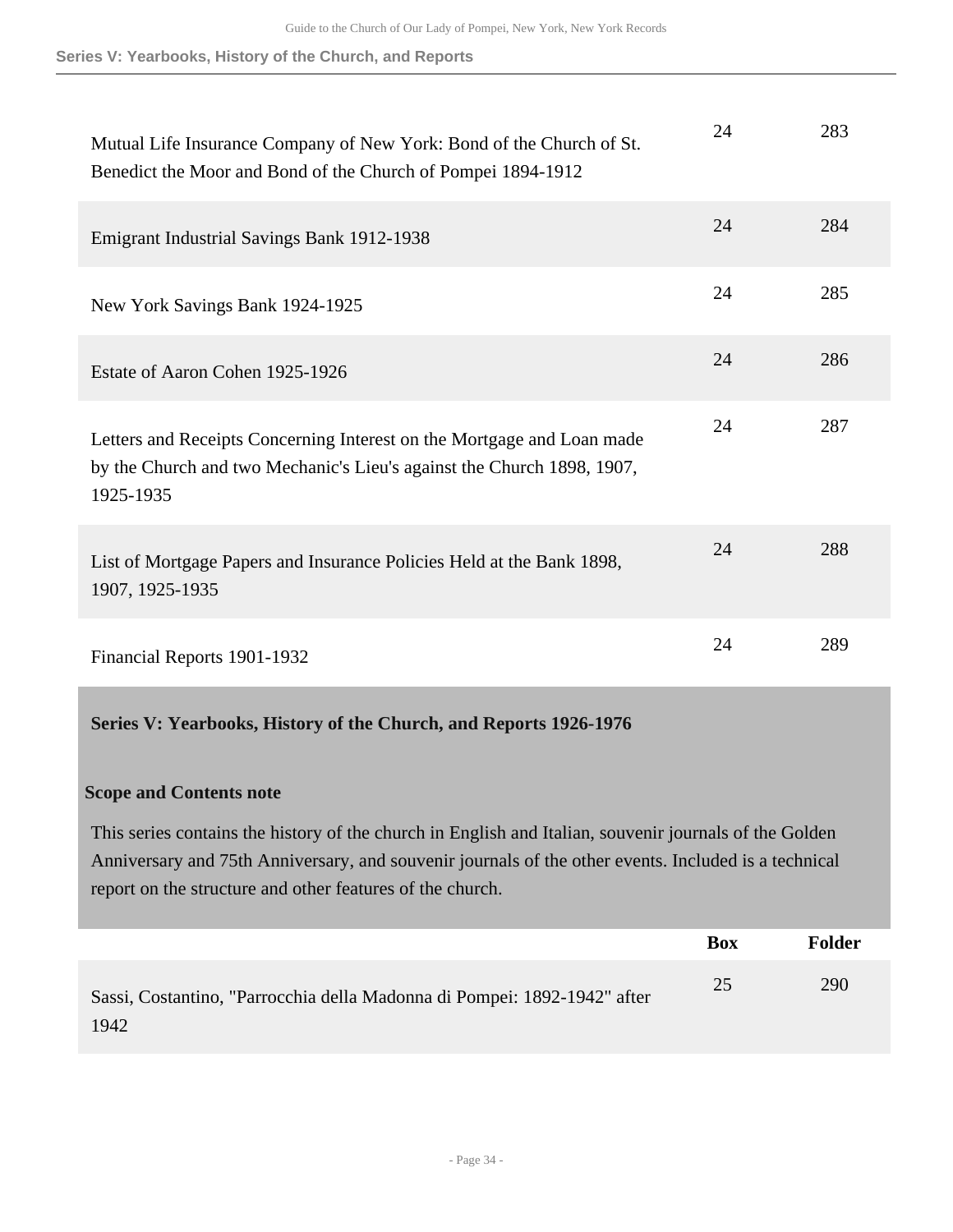| Maurillo, Anthony F., "Our Lady of Pompei, New York City: Its First<br>Twenty-five Years" 1967                                           | 25 | 291 |
|------------------------------------------------------------------------------------------------------------------------------------------|----|-----|
| 75th Anniversary Souvenir Program 1967                                                                                                   | 25 | 292 |
| Golden Jubilee Souvenir Program, 1926-1976 1976                                                                                          | 25 | 293 |
| Souvenir Program 1953                                                                                                                    | 25 | 294 |
| Names of Religious and Civil Authorities Governing Italy and the<br>United States in 1926, Cemented on the Occasion of the LAying of the | 25 | 295 |

Cornerstone of the New Church 1926

## <span id="page-34-0"></span>**Series VI: Parish Societies Records 1899-1937**

### **Scope and Contents note**

The records include booklets with constitution and rules, loose material on the Holy Name Society, St. Joseph Society, and other societies. Also included are eight volumes pertaining to parish organizations with lists of members, programs, and minutes of meetings.

|                                           | <b>Box</b> | <b>Folder</b> |
|-------------------------------------------|------------|---------------|
| St. Aloysius Society 1915-1918, 1926-1928 | 26         | 296           |
| St. Joseph Society undated                | 26         | 297           |
| St. Joseph Society 1899-1923              | 26         | 298           |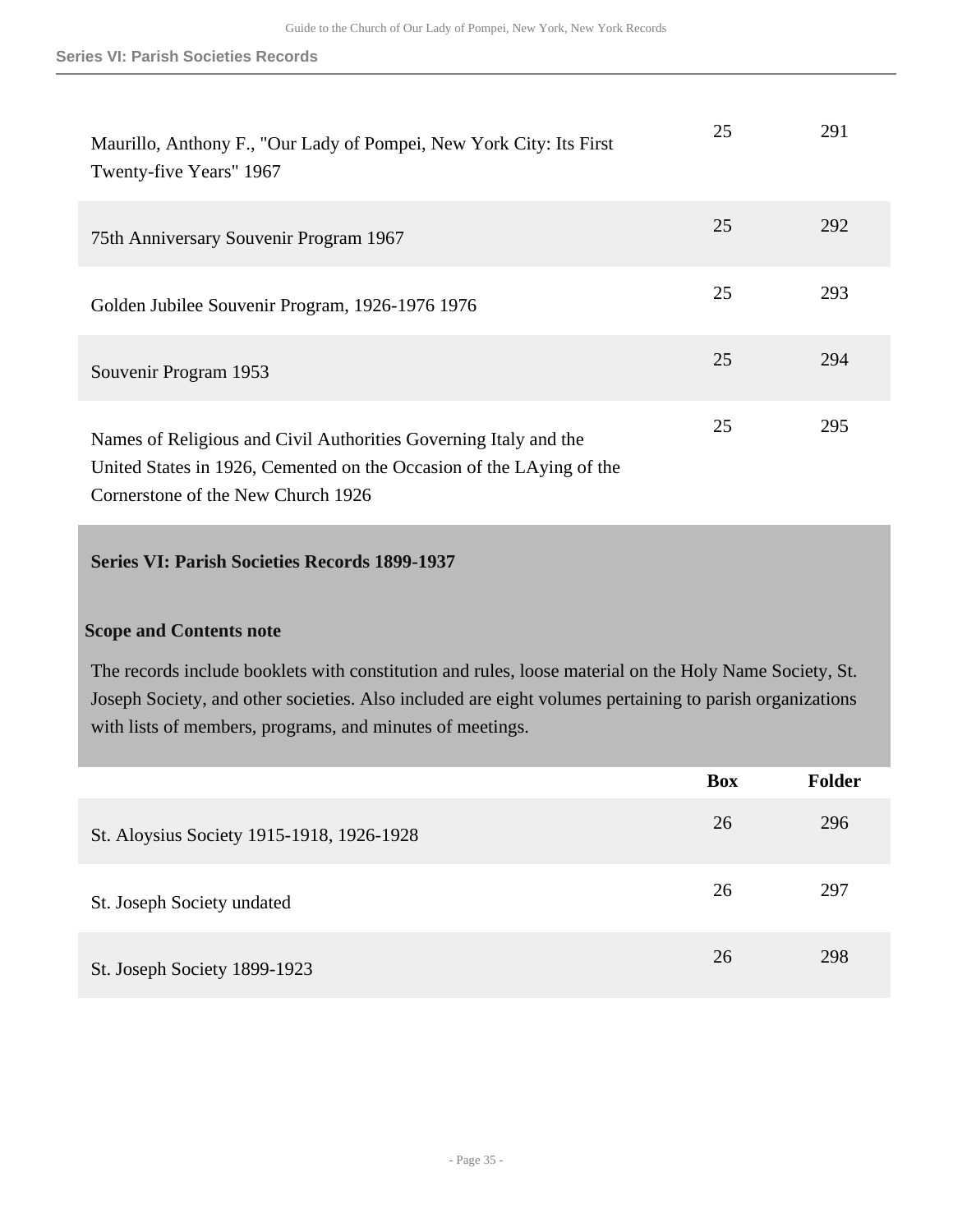**Series VII: Hospital and Parish Visitations Registers**

| St. Joseph Society 1901-1933                                                                        | 26 | 299 |
|-----------------------------------------------------------------------------------------------------|----|-----|
| St. Luigi Gonzaga Society 1912-1919                                                                 | 26 | 300 |
| Circolo Gioventu Femminile 1912-1921                                                                | 27 | 301 |
| Societa Cattolica Italiana di Mutuo Soccorso 1917-1924                                              | 27 | 302 |
| Register of Membership dues Given to Sacro Cuore, Santo Rosario, Santa<br>Rita, and St. Joseph 1937 | 27 | 303 |

## <span id="page-35-0"></span>**Series VII: Hospital and Parish Visitations Registers 1921-1943**

## **Scope and Contents note**

Included are three registers on parish vitiation and sick calls made by the priests of the parish.

<span id="page-35-1"></span>

|                                                              | <b>Box</b> | Folder |
|--------------------------------------------------------------|------------|--------|
| Sick Calls 1921-1933, 1939-1943                              | 27         | 304    |
| Lists of Families Visited and Addresses undated              | 27         | 305    |
| Lists of Families and Their Charitable Contributions undated | 27         | 306    |
| <b>Series VIII: Parish Announcements 1895-1983</b>           |            |        |
| <b>Scope and Contents note</b>                               |            |        |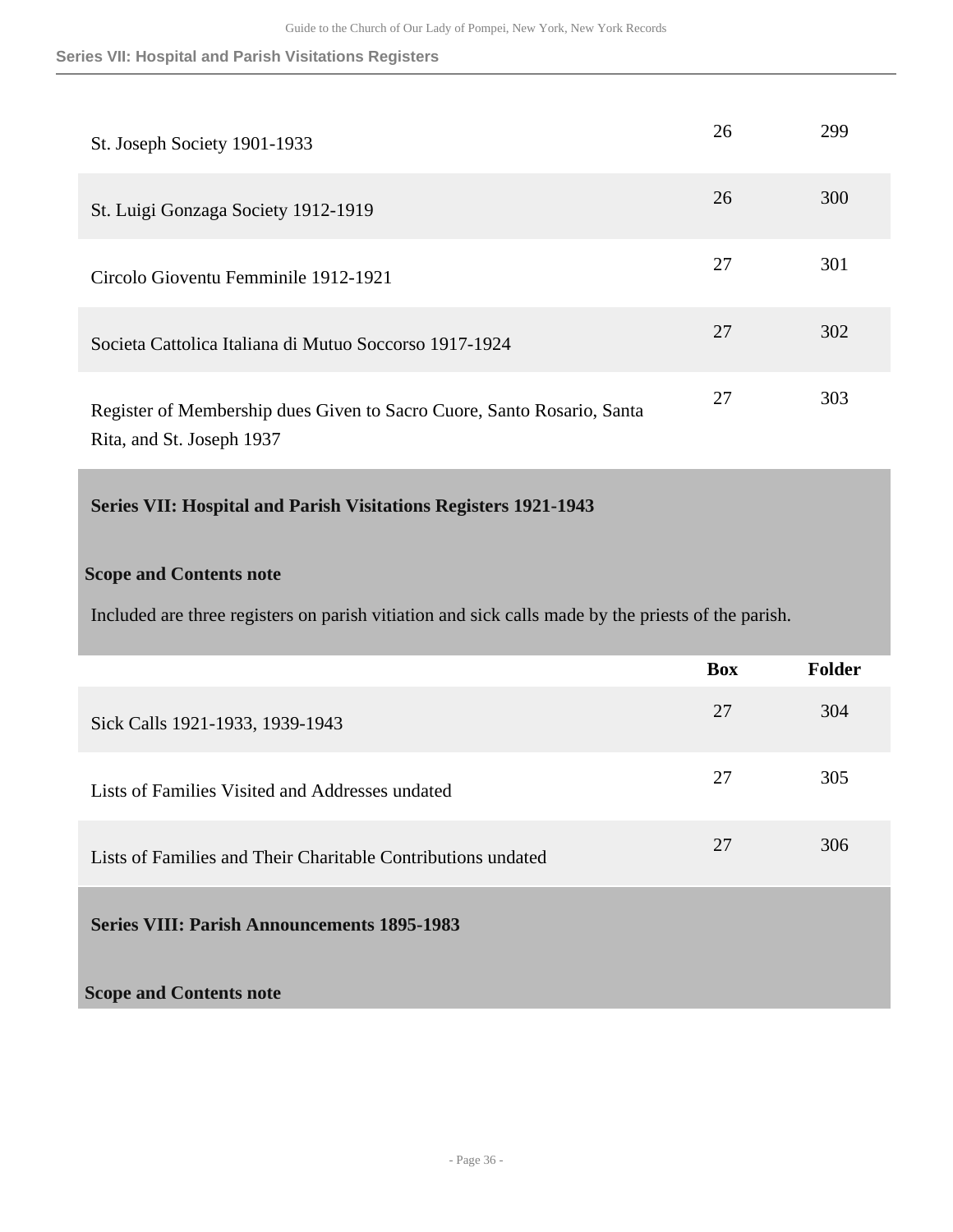This series contains 22 registers of handwritten parish announcements, in Italian, from 1895-1937, and four bound books of chutch bulletins, in English, from 1980-1983. Included are four copies of the bulletins for the year 1899 and an incomplete series of bulletins published from 1940 to 1979.

|                                 | <b>Box</b> | Folder |
|---------------------------------|------------|--------|
| Announcements Dec 1895-Nov 1896 | 28         | 307    |
| Announcements Oct 1896-May 1898 | 28         | 308    |
| Announcements May 1898-Sep 1900 | 28         | 309    |
| Announcements Sep 1900-Sep 1903 | 28         | 310    |
| Announcements Oct 1903-Apr 1907 | 28         | 311    |
| Announcements Apr 1907-Oct 1909 | 28         | 312    |
| Announcements Nov 1909-Dec 1911 | 28         | 313    |
| Announcements Dec 1911-Dec 1913 | 29         | 314    |
| Announcements Dec 1913-Nov 1915 | 29         | 315    |
| Announcements Dec 1915-Jul 1917 | 29         | 316    |
| Announcements Aug 1917-Fev 1919 | 29         | 317    |
| Announcements Feb 1919-Dec 1920 | 30         | 318    |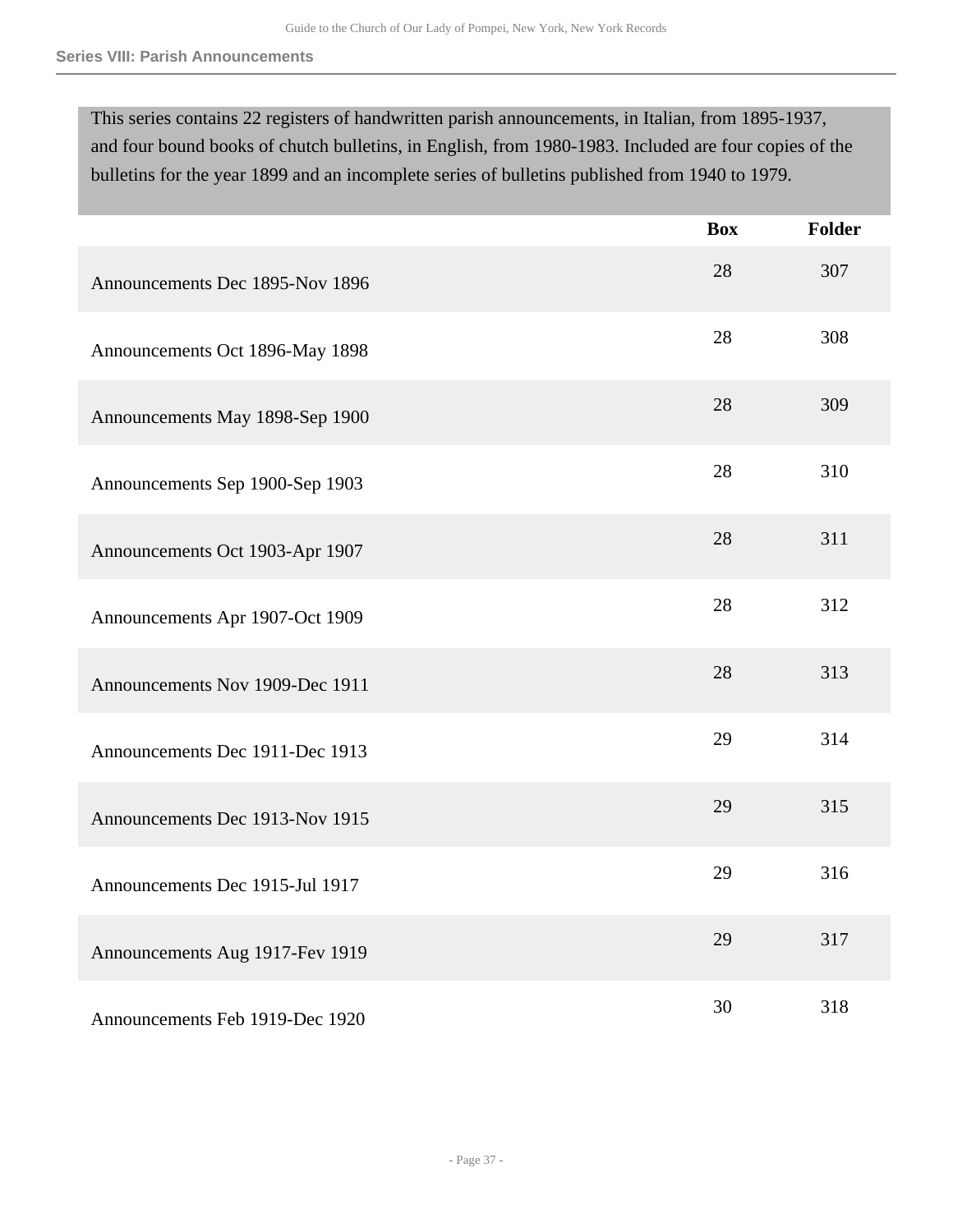## **Series VIII: Parish Announcements**

| Announcements Jan 1921-Dec 1922  | 30 | 319 |
|----------------------------------|----|-----|
| Announcements Dec 1922-Nov 1924  | 30 | 320 |
| Announcements Dec 1924-Oct 1926  | 30 | 321 |
| Announcements Oct 1926-Sep 1928  | 30 | 322 |
| Announcements Sep 1928-Apr 1930  | 30 | 323 |
| Announcements Apr 1930-Oct 1931  | 30 | 324 |
| Announcements Mar 1930-May 1933  | 31 | 325 |
| Announcements Jun 1933-Aug 1934  | 31 | 326 |
| Announcements Aug 1934-Oct 1935  | 31 | 327 |
| Announcements Oct 1935-Feb 1937  | 31 | 328 |
| Announcements Mar 1937-1939      | 31 | 329 |
| Sunday Bulletins 1899, 1940-1976 | 32 | 330 |
| Sunday Bulletins 1980            | 32 | 331 |
| Sunday Bulletins 1981            | 32 | 332 |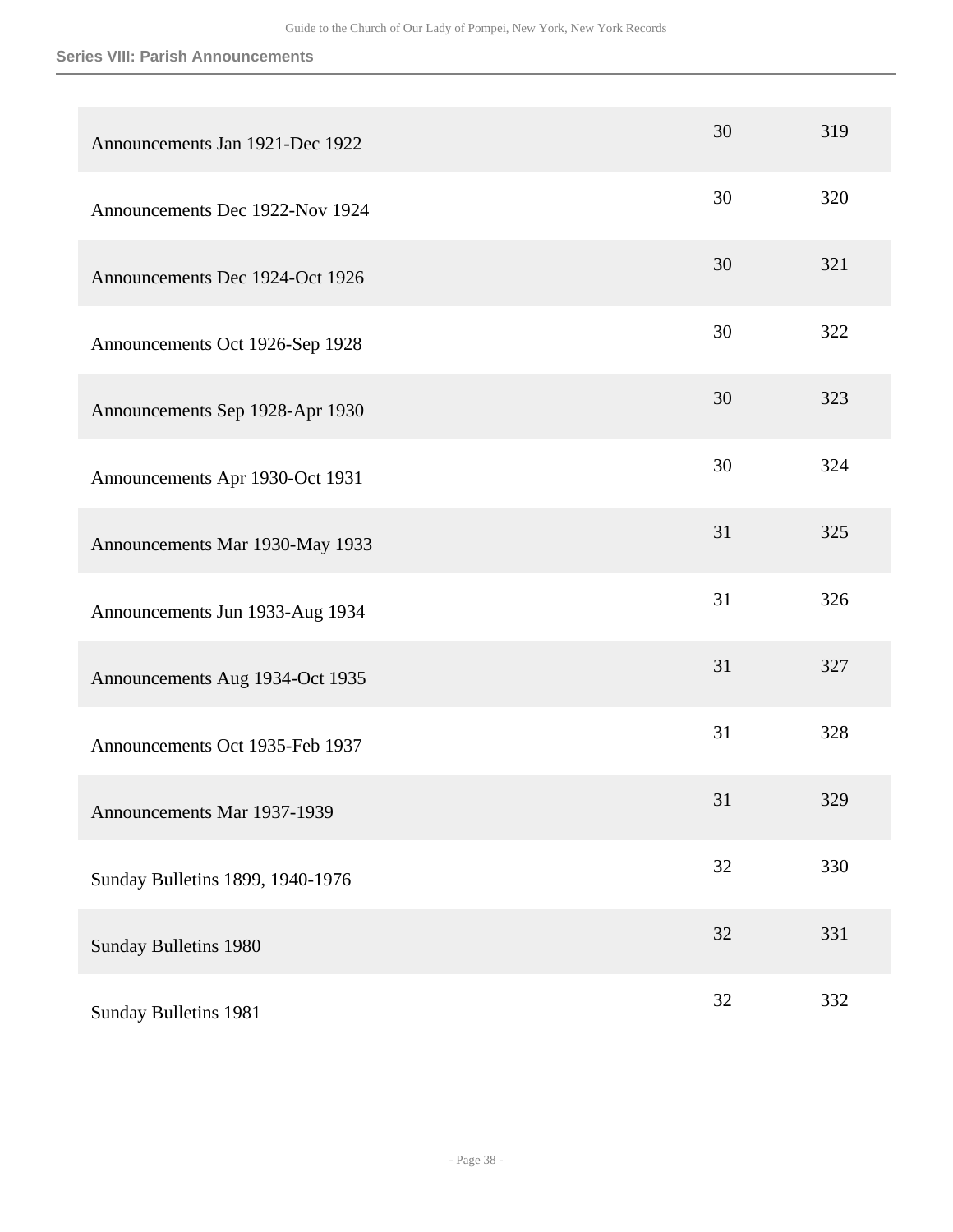#### **Series IX: First Communion and Confirmation Records**

| <b>Sunday Bulletins 1982</b> | 32 | 333 |
|------------------------------|----|-----|
| <b>Sunday Bulletins 1983</b> | 32 | 334 |

## <span id="page-38-0"></span>**Series IX: First Communion and Confirmation Records 1920-1932**

## **Scope and Contents note**

Includes cards on children that received their sacraments in 1920, 1921, and 1928-1932.

|                                                          | <b>Box</b> | Folder |
|----------------------------------------------------------|------------|--------|
| First Communion and Confirmation Records 1920-1921, 1928 | 33         | 335    |
| First Communion and Confirmation Records 1928            | 33         | 336    |
| First Communion and Confirmation Records 1929            | 33         | 337    |
| First Communion and Confirmation Records 1930            | 33         | 338    |
| First Communion and Confirmation Records 1930            | 33         | 339    |
| First Communion and Confirmation Records 1930            | 34         | 340    |
| First Communion and Confirmation Records 1930            | 34         | 341    |
| First Communion and Confirmation Records 1931            | 34         | 342    |
| First Communion and Confirmation Records 1931            | 34         | 343    |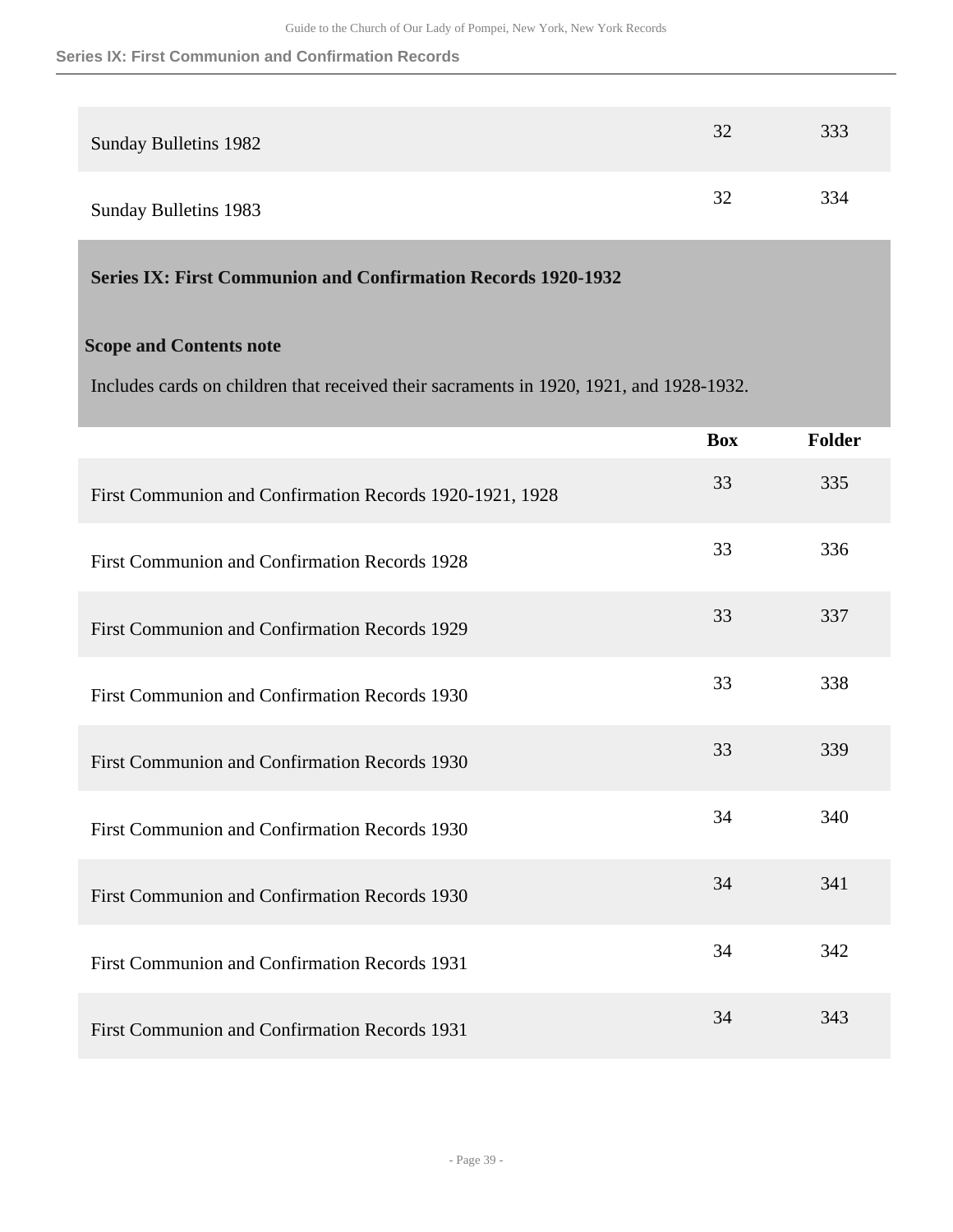| First Communion and Confirmation Records 1932 | 34 | 344 |
|-----------------------------------------------|----|-----|
| First Communion and Confirmation Records 1932 | 34 | 345 |

#### <span id="page-39-0"></span>**Series X: Marriage Records 1893-1933**

#### **Scope and Contents note**

Includes thirty-six volumes of registers of marriage announcements, from 1893 to 1933; transcripts of certificate and records of marriages performed at the Church of Our Lady of Pompei and reported to the Health Department of New York City; and civil and religious documents, mostly from Italy informing the church authorities that the person about to be married is free from every canonical and civil impediment. These materials contain vital information about the people included in the registers, including information regarding their occupation, their place of origin, and other information. Also included are marriage certificates, marriage licenses from New York State, and records concerning dispensation of marriages. Finally, there are letters and handwritten notes by Demo concerning families with mental health problems as well as pamphlets and booklets.

|                                            | <b>Box</b> | <b>Folder</b> |
|--------------------------------------------|------------|---------------|
| Volume 1: Marriage Announcements 1893-1903 | 35         | 346           |
| Volume 2: Marriage Announcements 1903-1904 | 35         | 347           |
| Volume 3: Marriage Announcements 1904-1906 | 35         | 348           |
| Volume 4: Marriage Announcements 1906-1907 | 35         | 349           |
| Volume 5: Marriage Announcements 1907-1908 | 36         | 350           |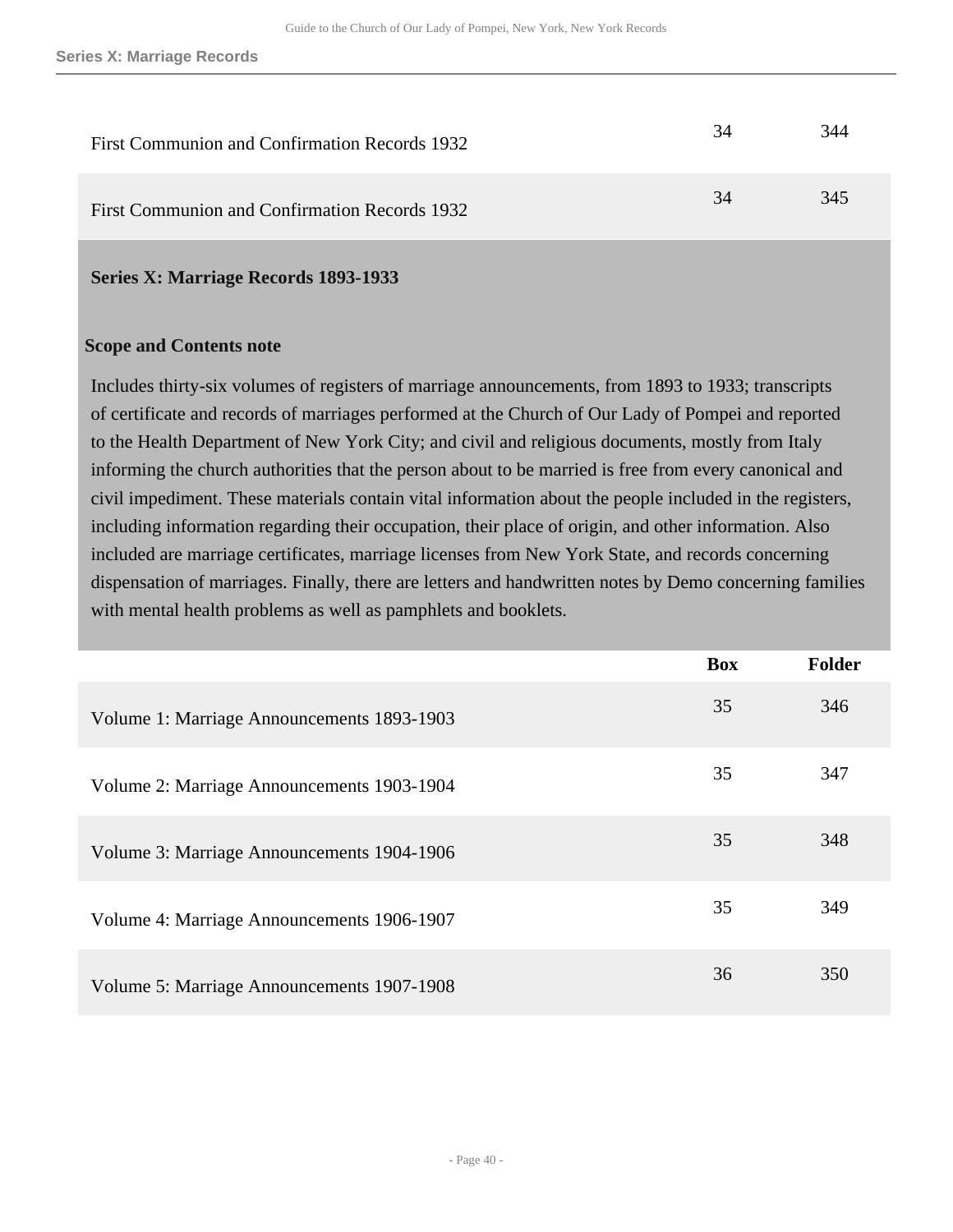| Volume 6: Marriage Announcements 1908-1909  | 36 | 351 |
|---------------------------------------------|----|-----|
| Volume 7: Marriage Announcements 1909-1910  | 36 | 352 |
| Volume 8: Marriage Announcements 1910       | 36 | 353 |
| Volume 9: Marriage Announcements 1910-1911  | 36 | 354 |
| Volume 10: Marriage Announcements 1911-1912 | 36 | 355 |
| Volume 11: Marriage Announcements 1912      | 37 | 356 |
| Volume 12: Marriage Announcements 1912-1913 | 37 | 357 |
| Volume 14: Marriage Announcements 1914      | 37 | 358 |
| Volume 16: Marriage Announcements 1915-1916 | 37 | 359 |
| Volume 17: Marriage Announcements 1916      | 37 | 360 |
| Volume 18: Marriage Announcements 1916-1917 | 37 | 361 |
| Volume 19: Marriage Announcements 1917-1918 | 38 | 362 |
| Volume 20: Marriage Announcements 1918-1919 | 38 | 363 |
| Volume 21: Marriage Announcements 1919-1920 | 38 | 364 |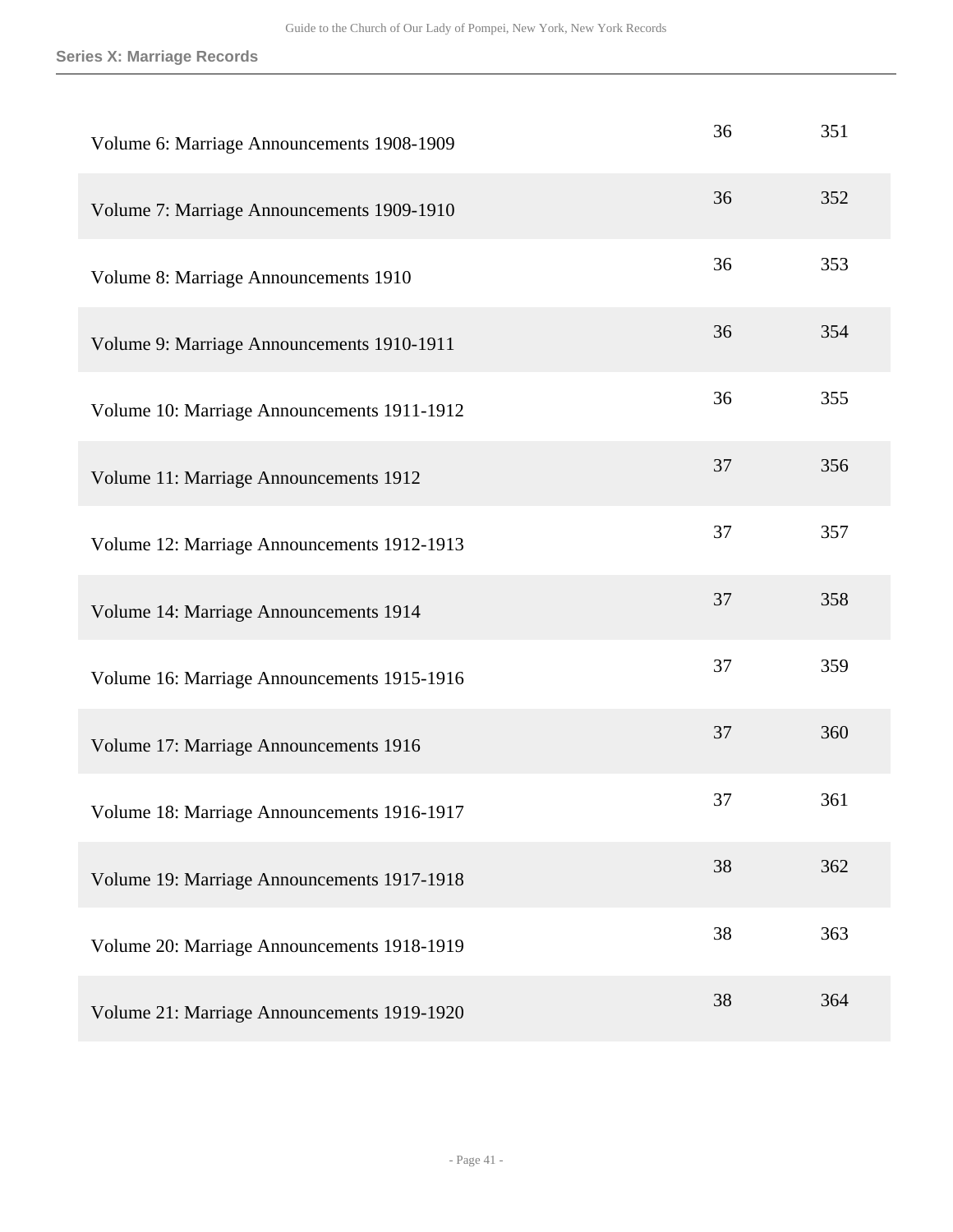| Volume 22: Marriage Announcements 1920-1921                                                                     | 38 | 365 |
|-----------------------------------------------------------------------------------------------------------------|----|-----|
| Volume 23: Marriage Announcements 1921-1922                                                                     | 38 | 366 |
| Volume 24: Marriage Announcements 1922-1923                                                                     | 38 | 367 |
| Volume 25: Marriage Announcements 1923-1924                                                                     | 39 | 368 |
| Volume 26: Marriage Announcements 1924-1925                                                                     | 39 | 369 |
| Volume 27: Marriage Announcements 1925-1927                                                                     | 39 | 370 |
| Volume 28: Marriage Announcements 1927-1929                                                                     | 39 | 371 |
| Volume 29: Marriage Announcements 1929-1930                                                                     | 39 | 372 |
| Volume 30: Marriage Announcements 1930-1933                                                                     | 39 | 373 |
| Transcript from the Records of Marriages Reported to the Health<br>Department of the City of New York 1896-1899 | 40 | 374 |
| Transcript from the Records of Marriages Reported to the Health<br>Department of the City of New York 1900      | 40 | 375 |
| Transcript from the Records of Marriages Reported to the Health<br>Department of the City of New York 1901      | 40 | 376 |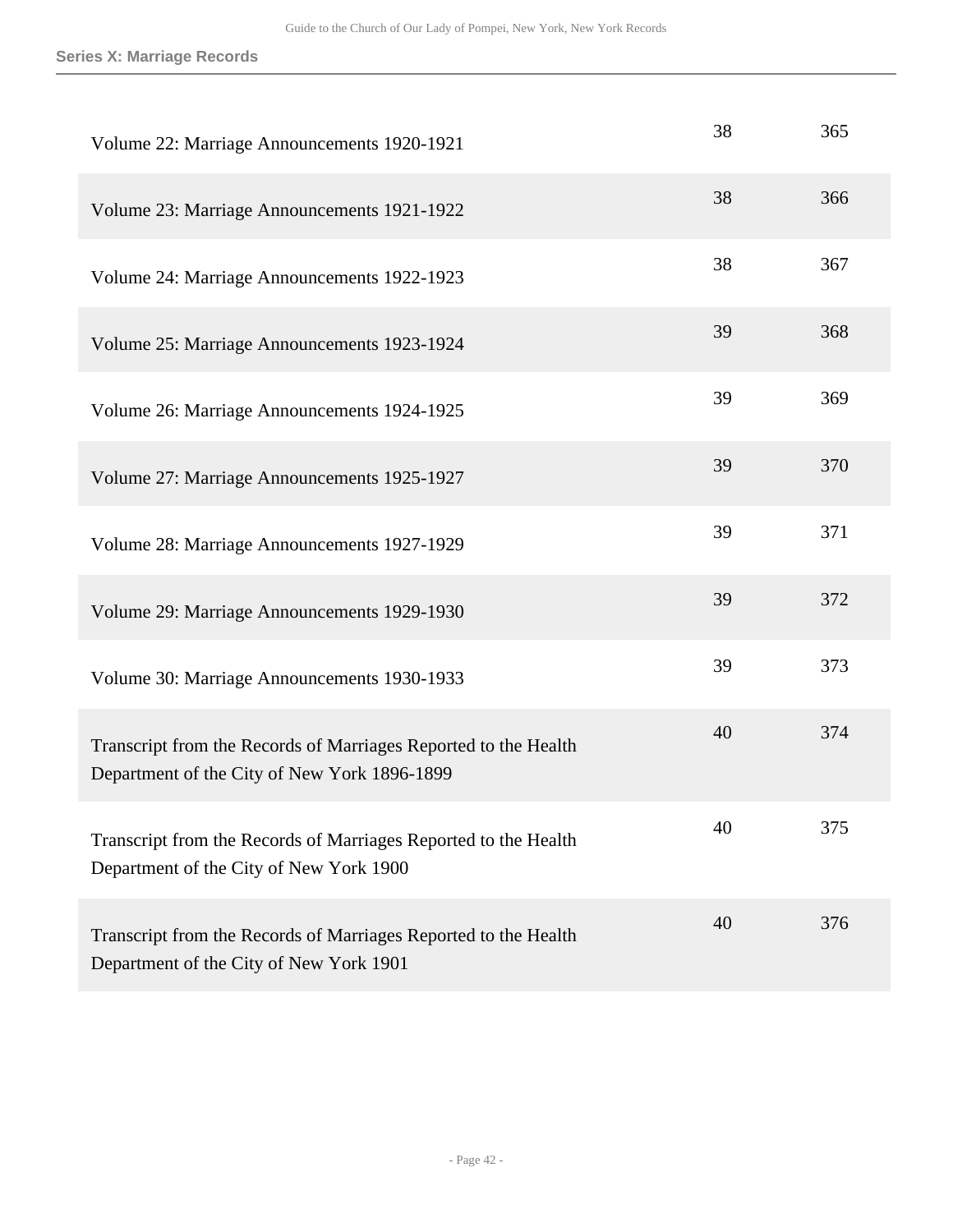| Transcript from the Records of Marriages Reported to the Health<br>Department of the City of New York 1902 | 40 | 377 |
|------------------------------------------------------------------------------------------------------------|----|-----|
| Transcript from the Records of Marriages Reported to the Health<br>Department of the City of New York 1903 | 40 | 378 |
| Transcript from the Records of Marriages Reported to the Health<br>Department of the City of New York 1904 | 40 | 379 |
| Transcript from the Records of Marriages Reported to the Health<br>Department of the City of New York 1905 | 40 | 380 |
| Transcript from the Records of Marriages Reported to the Health<br>Department of the City of New York 1906 | 40 | 381 |
| Transcript from the Records of Marriages Reported to the Health<br>Department of the City of New York 1907 | 40 | 382 |
| Transcript from the Records of Marriages Reported to the Health<br>Department of the City of New York 1908 | 40 | 383 |
| Transcript from the Records of Marriages Reported to the Health<br>Department of the City of New York 1909 | 40 | 384 |
| Transcript from the Records of Marriages Reported to the Health<br>Department of the City of New York 1910 | 40 | 385 |
| Transcript from the Records of Marriages Reported to the Health<br>Department of the City of New York 1911 | 40 | 386 |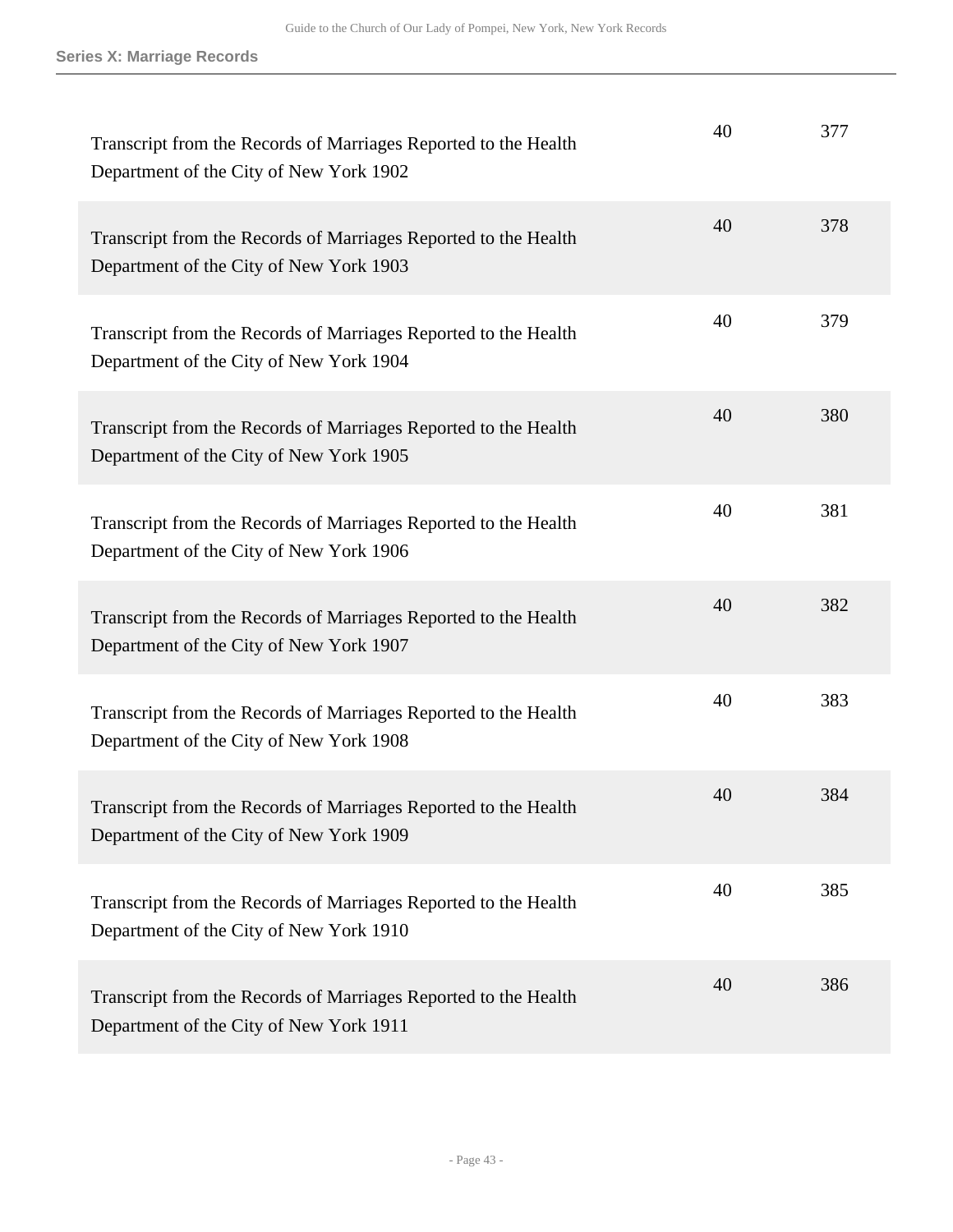| Transcript from the Records of Marriages Reported to the Health<br>Department of the City of New York 1912 | 40 | 387 |
|------------------------------------------------------------------------------------------------------------|----|-----|
| Transcript from the Records of Marriages Reported to the Health<br>Department of the City of New York 1913 | 40 | 388 |
| Transcript from the Records of Marriages Reported to the Health<br>Department of the City of New York 1914 | 40 | 389 |
| Transcript from the Records of Marriages Reported to the Health<br>Department of the City of New York 1915 | 40 | 390 |
| Transcript from the Records of Marriages Reported to the Health<br>Department of the City of New York 1916 | 41 | 391 |
| Transcript from the Records of Marriages Reported to the Health<br>Department of the City of New York 1917 | 41 | 392 |
| Transcript from the Records of Marriages Reported to the Health<br>Department of the City of New York 1918 | 41 | 393 |
| Transcript from the Records of Marriages Reported to the Health<br>Department of the City of New York 1919 | 41 | 394 |
| Transcript from the Records of Marriages Reported to the Health<br>Department of the City of New York 1920 | 41 | 395 |
| Transcript from the Records of Marriages Reported to the Health<br>Department of the City of New York 1921 | 41 | 396 |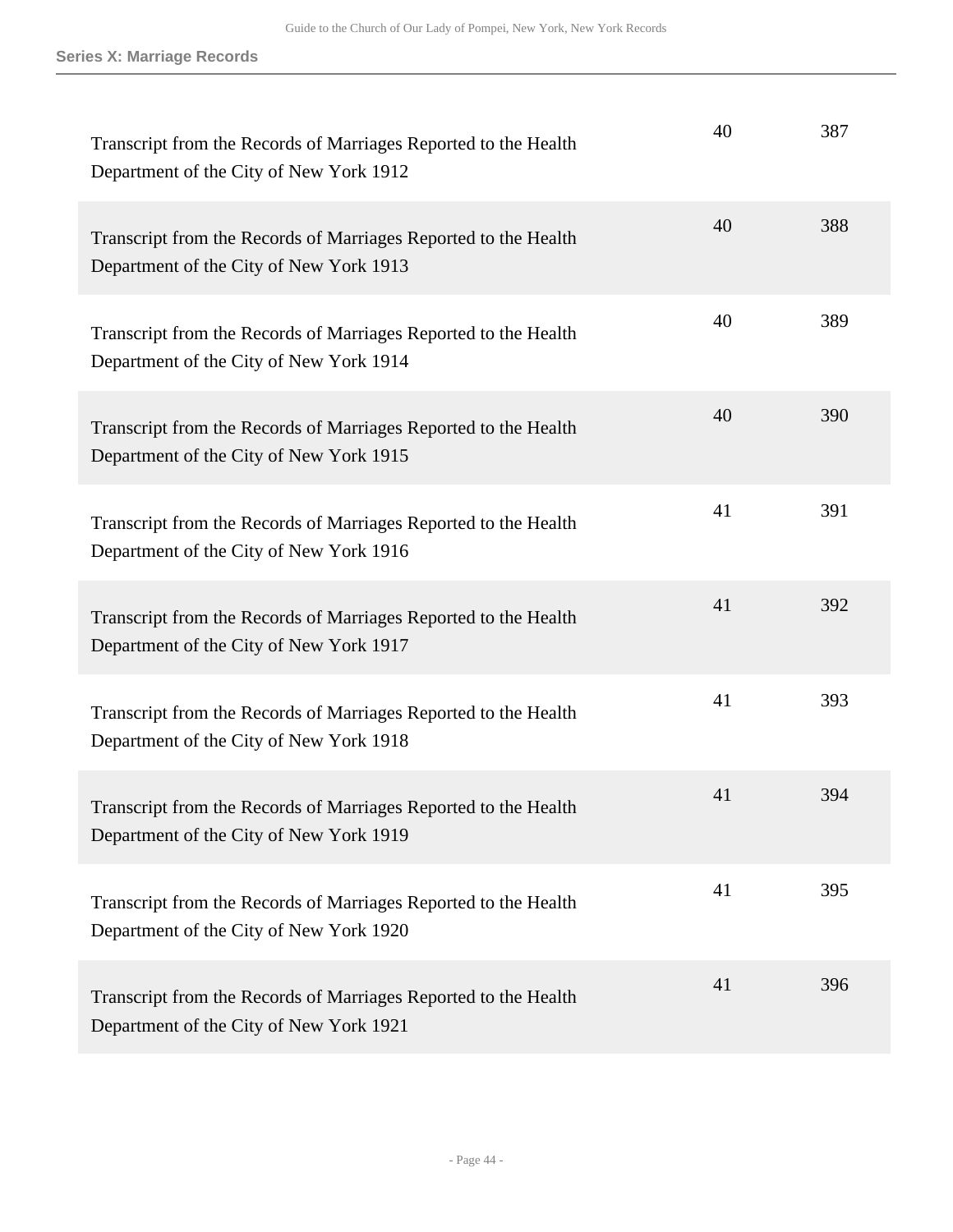| Transcript from the Records of Marriages Reported to the Health<br>Department of the City of New York 1922 | 41 | 397 |
|------------------------------------------------------------------------------------------------------------|----|-----|
| Transcript from the Records of Marriages Reported to the Health<br>Department of the City of New York 1923 | 41 | 398 |
| Transcript from the Records of Marriages Reported to the Health<br>Department of the City of New York 1924 | 41 | 399 |
| Transcript from the Records of Marriages Reported to the Health<br>Department of the City of New York 1925 | 41 | 400 |
| Transcript from the Records of Marriages Reported to the Health<br>Department of the City of New York 1926 | 41 | 401 |
| Transcript from the Records of Marriages Reported to the Health<br>Department of the City of New York 1927 | 42 | 402 |
| Transcript from the Records of Marriages Reported to the Health<br>Department of the City of New York 1928 | 42 | 403 |
| Transcript from the Records of Marriages Reported to the Health<br>Department of the City of New York 1929 | 42 | 404 |
| Transcript from the Records of Marriages Reported to the Health<br>Department of the City of New York: A   | 42 | 405 |
| Transcript from the Records of Marriages Reported to the Health<br>Department of the City of New York: B   | 42 | 406 |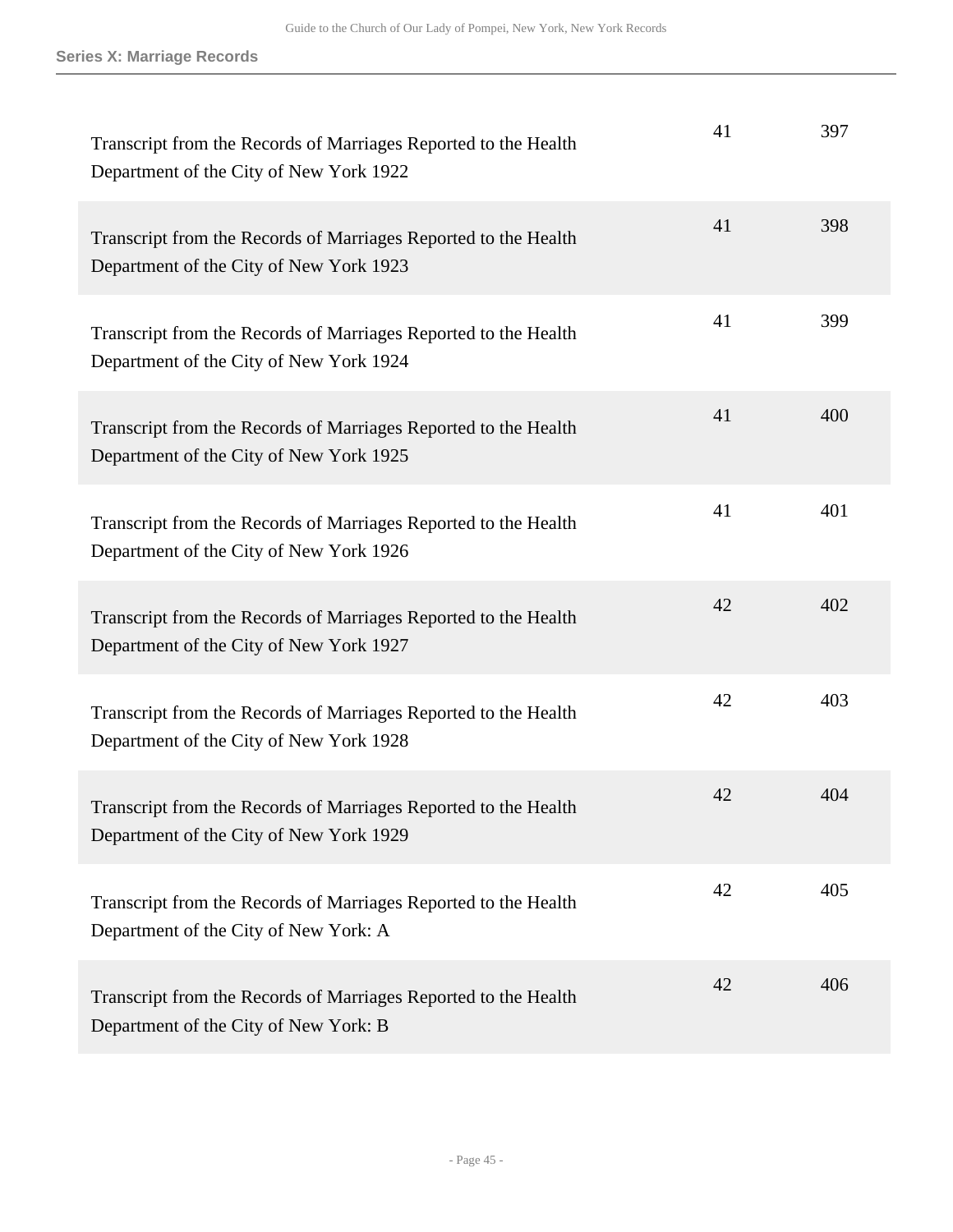| Transcript from the Records of Marriages Reported to the Health<br>Department of the City of New York: C   | 42 | 407 |
|------------------------------------------------------------------------------------------------------------|----|-----|
| Transcript from the Records of Marriages Reported to the Health<br>Department of the City of New York: D   | 42 | 408 |
| Transcript from the Records of Marriages Reported to the Health<br>Department of the City of New York: E   | 42 | 409 |
| Transcript from the Records of Marriages Reported to the Health<br>Department of the City of New York: F   | 42 | 410 |
| Transcript from the Records of Marriages Reported to the Health<br>Department of the City of New York: G   | 42 | 411 |
| Transcript from the Records of Marriages Reported to the Health<br>Department of the City of New York: H-I | 42 | 412 |
| Transcript from the Records of Marriages Reported to the Health<br>Department of the City of New York: K-L | 42 | 413 |
| Transcript from the Records of Marriages Reported to the Health<br>Department of the City of New York: M   | 42 | 414 |
| Transcript from the Records of Marriages Reported to the Health<br>Department of the City of New York: N   | 42 | 415 |
| Transcript from the Records of Marriages Reported to the Health<br>Department of the City of New York: O   | 42 | 416 |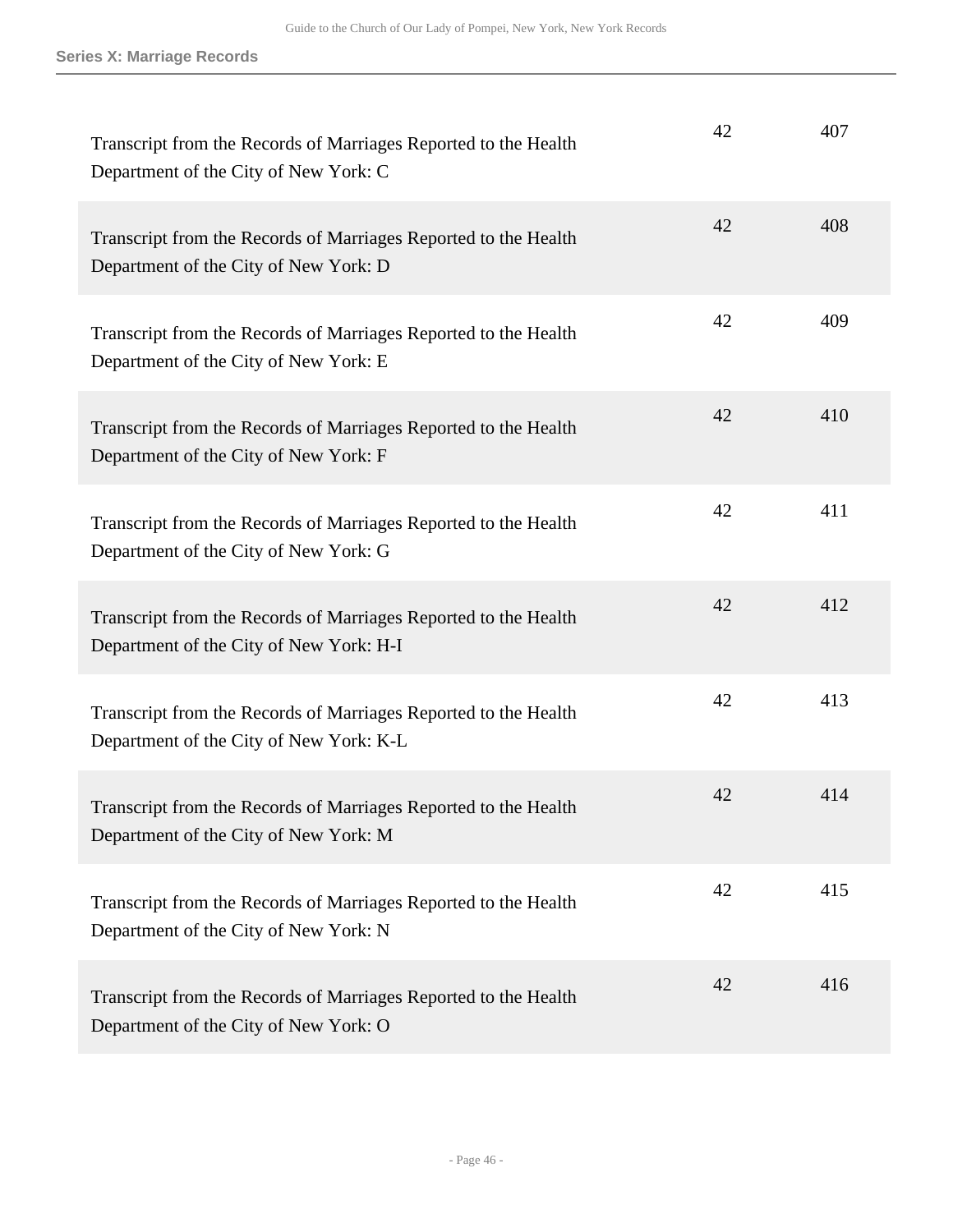| Transcript from the Records of Marriages Reported to the Health<br>Department of the City of New York: P   | 43 | 417 |
|------------------------------------------------------------------------------------------------------------|----|-----|
| Transcript from the Records of Marriages Reported to the Health<br>Department of the City of New York: Q   | 43 | 418 |
| Transcript from the Records of Marriages Reported to the Health<br>Department of the City of New York: R   | 43 | 419 |
| Transcript from the Records of Marriages Reported to the Health<br>Department of the City of New York: S   | 43 | 420 |
| Transcript from the Records of Marriages Reported to the Health<br>Department of the City of New York: T   | 43 | 421 |
| Transcript from the Records of Marriages Reported to the Health<br>Department of the City of New York: U-Z | 43 | 422 |
| Certificate of Marriages: A-H                                                                              | 43 | 423 |
| Certificate of Marriages: L-V                                                                              | 44 | 424 |
| Marriage Licenses obtained from New York State Department of<br>Health 1908-1936, 1940                     | 43 | 425 |
| Dispensation Granted by the Chancery Office of New York 1903-1913                                          | 44 | 426 |
| Dispensation Granted by the Chancery Office of New York 1914-1920                                          | 44 | 427 |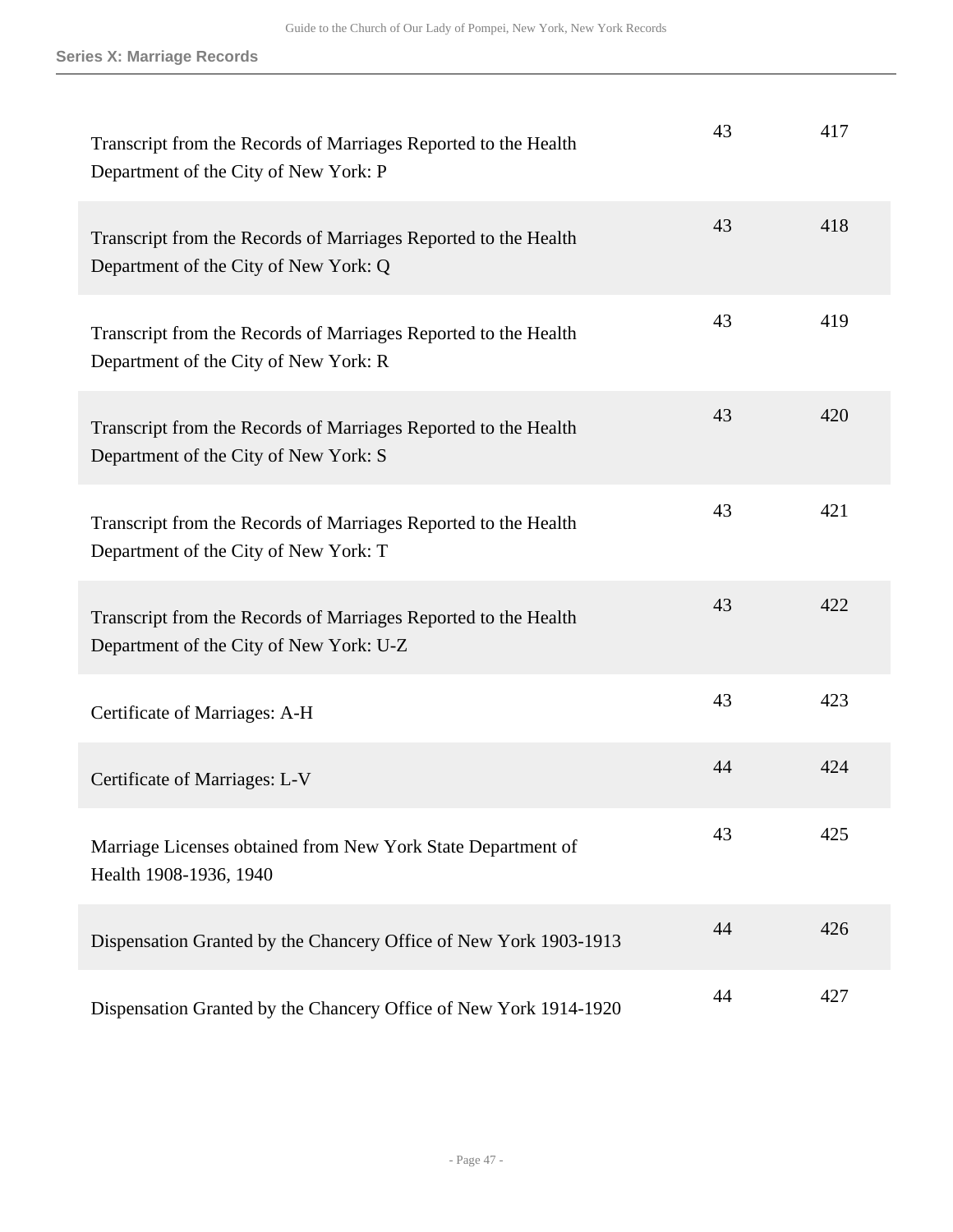| Dispensation Granted by the Chancery Office of New York 1921-1932                          | 44 | 428 |
|--------------------------------------------------------------------------------------------|----|-----|
| Dispensation of Marriages in Latin, by the Archdiocese of New<br>York 1934-1937            | 44 | 429 |
| Letters in English and Italian Concerning Marital Problems 1897-1950                       | 44 | 430 |
| Demo's Handwritten Notes on Marital Problems 1904-1927                                     | 44 | 431 |
| Pamphlets and Booklets About Marriages, Issued by the Catholic Church<br>of New York State | 44 | 432 |

## <span id="page-47-0"></span>**Series XI: Baptismal Records 1896-c.1950**

## **Scope and Contents note**

Included are baptisimal records from Our Lady of Pompei and other parishes.

|                                  | <b>Box</b> | Folder |
|----------------------------------|------------|--------|
| Baptismal Records: A 1896-c.1950 | 45         | 433    |
| Baptismal Records: B 1896-c.1950 | 45         | 434    |
| Baptismal Records: C 1896-c.1950 | 45         | 435    |
| Baptismal Records: D 1896-c.1950 | 45         | 436    |
| Baptismal Records: E 1896-c.1950 | 45         | 437    |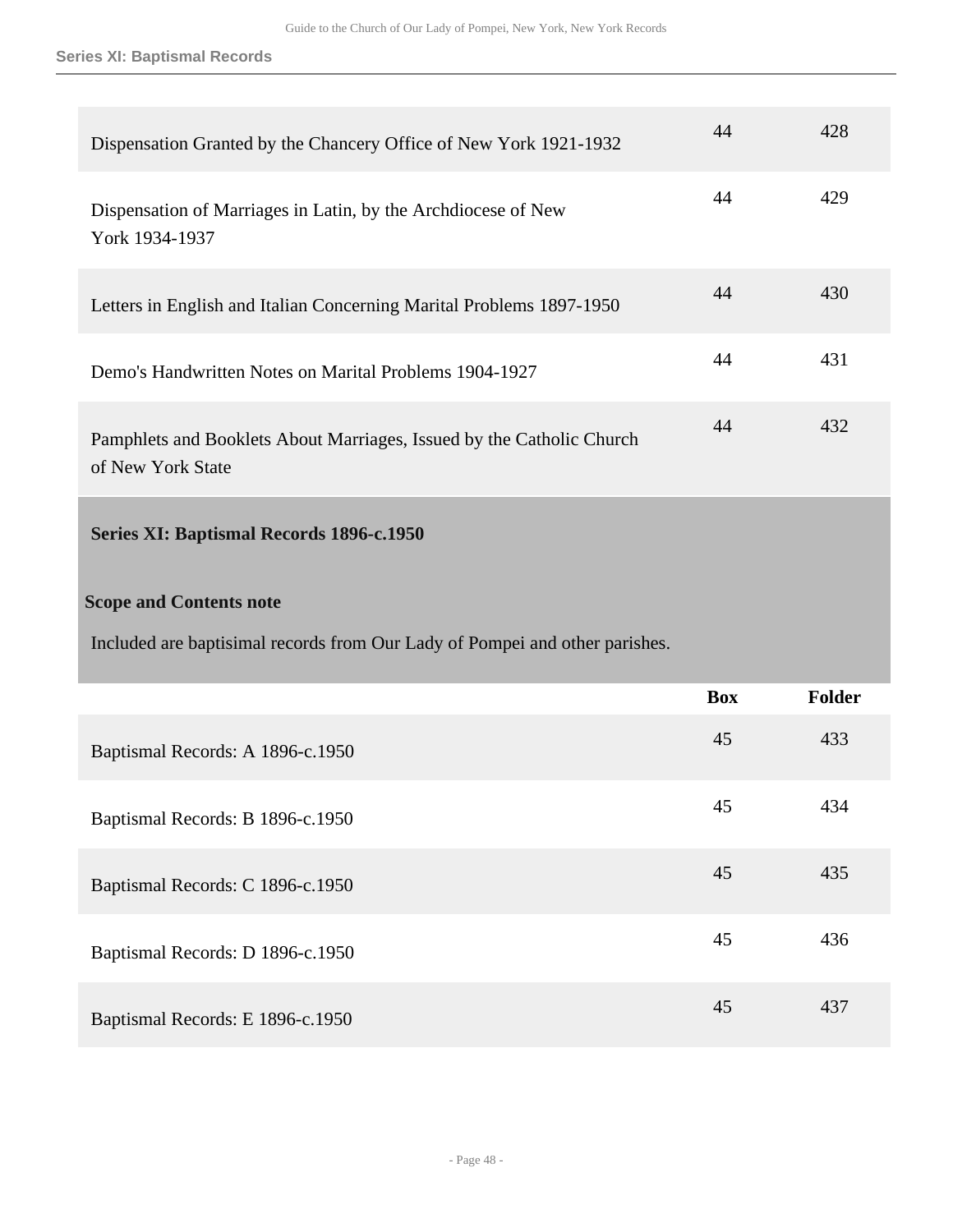| Baptismal Records: F 1896-c.1950   | 45 | 438 |
|------------------------------------|----|-----|
| Baptismal Records: G 1896-c.1950   | 45 | 439 |
| Baptismal Records: H-I 1896-c.1950 | 45 | 440 |
| Baptismal Records: L 1896-c.1950   | 45 | 441 |
| Baptismal Records: M 1896-c.1950   | 45 | 442 |
| Baptismal Records: N-O 1896-c.1950 | 45 | 443 |
| Baptismal Records: P-Q 1896-c.1950 | 45 | 444 |
| Baptismal Records: R 1896-c.1950   | 45 | 445 |
| Baptismal Records: S 1896-c.1950   | 45 | 446 |
| Baptismal Records: T 1896-c.1950   | 45 | 447 |
| Baptismal Records: U-Z 1896-c.1950 | 45 | 448 |

## <span id="page-48-0"></span>**Series XII: Volumes on Masses Celebrated 1895-1956**

## **Scope and Contents note**

Includes registers of masses celebrated by the priests of the parish from 1897 to 1956.

**Box Folder**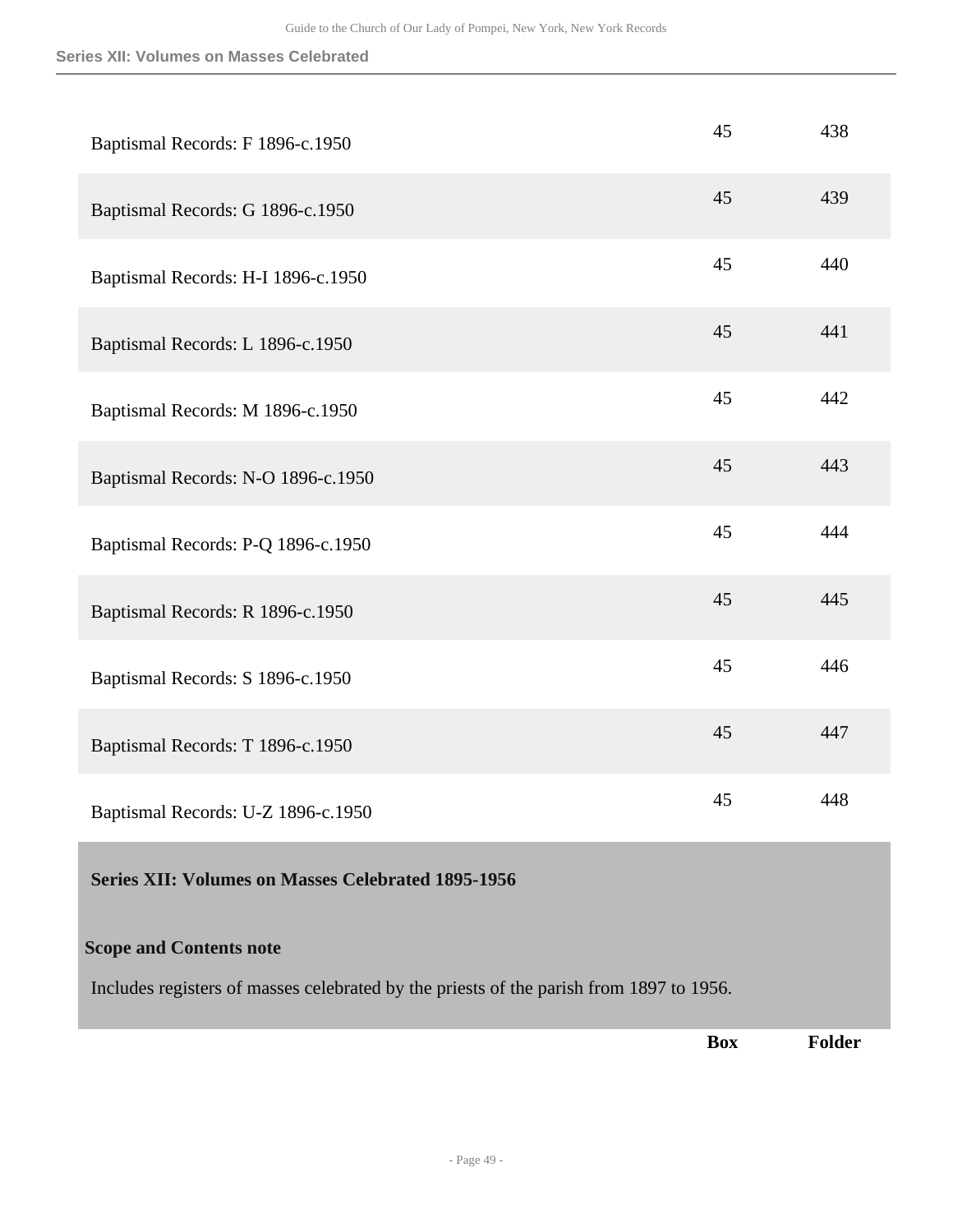| Registers May 1895-Jul 1900 | 46 | 449 |
|-----------------------------|----|-----|
| Registers Aug 1900-Jun 1902 | 46 | 450 |
| Registers Jun 1902-Oct 1907 | 46 | 451 |
| Registers Oct 1907-May 1911 | 46 | 452 |
| Registers May 1911-Jul 1914 | 46 | 453 |
| Registers Jul 1914-Apr 1917 | 46 | 454 |
| Registers Apr 1917-Dec 1925 | 46 | 455 |
| Registers Jan 1926-Oct 1933 | 46 | 456 |
| Registers 1924              | 47 | 457 |
| Registers 1933              | 47 | 458 |
| Registers Oct 1933-Jul 1934 | 47 | 459 |
| Registers Jul 1934-Mar 1935 | 47 | 460 |
| Registers Nov 1933-Nov 1935 | 47 | 461 |
| Registers 1934              | 47 | 462 |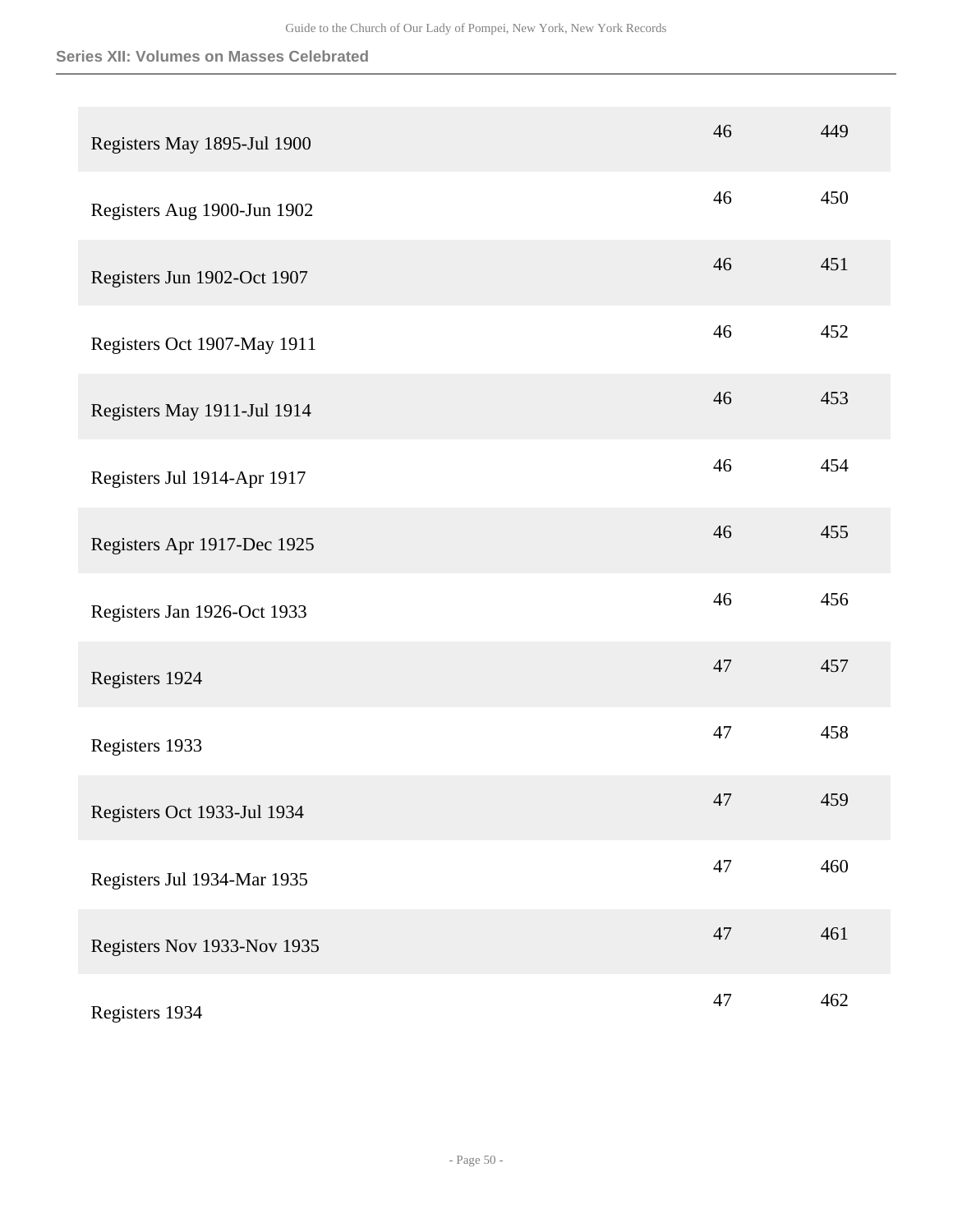| Registers 1935              | 47          | 463 |
|-----------------------------|-------------|-----|
| Registers Mar 1935-Dec 1935 | 47          | 464 |
| Registers Dec 1935-Dec 1939 | 47          | 465 |
| Registers Jan 1936-Oct 1936 | 47          | 466 |
| Registers Nov 1936-Oct 1937 | 47          | 467 |
| Registers 1936              | 47          | 468 |
| Registers 1937              | 48          | 469 |
| Registers 1938              | 48          | 470 |
| Registers Oct 1937-Jul 1938 | 48          | 471 |
| Registers 1939              | 48          | 472 |
| Registers Dec 1939-Aug 1942 | $\sqrt{48}$ | 473 |
| Registers 1940              | $\sqrt{48}$ | 474 |
| Registers 1942              | 48          | 475 |
| Registers 1943              | $\sqrt{48}$ | 476 |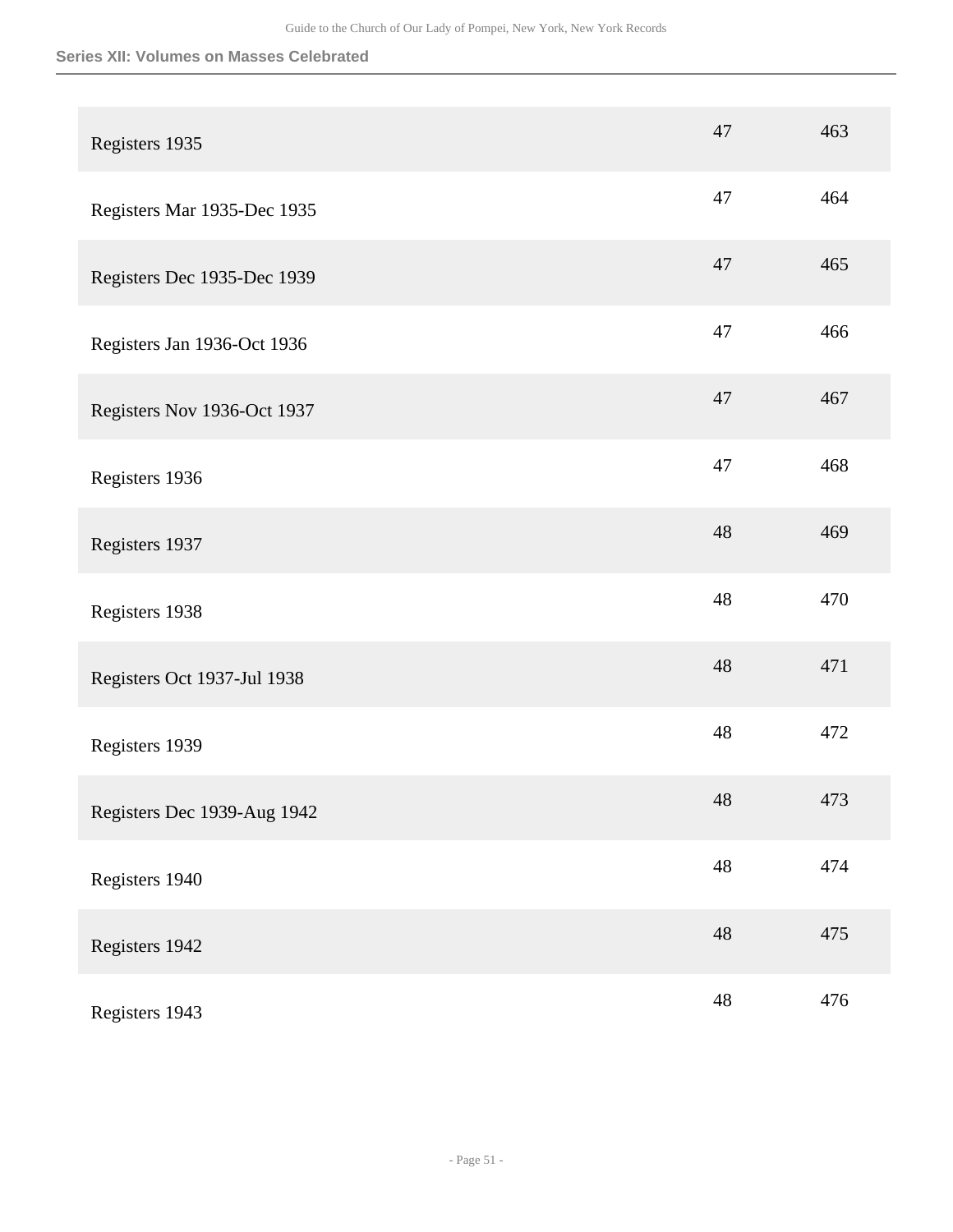| Registers 1944                                                                   | 48 | 477 |
|----------------------------------------------------------------------------------|----|-----|
| Registers May 1952-Sep 1954                                                      | 48 | 478 |
| Registers 1952                                                                   | 48 | 479 |
| Registers 1953                                                                   | 49 | 480 |
| Registers 1954                                                                   | 49 | 481 |
| Registers 1955                                                                   | 49 | 482 |
| Registers 1956                                                                   | 49 | 483 |
| Registers of Religious Rites Jul 1899-Dec 1931                                   | 49 | 484 |
| Registers of Religious Rites Dec 1919-Dec 1925                                   | 49 | 485 |
| Registers of Religious Rites Dec 1935-Dec 1937                                   | 50 | 486 |
| Weekly Lists of Priests in the Staff of Our Lady of Pompeii Sep 1912-Aug<br>1915 | 50 | 487 |
| Weekly Lists of Priests in the Staff of Our Lady of Pompeii Aug 1915-Oct<br>1918 | 50 | 488 |
| Weekly Lists of Priests in the Staff of Our Lady of Pompeii Nov 1918-Sep<br>1920 | 50 | 489 |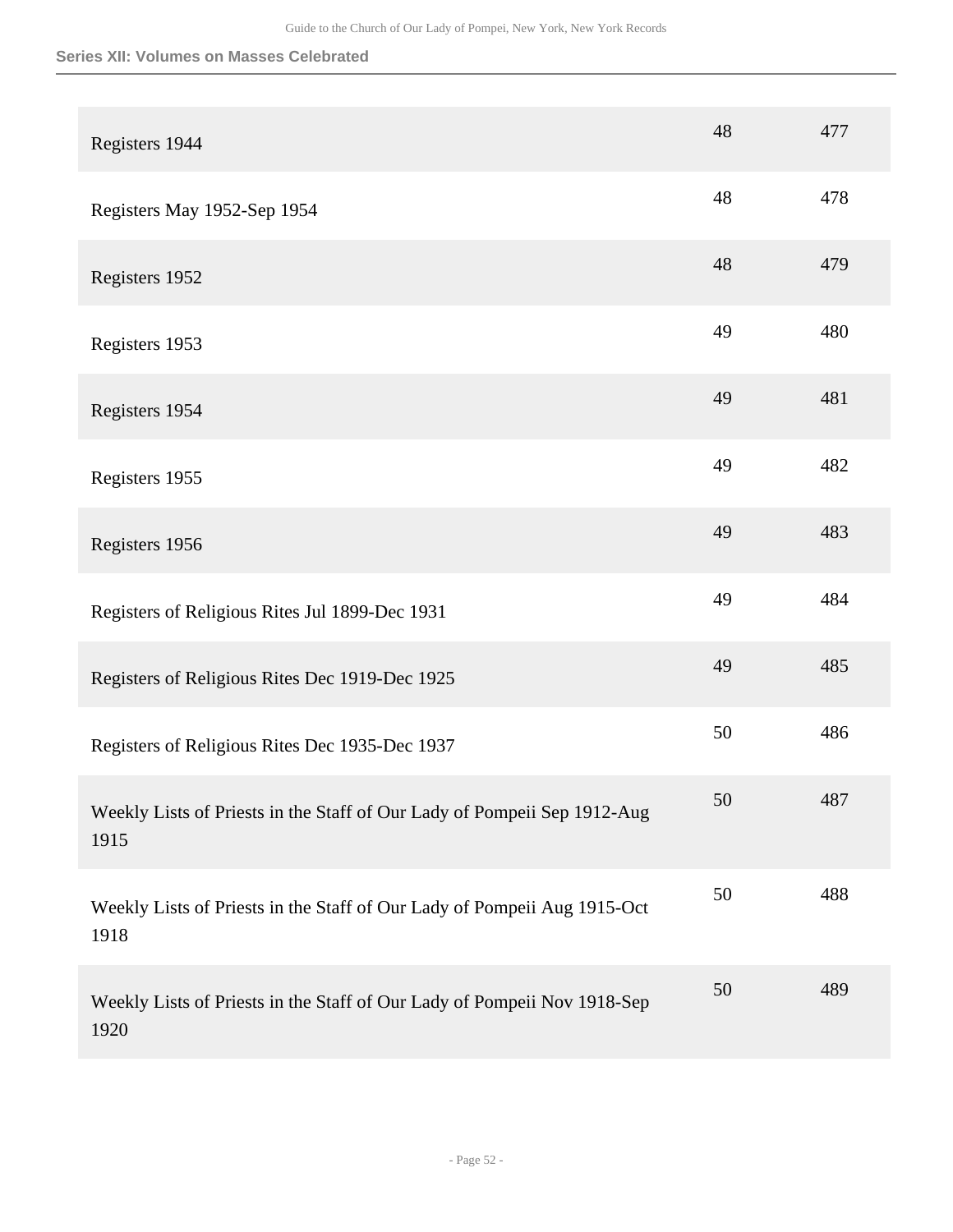| Weekly Lists of Priests in the Staff of Our Lady of Pompeii Oct 1920-Aug<br>1924                | 50 | 490 |
|-------------------------------------------------------------------------------------------------|----|-----|
| Weekly Lists of Priests in the Staff of Our Lady of Pompeii Jan 1942-Jan<br>1946                | 50 | 491 |
| Weekly Lists of Priests in the Staff of Our Lady of Pompeii Mar 1950-Feb<br>1952                | 50 | 492 |
| Weekly Lists of Priests in the Staff of Our Lady of Pompeii 1952                                | 50 | 493 |
| Weekly Lists of Priests in the Staff of Our Lady of Pompeii Mar 1953-Feb<br>1954                | 50 | 494 |
| Weekly Lists of Priests in the Staff of Our Lady of Pompeii Mar 1954-Jan<br>1955                | 50 | 495 |
| Weekly Lists of Masses Celebrated and the Celebrant of Our Lady of<br>Pompeii Sep 1954-Sep 1956 | 50 | 496 |
| Weekly Lists of Masses Celebrated and the Celebrant of Our Lady of<br>Pompeii Jan 1955-Jun 1956 | 50 | 497 |
| Weekly Lists of Masses Celebrated and the Celebrant of Our Lady of<br>Pompeii Jun 1956-Jun 1958 | 50 | 498 |
| Weekly Lists of Masses Celebrated and the Celebrant of Our Lady of<br>Pompeii 1909-1910         | 50 | 499 |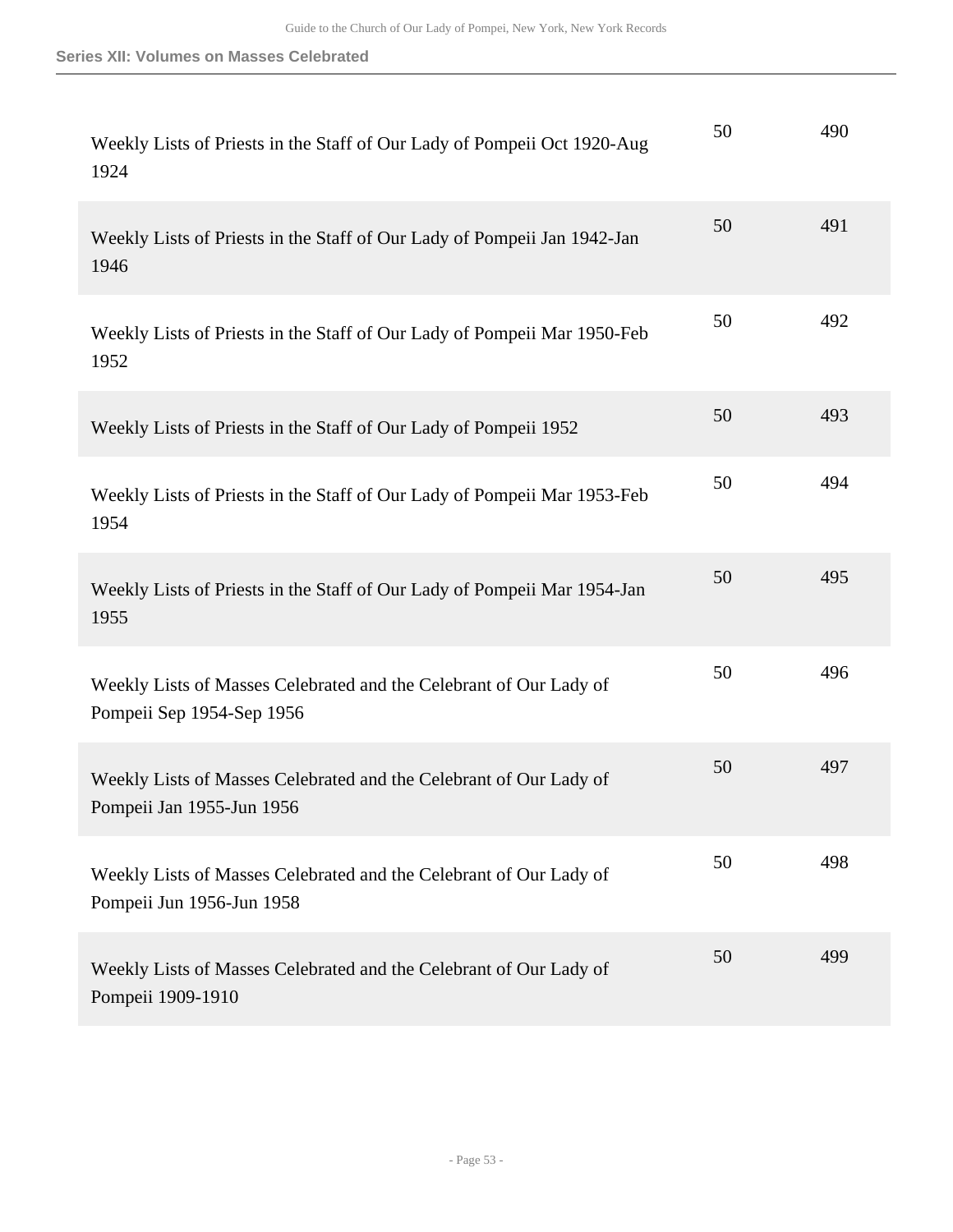**Series XIII: Funeral Records**

| Masses Celebrated by Reverend Gasbare Moretto 1903-1921 | 50 | 500 |
|---------------------------------------------------------|----|-----|
|                                                         |    |     |

## <span id="page-53-0"></span>**Series XIII: Funeral Records 1903-1937**

## **Scope and Contents note**

Includes records of funeral services from 1903 to 1937.

|                             | <b>Box</b> | Folder |
|-----------------------------|------------|--------|
| Funeral Registers 1903-1911 | 51         | 501    |
| Funeral Registers 1911-1916 | 51         | 502    |
| Funeral Registers 1914-1920 | 51         | 503    |
| Funeral Registers 1920-1937 | 51         | 504    |

## <span id="page-53-1"></span>**Series XIV: Account Books 1896-1964**

## **Scope and Contents note**

This series contains account books and check books related to the finances of the church.

|                                       | <b>Box</b> | <b>Folder</b> |
|---------------------------------------|------------|---------------|
| Income and Expenses Apr 1896-Dec 1896 | 51         | 505           |
| Income and Expenses Jan 1897-Jun 1898 | 51         | 506           |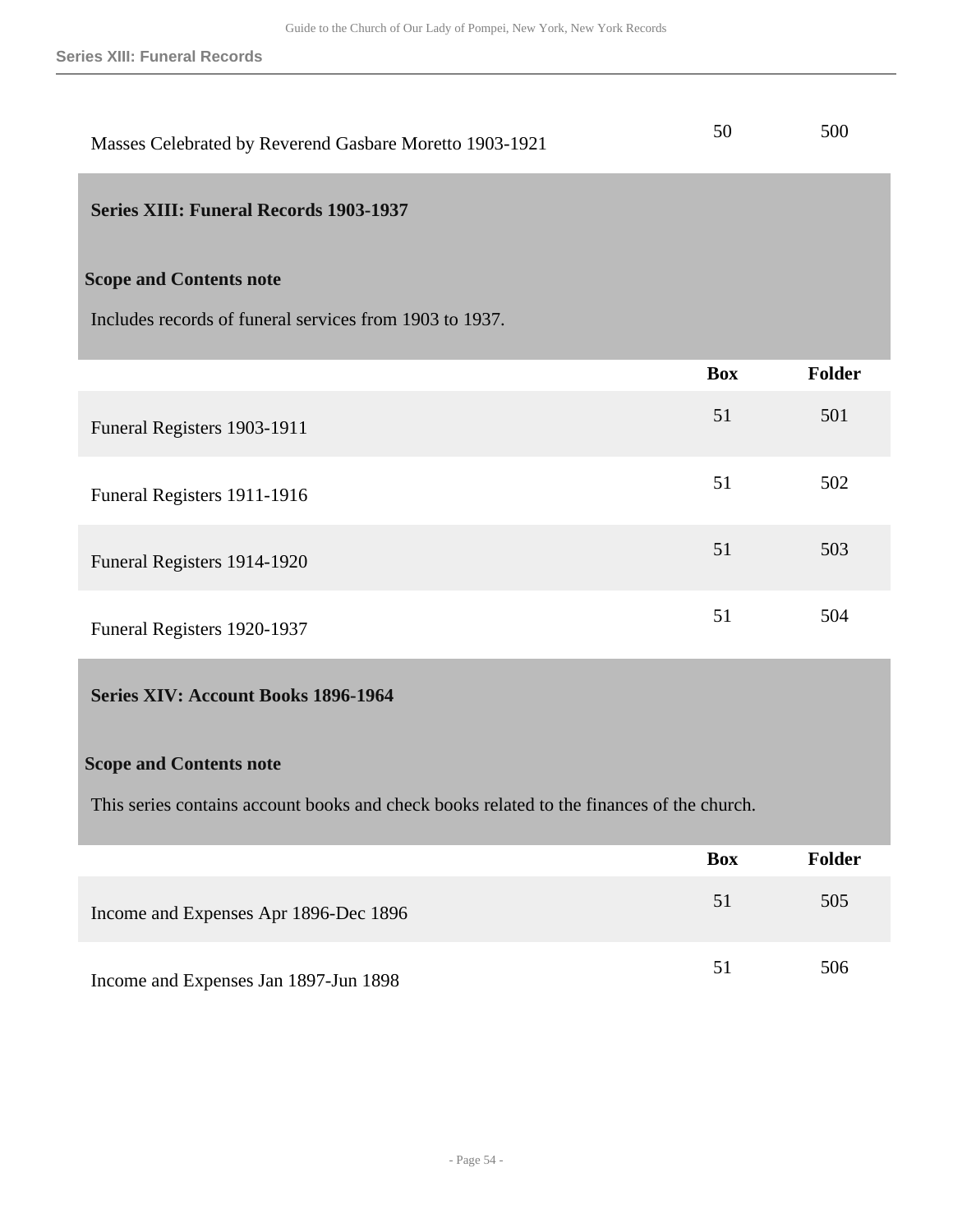#### **Series XIV: Account Books**

| Income and Expenses 1898              | 51 | 507 |
|---------------------------------------|----|-----|
| Income and Expenses Jun 1897-May 1899 | 51 | 508 |
| Income and Expenses Jun 1899-Aug 1901 | 51 | 509 |
| Income and Expenses Aug 1901-Apr 1903 | 51 | 510 |
| Income and Expenses May 1903-Dec 1904 | 51 | 511 |
| Income and Expenses Jun 1899-Dec 1908 | 51 | 512 |
| Income and Expenses Jan 1911-Dec 1916 | 52 | 513 |
| Income and Expenses Jan 1909-Aug 1918 | 52 | 514 |
| Income and Expenses Jan 1917-Dec 1923 | 52 | 515 |
| Income and Expenses Jan 1924-Dec 1929 | 52 | 516 |
| Income and Expenses Sep 1918-Dec 1930 | 52 | 517 |
| Income and Expenses Jul 1931-Oct 1931 | 52 | 518 |
| Income and Expenses Mar 1930-Apr 1936 | 52 | 519 |
| Income and Expenses Jan 1937-Dec 1939 | 52 | 520 |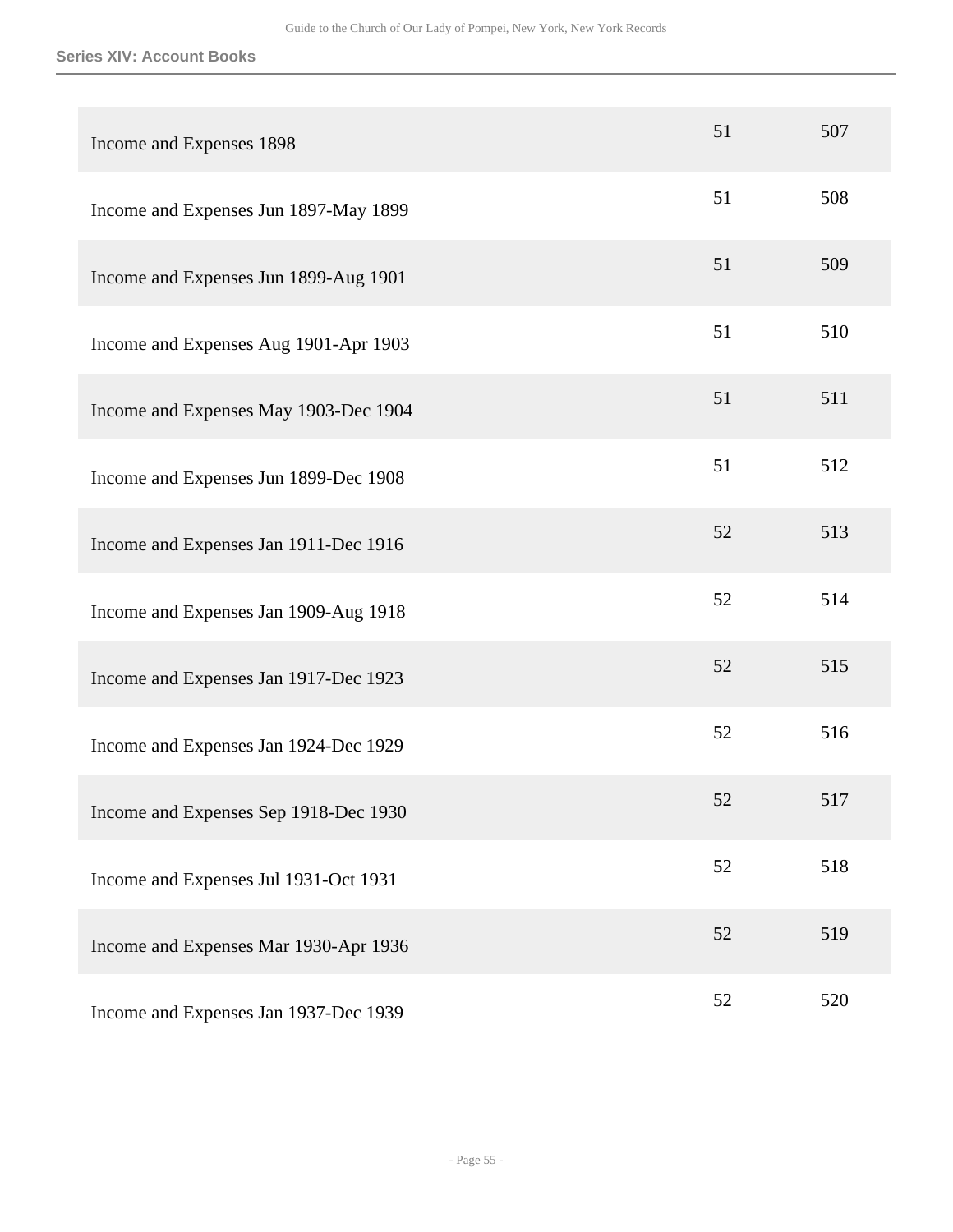**Series XV: Invoices**

<span id="page-55-0"></span>

| Income and Expenses Jan 1940-Dec 1944 | 52 | 521 |
|---------------------------------------|----|-----|
| Income and Expenses Sep 1940-Dec 1943 | 52 | 522 |
| <b>Check Books 1936-1938</b>          | 53 | 523 |
| <b>Check Books 1937-1938</b>          | 53 | 524 |
| <b>Check Books 1939-1940</b>          | 53 | 525 |
| <b>Check Books 1944-1945</b>          | 53 | 526 |
| <b>Check Books 1942-1946</b>          | 53 | 527 |
| <b>Check Books 1947-1948</b>          | 53 | 528 |
| <b>Check Books 1952-1957</b>          | 53 | 529 |
| Check Books 1953                      | 53 | 530 |
| Check Books 1961                      | 53 | 531 |
| <b>Check Books 1963-1964</b>          | 53 | 532 |
| Series XV: Invoices 1892-1964         |    |     |
| <b>Scope and Contents note</b>        |    |     |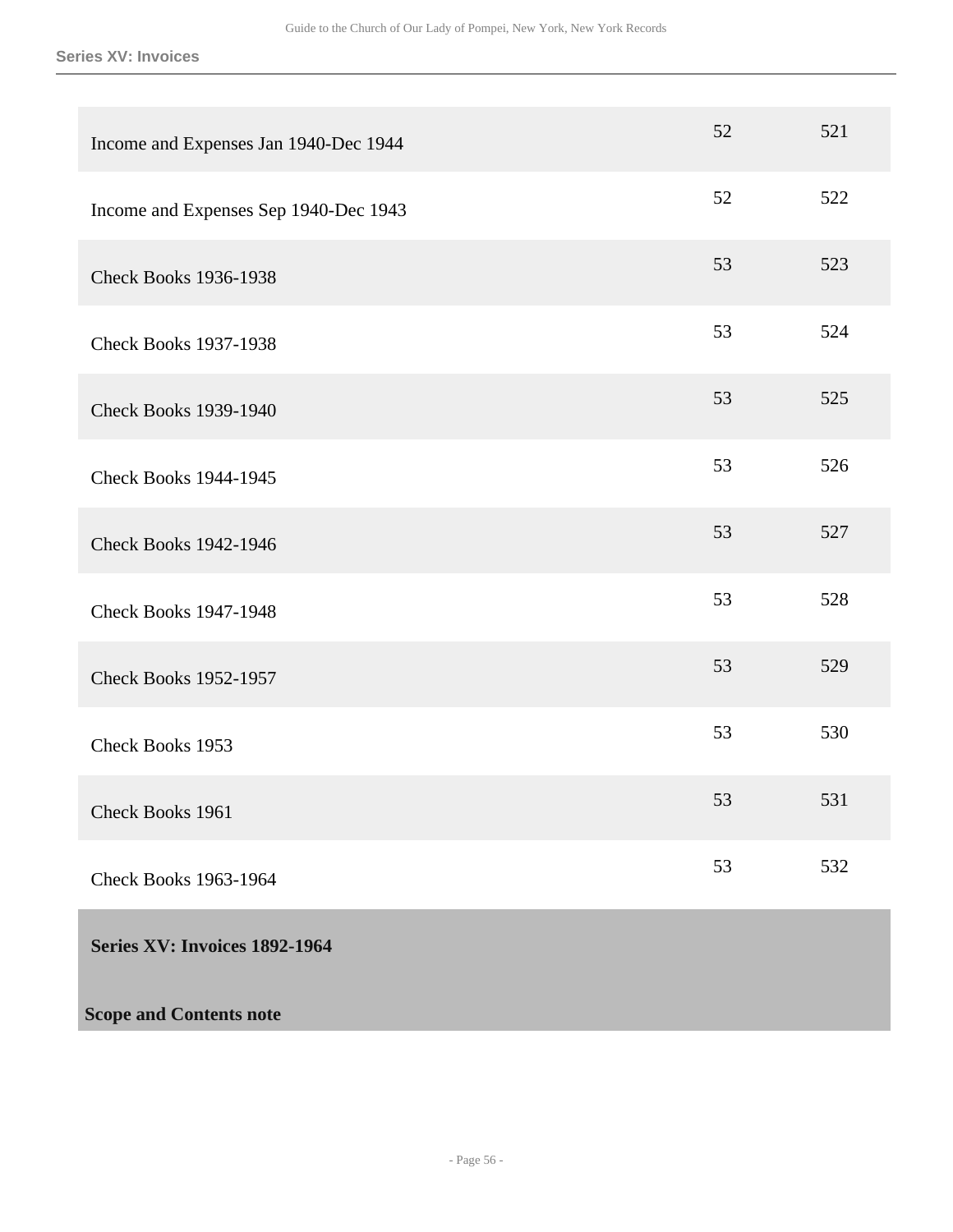Contains invoices related to the finances of the church. The invoices document local business in the Greenwich Village neighborhood in the early 20th century. These invoices contain street addresses, names of businesses, cost of services, advertisements, and other materials that document business life.

|                           | <b>Box</b> | Folder |
|---------------------------|------------|--------|
| <b>Invoices 1892-1895</b> | 54         | 533    |
| Invoices 1896             | 54         | 534    |
| Invoices 1897             | 54         | 535    |
| Invoices 1898             | 54         | 536    |
| Invoices 1899             | 54         | 537    |
| Invoices 1900             | 54         | 538    |
| Invoices 1901             | 54         | 539    |
| Invoices 1902             | 54         | 540    |
| Invoices 1903             | 54         | 541    |
| Invoices 1904             | 54         | 542    |
| Invoices 1905             | 54         | 543    |
| Invoices 1906             | 54         | 544    |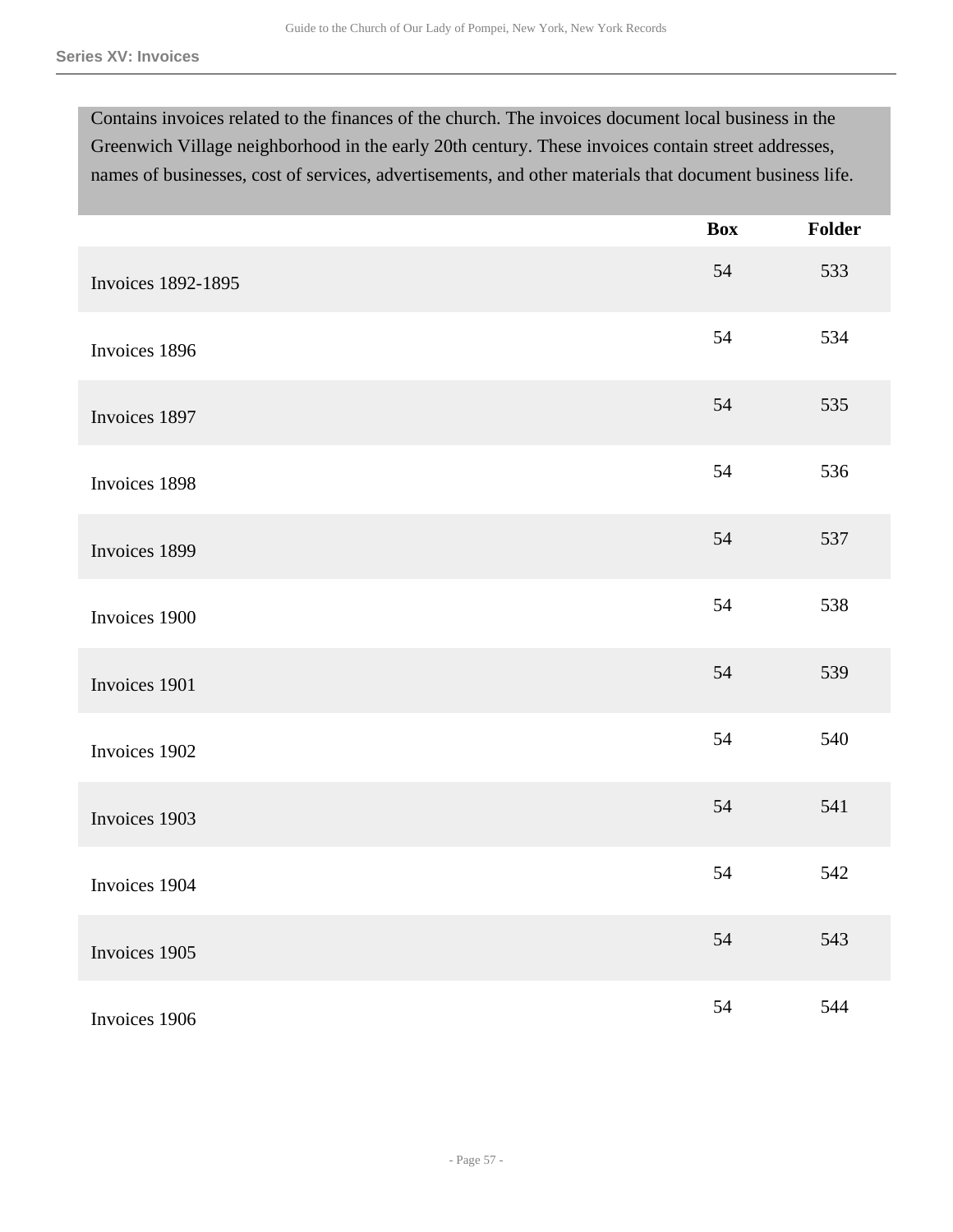| Invoices 1907             | 55 | 545 |
|---------------------------|----|-----|
| <b>Invoices 1908-1909</b> | 55 | 546 |
| <b>Invoices 1908-1909</b> | 55 | 547 |
| <b>Invoices 1910-1911</b> | 55 | 548 |
| <b>Invoices 1910-1911</b> | 55 | 549 |
| <b>Invoices 1912-1913</b> | 55 | 550 |
| Invoices 1912-1913        | 55 | 551 |
| Invoices 1914-1915        | 55 | 552 |
| Invoices 1914-1915        | 56 | 553 |
| <b>Invoices 1916-1917</b> | 56 | 554 |
| Invoices 1916-1917        | 56 | 555 |
| <b>Invoices 1918-1919</b> | 56 | 556 |
| <b>Invoices 1918-1919</b> | 56 | 557 |
| Invoices 1920             | 56 | 558 |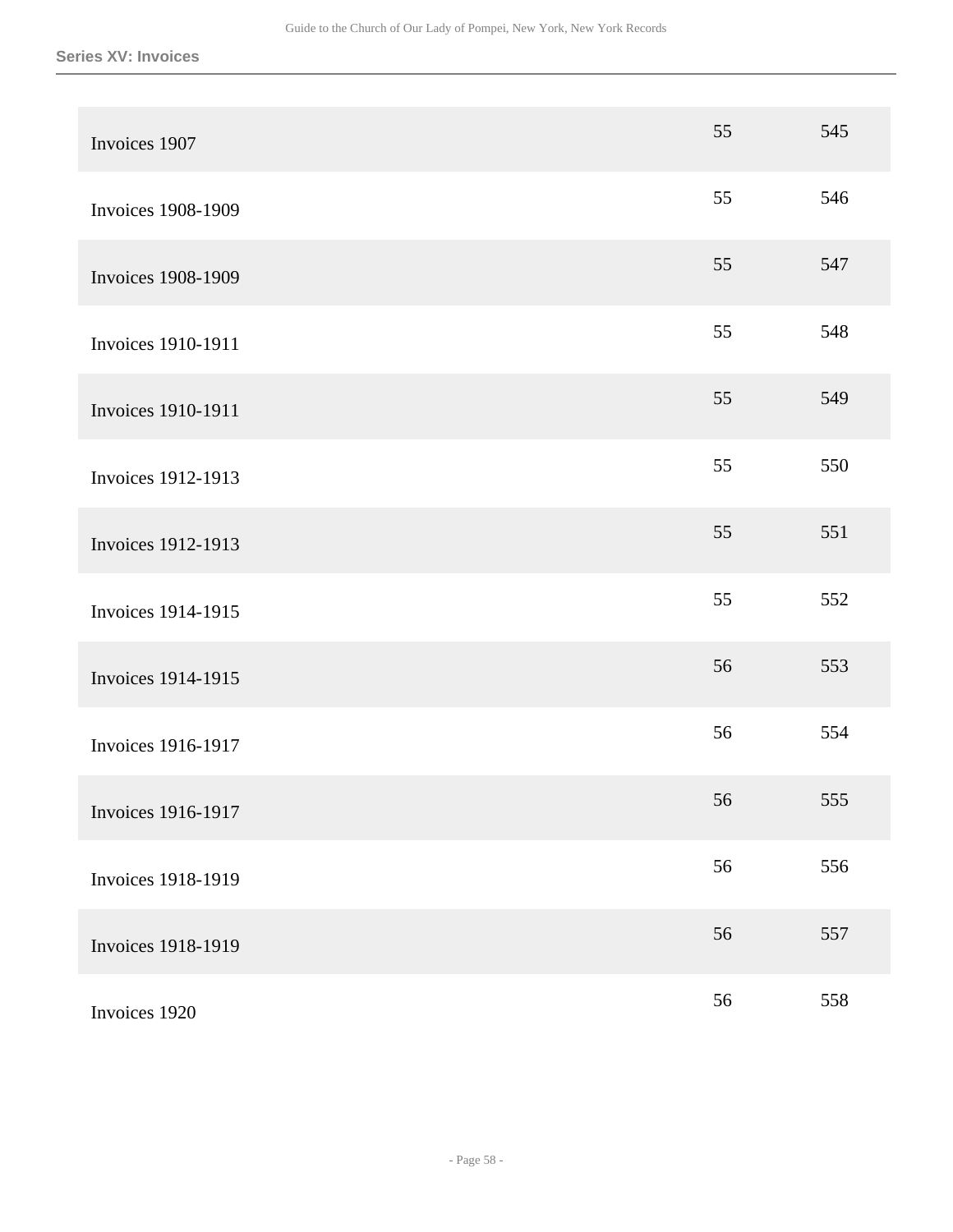| <b>Invoices 1920-1921</b> | 56 | 559 |
|---------------------------|----|-----|
| Invoices 1920-1921        | 57 | 560 |
| Invoices 1922-1923        | 57 | 561 |
| <b>Invoices 1922-1923</b> | 57 | 562 |
| <b>Invoices 1924-1925</b> | 57 | 563 |
| Invoices 1924-1925        | 57 | 564 |
| <b>Invoices 1926-1928</b> | 57 | 565 |
| <b>Invoices 1926-1928</b> | 57 | 566 |
| <b>Invoices 1929-1931</b> | 58 | 567 |
| <b>Invoices 1929-1931</b> | 58 | 568 |
| Invoices 1930-1931        | 58 | 569 |
| <b>Invoices 1930-1931</b> | 58 | 570 |
| Invoices 1933             | 58 | 571 |
| Invoices 1933-1934        | 58 | 572 |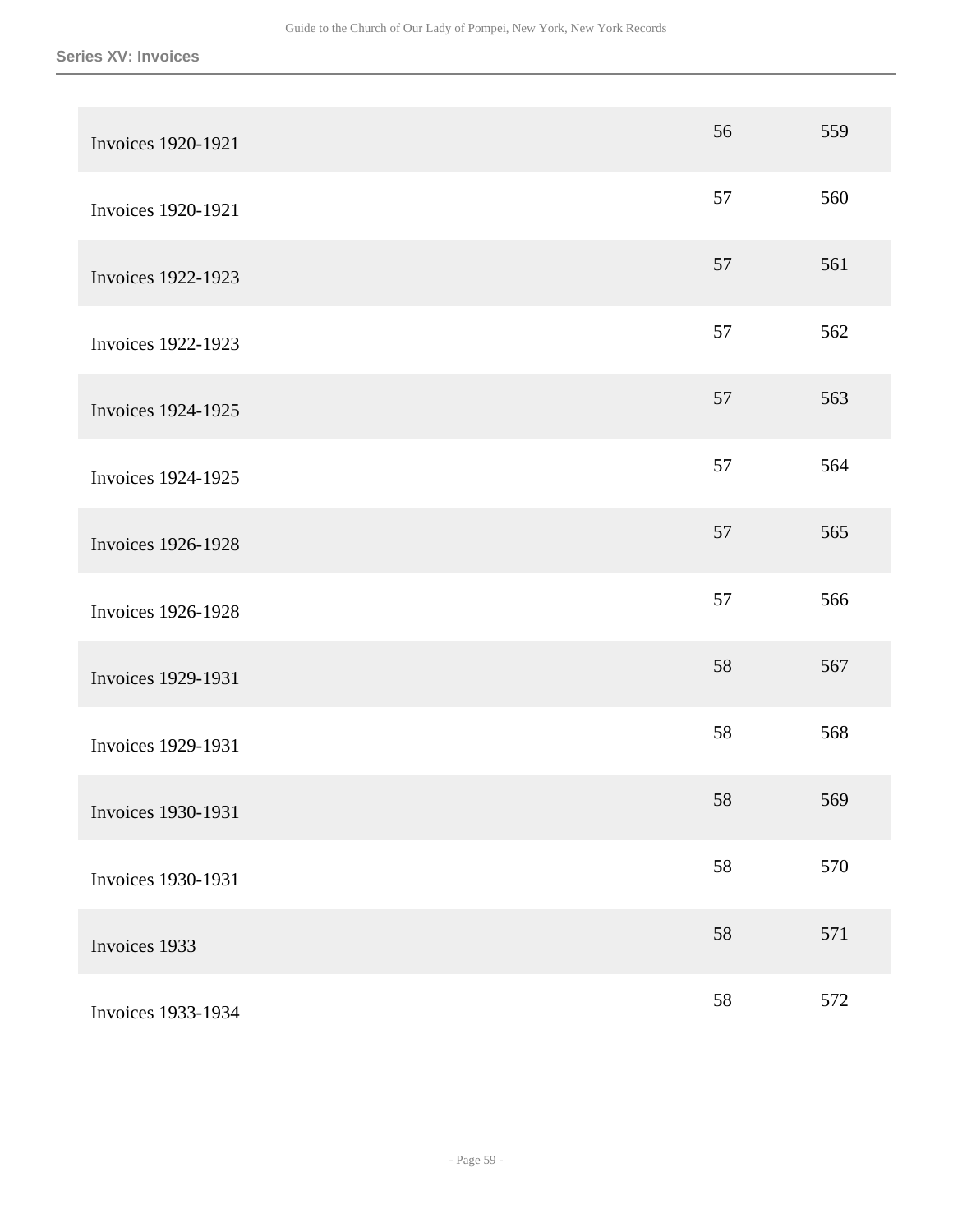| Invoices 1933-1934        | 58     | 573 |
|---------------------------|--------|-----|
| Invoices 1935             | 58     | 574 |
| Invoices 1937             | 59     | 575 |
| Invoices 1937             | 59     | 576 |
| <b>Invoices 1951-1953</b> | 59     | 577 |
| <b>Invoices 1951-1953</b> | 59     | 578 |
| Invoices 1954-1955        | 59     | 579 |
| <b>Invoices 1954-1955</b> | 59     | 580 |
| Invoices 1956             | 59     | 581 |
| Invoices 1956             | 59     | 582 |
| Invoices 1956             | 59     | 583 |
| Invoices 1959             | 59     | 584 |
| Invoices 1959             | $60\,$ | 585 |
| Invoices 1959             | $60\,$ | 586 |